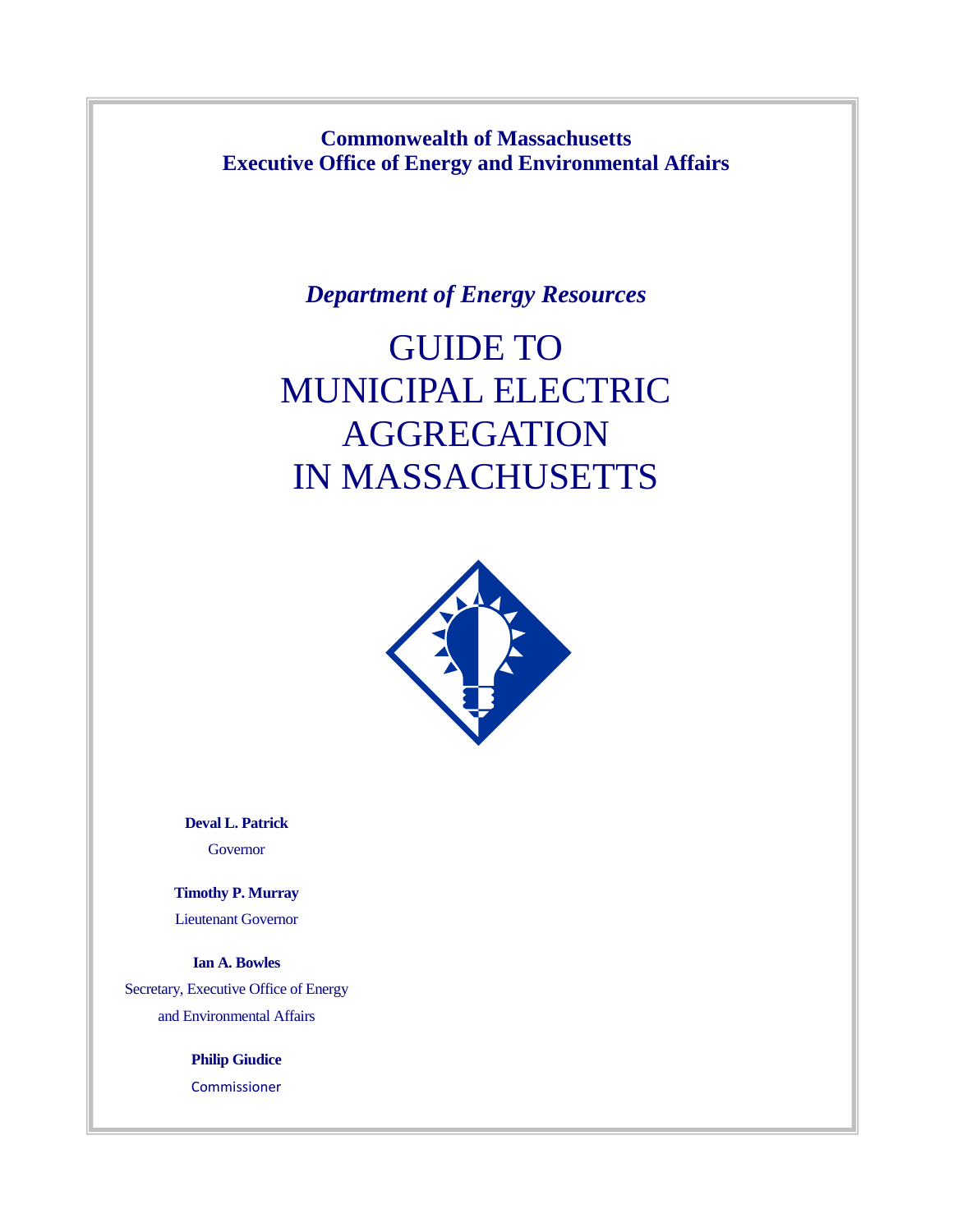## **Table of Contents**

| Current Services and Features <b>Manual Election Contract Contract Contract Contract Contract Contract Contract Contract Contract Contract Contract Contract Contract Contract Contract Contract Contract Contract Contract Cont</b> |  |
|--------------------------------------------------------------------------------------------------------------------------------------------------------------------------------------------------------------------------------------|--|
|                                                                                                                                                                                                                                      |  |
| VI: Elements of an Aggregation Plan <b>Marting Community</b> 13                                                                                                                                                                      |  |
|                                                                                                                                                                                                                                      |  |
|                                                                                                                                                                                                                                      |  |
|                                                                                                                                                                                                                                      |  |
|                                                                                                                                                                                                                                      |  |
|                                                                                                                                                                                                                                      |  |
|                                                                                                                                                                                                                                      |  |
|                                                                                                                                                                                                                                      |  |
|                                                                                                                                                                                                                                      |  |
|                                                                                                                                                                                                                                      |  |
|                                                                                                                                                                                                                                      |  |
|                                                                                                                                                                                                                                      |  |
|                                                                                                                                                                                                                                      |  |
|                                                                                                                                                                                                                                      |  |
|                                                                                                                                                                                                                                      |  |
| Threshold Criteria 20 20                                                                                                                                                                                                             |  |
|                                                                                                                                                                                                                                      |  |
|                                                                                                                                                                                                                                      |  |
| Contract Provisions 22                                                                                                                                                                                                               |  |
|                                                                                                                                                                                                                                      |  |
|                                                                                                                                                                                                                                      |  |
| Disclosure Label and Terms of Service Material Assemblance 24                                                                                                                                                                        |  |
| X: Ongoing Operations 26                                                                                                                                                                                                             |  |
|                                                                                                                                                                                                                                      |  |
|                                                                                                                                                                                                                                      |  |
|                                                                                                                                                                                                                                      |  |
|                                                                                                                                                                                                                                      |  |
| <b>APPENDICES</b>                                                                                                                                                                                                                    |  |

| A. Synopsis of Municipal Aggregation Provisions |  |
|-------------------------------------------------|--|
| B. Sample Load Profiles                         |  |
| C. Chapter 164: Section 134. (a), (b)           |  |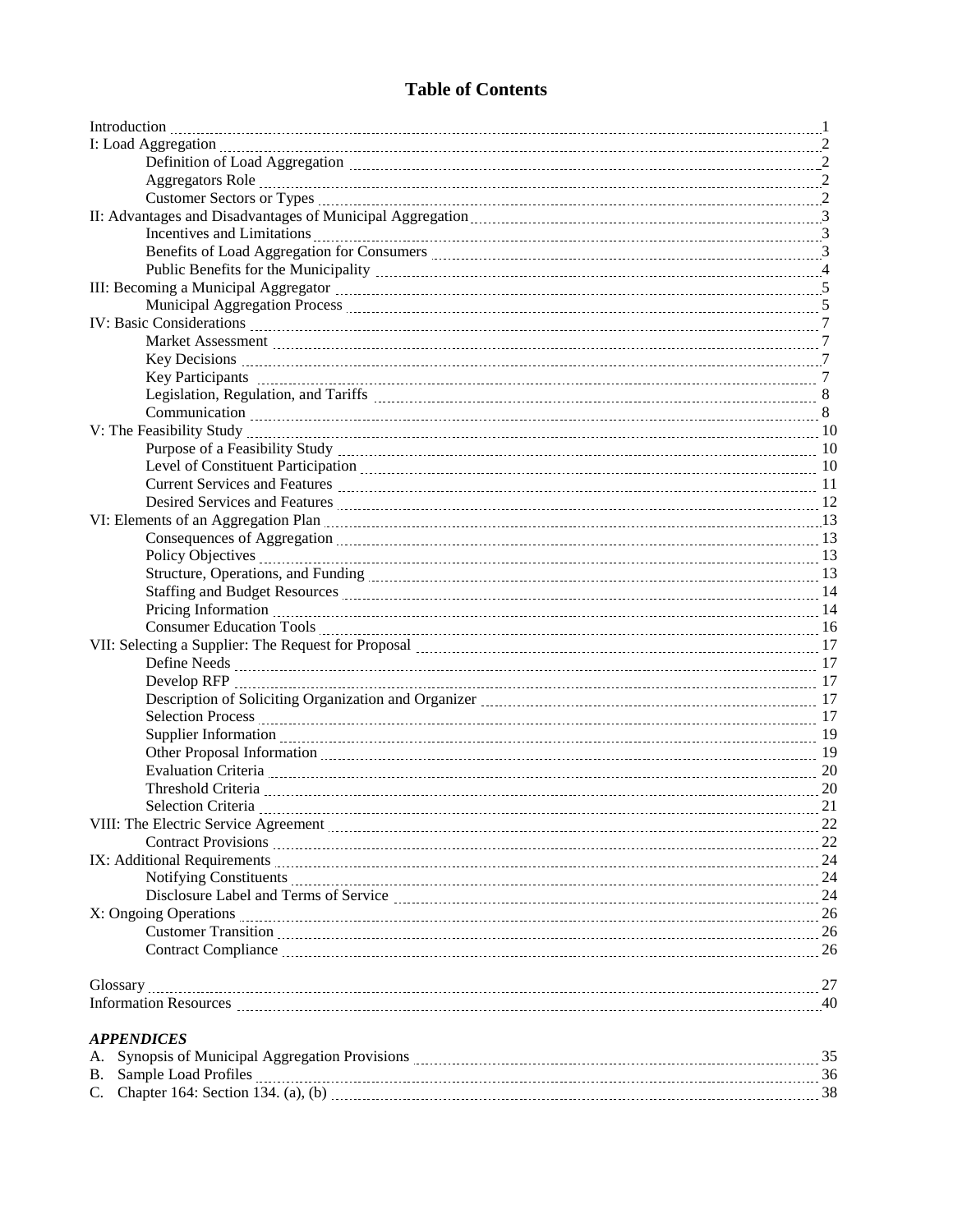### *FIGURES*

|  | $\overline{9}$  |
|--|-----------------|
|  | $\overline{10}$ |
|  | -15             |
|  | -18             |
|  | 26              |
|  | -26             |

### **List of Abbreviations**

| <b>DOER</b>  | Division of Energy Resources                              |
|--------------|-----------------------------------------------------------|
| AG           | Office of the Attorney General                            |
| <b>DTE</b>   | Department of Telecommunications and Energy               |
| <b>LDC</b>   | Local Distribution Company (see DISCO)                    |
| <b>DISCO</b> | <b>Distribution Company</b>                               |
| <b>ESA</b>   | Electric Service Agreement                                |
| <b>HEFA</b>  | Massachusetts Health and Educational Facilities Authority |
| <b>MMA</b>   | <b>Massachusetts Municipal Association</b>                |
| <b>RFP</b>   | Request for Proposal (or RFR – Request for Response)      |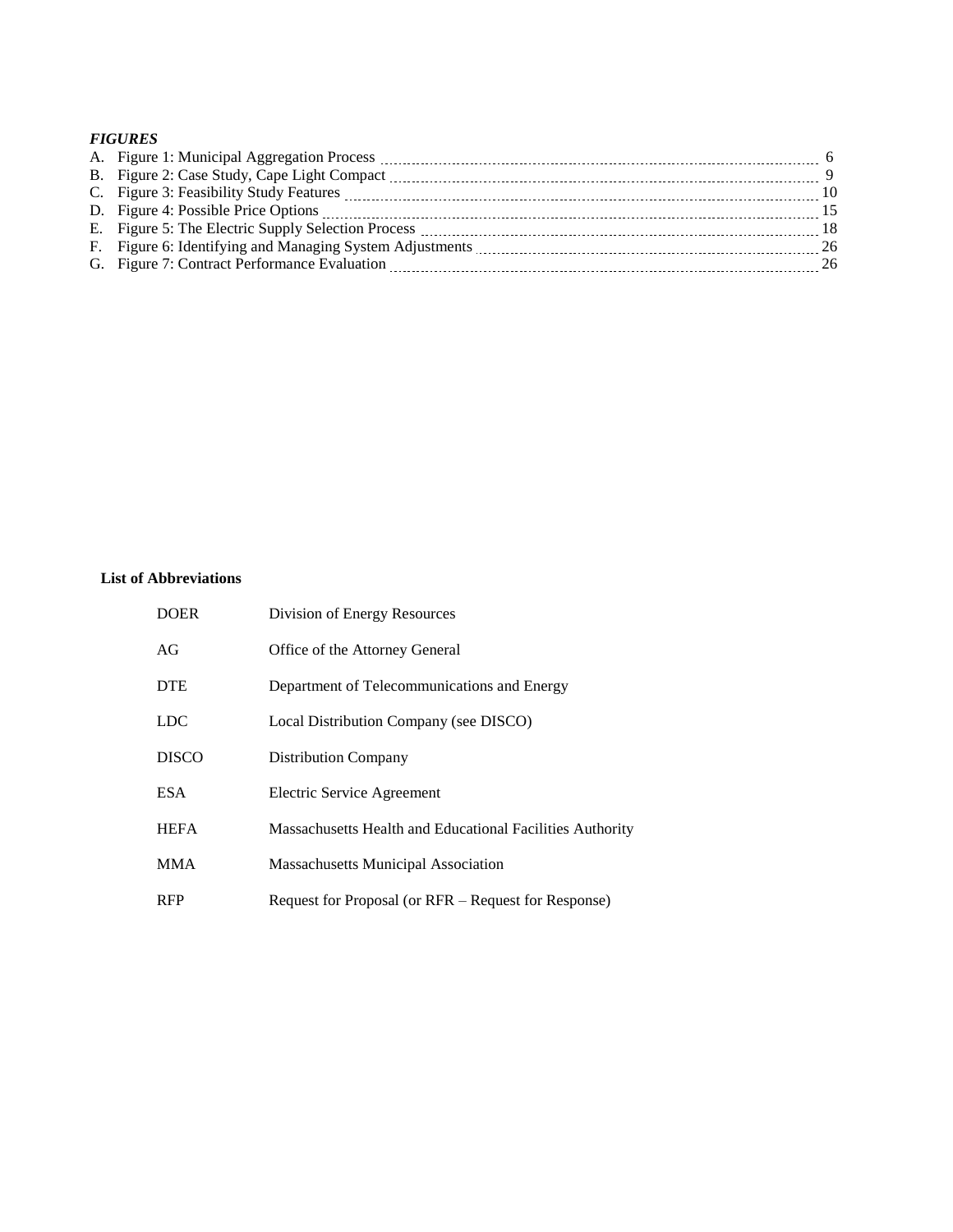#### **Acknowledgements**

The Division of Energy Resources' Municipal Aggregation and Public Procurement Team prepared this guide under the direction of team leader Eileen McHugh. Readers may obtain specific information concerning the report from the Division at (617) 727-4732

DOER would like to thank the following organizations for their contributions to the development of this guide: Tabors, Caramanis and Associates Energy Options Consulting Group Peregrine Energy Group

Production and editorial assistance coordinated by Karin Pisiewski and Stan Wesolowski

#### **Disclaimer**

This Guidebook is for informational purposes only. The information contained within is general and subject to change. It is intended to serve as an introduction to elements pertaining to the development of a municipal aggregation plan and should not be used as a substitute for a thorough analysis of facts and the law. The Guidebook is not intended to provide legal or technical advice. **The Commonwealth of Massachusetts and DOER make no warranties, expressed or implied, and assume no legal liability or responsibility for the accuracy, completeness, or usefulness of any information provided within this Guidebook.** The views and opinions expressed herein do not necessarily state or reflect those of the Commonwealth of Massachusetts, any agency thereof, or any of the organizations and individuals that have offered comments as this Guidebook was being drafted.

The Internet website addresses provided in this Guidebook were accurate as of the date of publication. However, website addresses are subject to change by the website administrator. Therefore, some website addresses may become invalid over time.

In addition, users of this Guidebook are strongly encouraged to search actively for the most recent updates of governmental regulations. Readers may check for recent updates to municipal aggregation at the Department of Telecommunications and Energy at<www.mass.gov/dte> or by calling (617) 392-6066.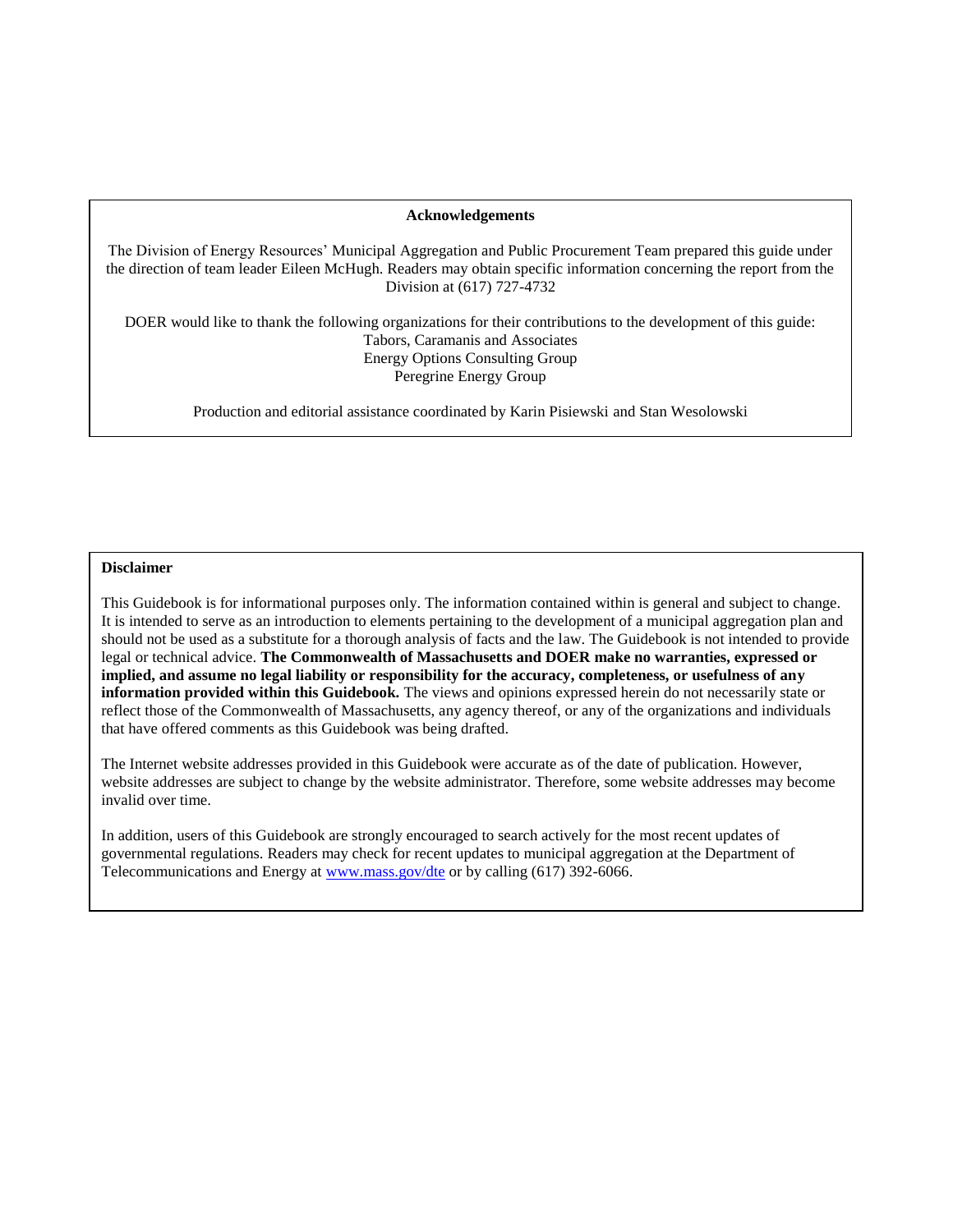## **Introduction**

**Municipal Electric Aggregation** is the method by which local and county governments can buy electric power on behalf of the consumers within their borders. This guidebook outlines the potential benefits of municipal aggregation, and the methodologies necessary for a successful implementation.

**Municipal Electric Aggregation** is possible in Massachusetts due to the passage in 1997 of "An Act Relative to Restructuring The Electric Utility Industry in the Commonwealth, Regulating the Provision of Electricity and Other Services, and Promoting Consumer Protections Therein<sup>1</sup>" (hereinafter referred to as "the Act"). The Act allows consumers to purchase electric power from an entity other than their distribution company.

A key provision<sup>2</sup> of the Act specifically allows local municipal or county governments to aggregate the electric loads of the consumers within their boundaries in order to negotiate more favorable terms with a power supplier. *However, this option, as well as most of the provisions of the Act, is not available to those served by existing municipal power plants.*

**Municipal Electric Aggregators**, by *also* developing an Energy Plan (for demand-side energy management, can access monies from the System Benefit Charge<sup>3</sup>.

**The Massachusetts Division of Energy Resources (DOER)**, under Chapter 25A, Section 6, is assigned the responsibility of providing assistance to municipalities wanting to aggregate their citizens' electric power loads. DOER supports municipal aggregation and presents this *Guide to Municipal Aggregation in Massachusetts.*

**The major sections of this Guidebook** are as follows:

**Section I: Load Aggregation:** an explanation of the basics of load aggregation, the role of the aggregator and major customer types.

**Section II: Advantages and Disadvantages of Municipal Aggregation:** a description of incentives and limitations, various benefits aggregation may provide, and an overview of the basic process.

**Section III: Becoming a Municipal Aggregator:** an overview of the key decisions needed to assess whether or not to aggregate.

**Section IV: The Feasibility Study:** a discussion of the purpose of a study and possible consumer wants and needs.

**Section V: Elements of an Aggregation Plan:** a review of the required elements of a plan under the Act.

**Section VI: Selecting a Supplier: The Request for Proposal Process:** examples of elements of the RFP, including selection and evaluation criteria.

**Section VII: The Electric Service Agreement:** an outline of contract provisions.

**Section VIII: Additional Requirements:** an illustration of notification and disclosure requirements.

**Section IX: Ongoing Operations:** a summary of transition and compliance activities.

l

<sup>1</sup> M.G. L. Chapter 164, § 134 (a), (b)

 $2$  Section 134(a), (b) - see Appendix C

<sup>&</sup>lt;sup>3</sup> See Glossary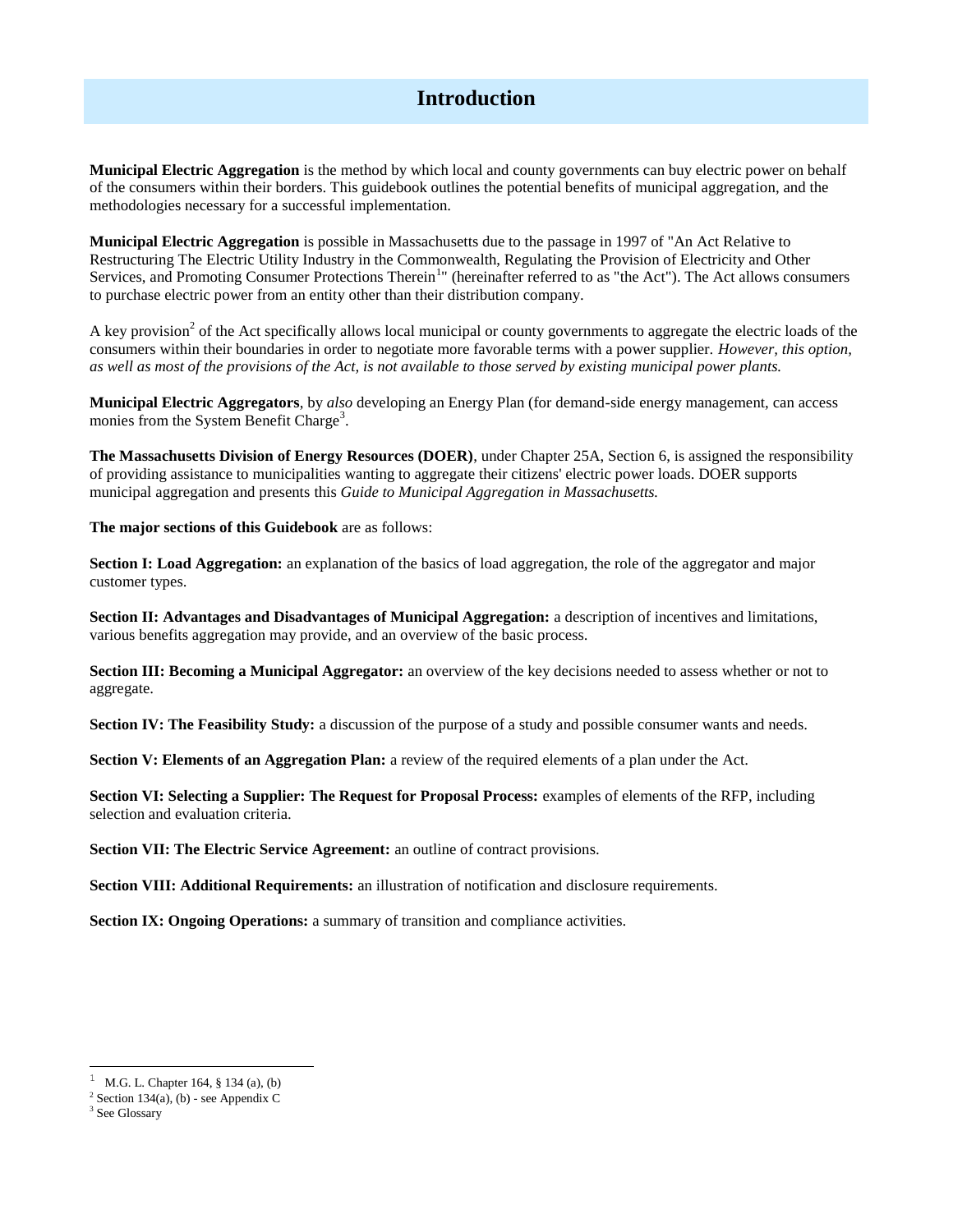| <b>I.</b> Load Aggregation                      |                                                                                                                                                                                                                                                                                                                                                                                                                                                                                                                                                                                                                                                                                                                                                                                                                                                                             |  |
|-------------------------------------------------|-----------------------------------------------------------------------------------------------------------------------------------------------------------------------------------------------------------------------------------------------------------------------------------------------------------------------------------------------------------------------------------------------------------------------------------------------------------------------------------------------------------------------------------------------------------------------------------------------------------------------------------------------------------------------------------------------------------------------------------------------------------------------------------------------------------------------------------------------------------------------------|--|
| <b>Definition of Load</b><br><b>Aggregation</b> | Load aggregation is the formation of a group of consumers into a single buying pool for the<br>direct purchase of electricity supply. There are two basic types of aggregation. The<br>Restructuring Act of 1997 created a process <sup>4</sup> under which a municipality, or group of<br>municipalities, may aggregate the entire electric load within the boundaries of the<br>participating communities and solicit contracts to serve that load. One successful example is<br>the Cape Light Compact Pilot, serving the towns of Cape Cod <sup>5.</sup> This is a <b>public aggregation</b><br>(Municipal Aggregation).                                                                                                                                                                                                                                                |  |
|                                                 | Public aggregations are unique in that they allow the aggregators to access the energy<br>efficiency system benefit charge funds generated by the participants (all Massachusetts<br>electricity customers). If they choose to access the funding, they must design and carry out<br>an approved energy efficiency plan, in the same way the Distribution Company does. In<br>addition, a public aggregation is "opt-out," all customers within the municipality are<br>participants automatically, unless they request not to be. Public aggregators must also secure<br>contract prices that are less than the standard offer price.                                                                                                                                                                                                                                      |  |
|                                                 | More common are aggregations of like entities pooling their load to attract favorable rates.<br>The Massachusetts Health and Educational Facilities Authority (HEFA) is perhaps one of the<br>best known aggregations (PowerOptions), and the Massachusetts Municipal Association<br>(MMA) has a power program available to municipalities, serving municipal buildings. We<br>refer to this form of aggregation as market aggregation.                                                                                                                                                                                                                                                                                                                                                                                                                                     |  |
|                                                 | In load aggregations, each participant ultimately enters a service agreement directly with the<br>supplier chosen by the aggregator. This Guide focuses on load aggregations where the<br>municipality or group of municipalities acts as an agent, on behalf of the constituents to<br>identify, compare, and choose among competing suppliers.                                                                                                                                                                                                                                                                                                                                                                                                                                                                                                                            |  |
| <b>Aggregator's Role</b>                        | The aggregator's primary role is to act as a catalyst or agent, introducing interested customers<br>to a suitable supplier. The aggregator determines the service constituents want to acquire,<br>solicits bids, and chooses a supplier. Once formed the aggregation and its participants enter a<br>service agreement with the chosen supplier. At this point, the aggregator's role is monitoring<br>and overseeing the contract. The supply service and distribution service used by members of<br>an aggregation are subject to the same laws, regulations and tariffs as the service used by<br>other retail customers. Similarly, the Competitive Supplier serving the aggregation is<br>automatically subject to all regulations established under the Act, including licensing,<br>consumer information, air emission standards and renewable portfolio standards. |  |
| <b>Customer Sectors</b><br>or Types             | There are three broad customer sectors: residential, commercial, and industrial. Each sector's<br>electricity demand and pattern usage (load profile) varies (See Appendix B for typical load<br>profiles). Customer mix is a key cost determinant for distribution and other rate components.<br>DOER's Market Monitor Report states that systems with a high proportion of load (electric<br>demand) concentrated in large-usage customers are less costly to serve and tend to exhibit<br>lower prices. Price comparisons and corresponding customer mix figures for each LDC<br>indicate some correlation between low industrial/large commercial customer mix and higher<br>rates. <sup>6</sup>                                                                                                                                                                        |  |
|                                                 | <sup>4</sup> Section 247, Chapter 164, The Acts of 1997, which became section 134 of M.G.L. chapter 164. See Appendix C                                                                                                                                                                                                                                                                                                                                                                                                                                                                                                                                                                                                                                                                                                                                                     |  |

 $<sup>5</sup>$  The Cape Compact's first successful procurement of supply is know as its Community Choice Pilot Program, as</sup> they will offer supply to default customers and do not anticipate prices less than the standard offer (a requirement of the Act), but will provide default customers with an alternative. <sup>6</sup> *Market Monitor Report, 2000* Division of Energy Resources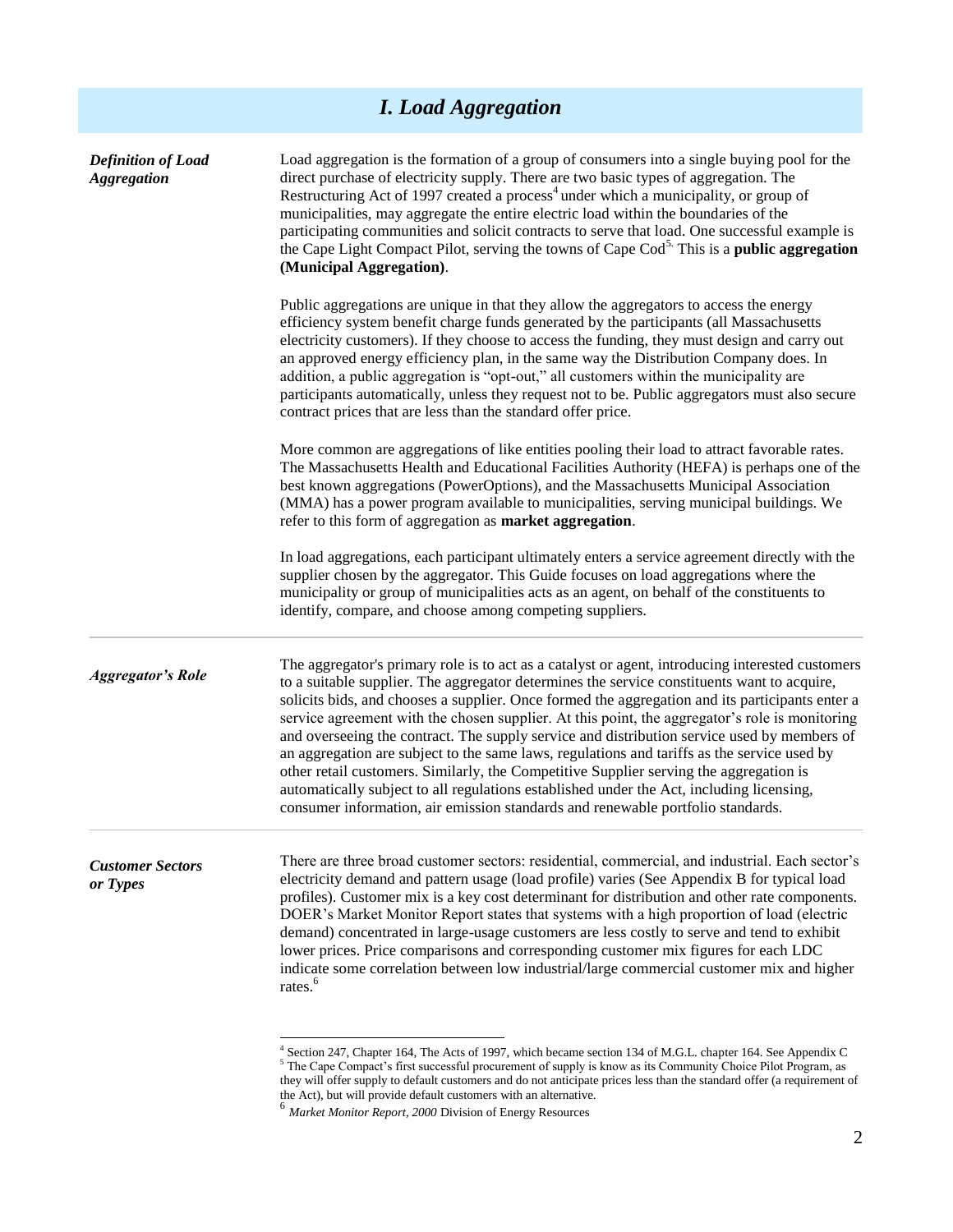*Incentives and Limitations*

When considering whether to aggregate or not, carefully weigh the advantages and disadvantages, including the cost of organizing and maintaining a municipal load aggregation, negotiating a contract, educating consumers, providing customer service, and administration against any perceived savings.

Advocates argue that aggregation fulfills a public interest and/or equity role, ensuring that the benefits of group efficiencies and purchasing power of retail electric competition reach all customers, including low-usage customers. Others point to advantages for municipal aggregators deriving from the attributes of local government – that it is non-profit, nondiscriminatory, subject to ethics and open-bidding laws, and under local consumer control. Municipal officials can identify constituent preferences in an open democratic arena. Further, because participants are geographically concentrated, power procurement costs may be less. The provision of certain advanced metering technologies may also be more efficient given the concentration of customers. Advanced metering may allow consumers a greater choice of rate options and other services. Options that use communications technologies could provide access to lower prices and other services. Lower electricity costs through municipal aggregation may possibly enhance economic development efforts by attracting businesses to the community.

Municipal aggregation may also help constituents purchase energy efficiency services, and electricity from cleaner-than-average or renewable sources. For example, under the Act, a municipal aggregation that adopts a certified energy plan may seek implementation funding from the Massachusetts Renewable Energy Trust Fund and from demand side management (DSM) system benefit charges levied on retail electricity ratepayers by the distribution companies. The Department of Telecommunications and Energy (DTE) establishes the processes and requirements aggregators must meet to expend DSM funds only.

An aggregation may create opportunities, but it may also create challenges for municipalities. Potential considerations include the possible lack of political support, and/or potential adverse impacts on municipal finances.

Making use of resources with the skills necessary to analyze load data and negotiate favorable terms is essential in the process of aggregation. The challenges to municipalities wanting to aggregate are the technical and legal aspects of:

Analyzing load data

l

- Administering the RFP process
- Leading negotiations with suppliers
- Providing ongoing management and monitoring on behalf of constituents.

Gaining understanding of how individual load factors, cost of service, and supply objectives impact pricing for members of the aggregation is resource intensive and time consuming. Municipalities seeking the expertise required of an aggregator need to consider the cost of acquiring that expertise.

Load aggregation may offer retail customers several purchasing advantages, such as:

*Benefits of Load Aggregation for Consumers*

**Lower Transaction Costs.** By alleviating most of the effort associated with the screening and selection process, the load aggregator enables individual consumers to choose a Competitive Supplier at either little or no transaction cost<sup>7</sup> to those individuals. Aggregating individual customers lowers these costs.

<sup>7</sup> In order to carry out a market transaction it is necessary to discover who it is that one wishes to deal with, to conduct negotiations leading up to a bargain, to draw up the contract, to undertake the inspection needed to make sure that the terms of the contract are being observed, and so on., Ronald Coase "The Problem of Social" Cost<sup>"</sup>.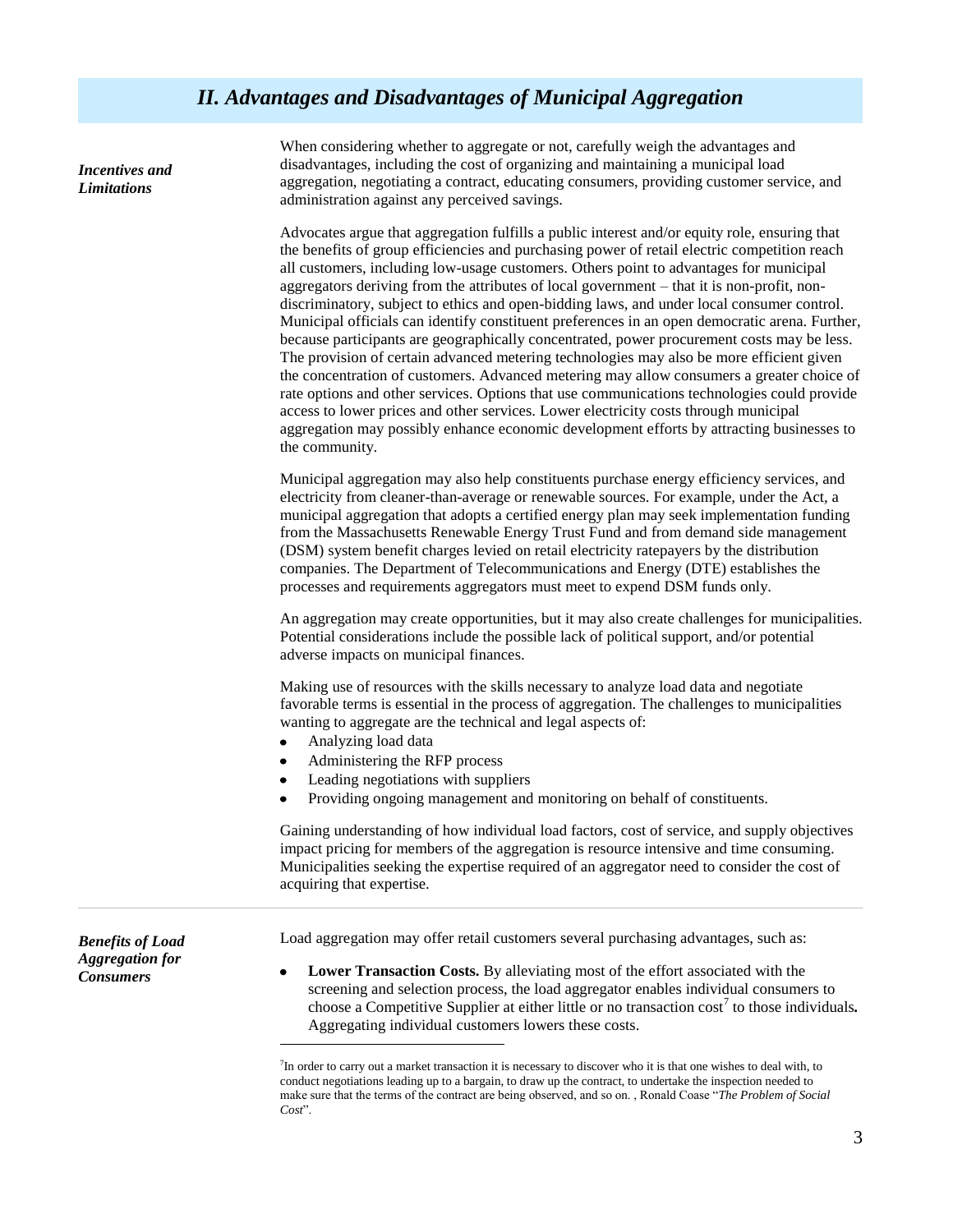|                                                     | <b>Competitive Opportunity.</b> Load aggregation may foster better competition by allowing<br>low-use consumers to take advantage of the market. Suppliers are more willing to<br>compete for a large group of individual consumers by responding to a single Request for<br>Proposal (RFP). Because of the high cost of customer acquisition, relatively few<br>suppliers are willing to compete for low-use individual customers one at a time.<br>Greater Buying Power. Local governments use aggregation as a way to obtain services<br>$\bullet$<br>or products at favorable prices and terms. The same is true for the purchase of<br>electricity. Because of economies of scale, load aggregation may increase the buying<br>power of participating consumers; particularly if they seek customized service. For<br>example, a load aggregation seeking custom services, such as "cleaner-than-average"<br>electricity, load control and energy efficiency services, or a range of pricing options has<br>more buying clout and product options as a group than as individuals. Even a load<br>aggregation seeking to simply acquire electricity supply service may have more buying<br>power than an individual consumer seeking to buy that service from a Competitive<br>Supplier. The load aggregation may enable the Competitive Supplier to capture market<br>share at a relatively low transaction cost |
|-----------------------------------------------------|-----------------------------------------------------------------------------------------------------------------------------------------------------------------------------------------------------------------------------------------------------------------------------------------------------------------------------------------------------------------------------------------------------------------------------------------------------------------------------------------------------------------------------------------------------------------------------------------------------------------------------------------------------------------------------------------------------------------------------------------------------------------------------------------------------------------------------------------------------------------------------------------------------------------------------------------------------------------------------------------------------------------------------------------------------------------------------------------------------------------------------------------------------------------------------------------------------------------------------------------------------------------------------------------------------------------------------------------------------------------------------------------------------------------------|
|                                                     | Savings from Load Diversity. The best way to understand energy consumption patterns<br>٠<br>is to create an annual load profile. Residential, commercial and industrial customers use<br>electricity differently at various times of the day. Residential and small commercial<br>sector's electricity use can vary substantially during the day, resulting in erratic load<br>profiles (see Appendix B). Generally, supplying an even load profile is less expensive<br>than serving an erratic one. Offering a larger, more diverse load (one that is more even)<br>increases the possibility of receiving better prices than individual consumers receive.                                                                                                                                                                                                                                                                                                                                                                                                                                                                                                                                                                                                                                                                                                                                                         |
| <b>Public Benefits for</b><br><b>Municipalities</b> | If a number of towns want to form a municipal aggregation together, several factors require<br>examination:<br>The same understanding of the aggregation's potential benefits, including a common<br>$\bullet$<br>expectation that participating in the aggregation is beneficial to all involved.<br>Similar interests in the structure of supply arrangements, whether they are price<br>$\bullet$<br>structure, term, or stability, the sources of the supply or the availability of other services                                                                                                                                                                                                                                                                                                                                                                                                                                                                                                                                                                                                                                                                                                                                                                                                                                                                                                                |
|                                                     | (such as energy efficiency advice, installation and financing or other services).<br>Confidence in the aggregation, including an expectation that risks, pricing, and rules,<br>(including allocation of costs and benefits) are equitably applied.<br>When evaluating benefits, consider the merits of services and features in terms of likely<br>levels of participation, savings per participant, economic development implications, business<br>retention and recruitment benefits, costs to the municipal government and potential sources<br>of funding.                                                                                                                                                                                                                                                                                                                                                                                                                                                                                                                                                                                                                                                                                                                                                                                                                                                       |

 $\overline{\phantom{a}}$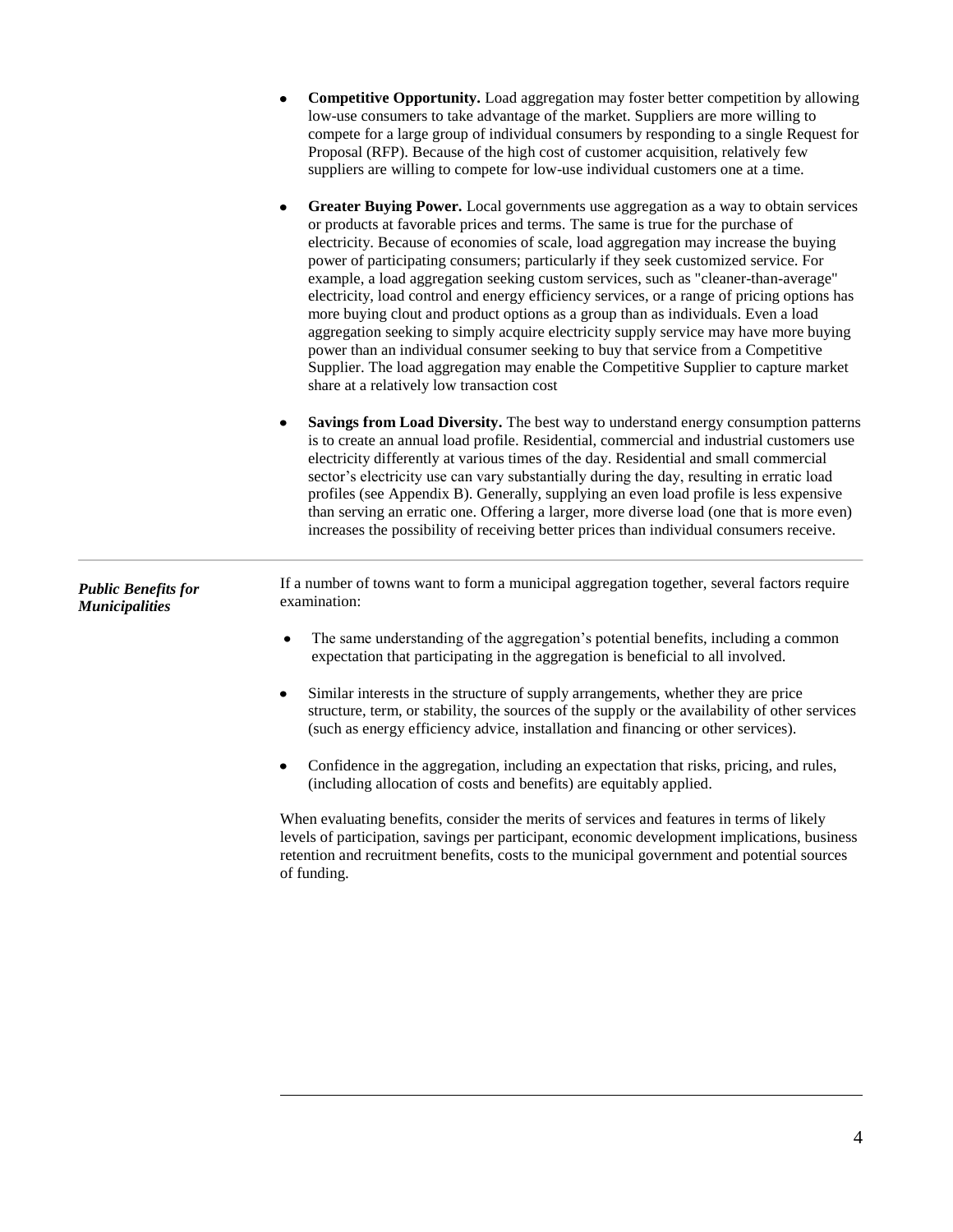## *III. Becoming a Municipal Aggregator*

There are a number of steps local governments must execute in order to become a municipal aggregator. (See Figure 1 on the following page) A town may initiate a process to aggregate electrical load upon authorization by a majority vote of town meeting or town council. A city may initiate a process to authorize aggregation by a majority vote of the city council, with the approval of the mayor, or the city manager in a Plan D or Plan E city. Two or more municipalities may initiate, as a group, a process jointly to authorize aggregation by a majority vote of each particular municipality.<sup>8</sup>

Local governments need an affirmative vote to start the aggregation process. After confirmation of an affirmative vote, a municipality or group of municipalities wanting to create an aggregation develops a plan in consultation with the Division of Energy Resources (DOER).<sup>9</sup> DOER provides assistance to municipalities and governmental bodies seeking aggregation of their citizens' demand for electricity.

*For purposes of aggregating retail customers within their jurisdiction, municipalities are exempt from the purchasing requirements of M.G.L. chapter 30B. If municipalities become "aggregators", the Restructuring Act establishes purchasing processes and requirements.* 

Citizens review and approve the completed plan. Once voters accept the Municipal Aggregation Plan, the Municipal Aggregator submits the plan to the Department of Telecommunications and Energy (DTE) for certification.

Prior to its decision of whether or not to approve the Aggregation Plan, the DTE conducts a public hearing.

Additionally, the Restructuring Act allows Municipal Aggregators access to energy efficiency funds collected by distribution companies and establishes the processes and requirements needed to expend these funds.

As in the process for initiating and developing a Municipal Aggregation Plan, Municipal Aggregators may seek voter approval to develop and submit for certification an Energy Efficiency Plan to the Department of Telecommunications and Energy (DTE).

Similarly, prior to its decision of whether or not to approve the Energy Efficiency Plan, the DTE conducts a public hearing.

You will find these basic steps outlined in Figure 1 on the following page. Appendix A of this document summarizes additional provisions in the Act and Appendix C is the full and complete text. As stated elsewhere, you are encouraged to search actively for the most recent updates of governmental regulations. You may find recent updates a[t www.mass.gov/dte.](http://www.gov/dte)

 $\overline{a}$ 

*Municipal Aggregation Process*

 $8$  M.G.L Chapter 164: Section 134 (a)

<sup>9</sup> Pursuant to Chapter 25A, § 6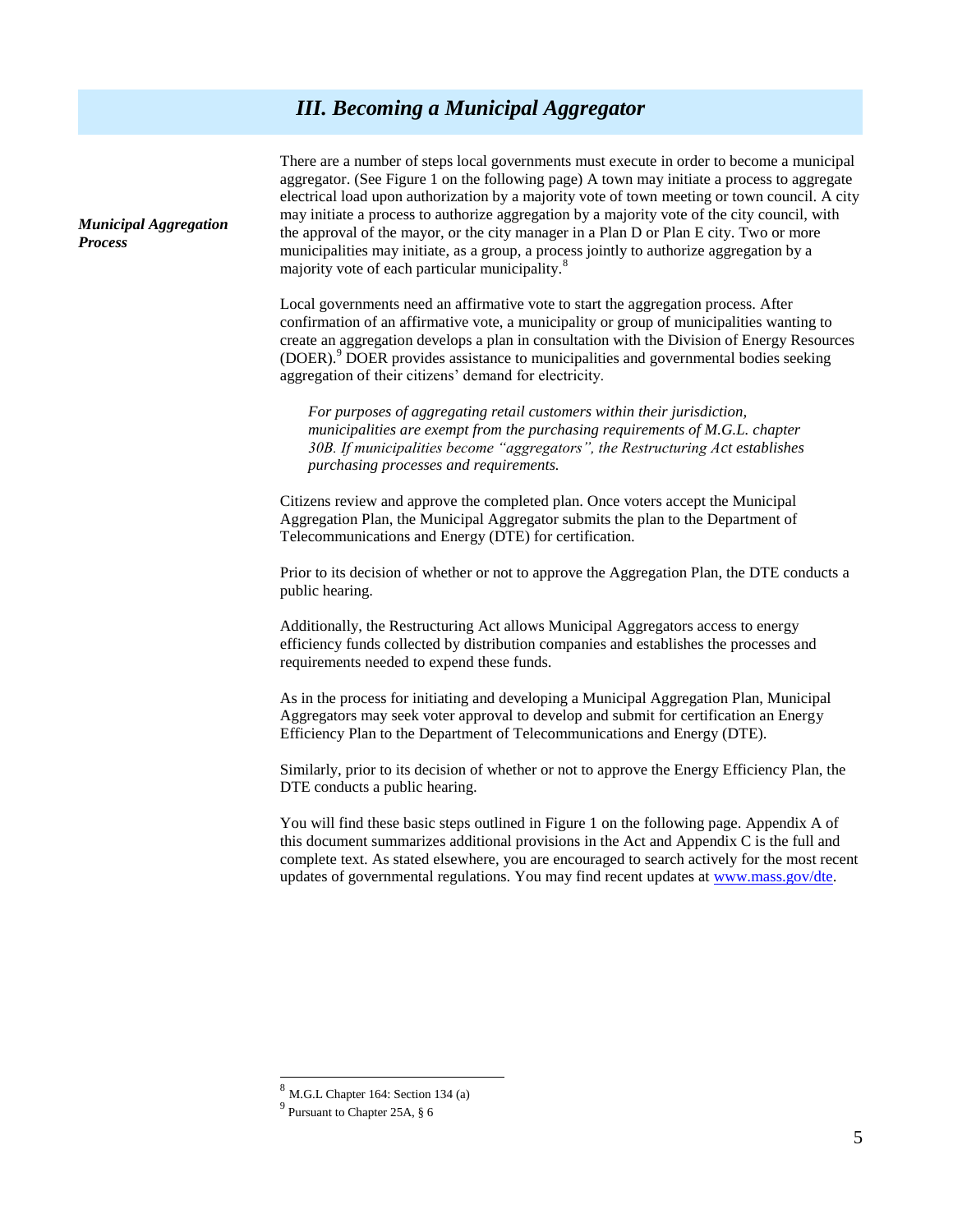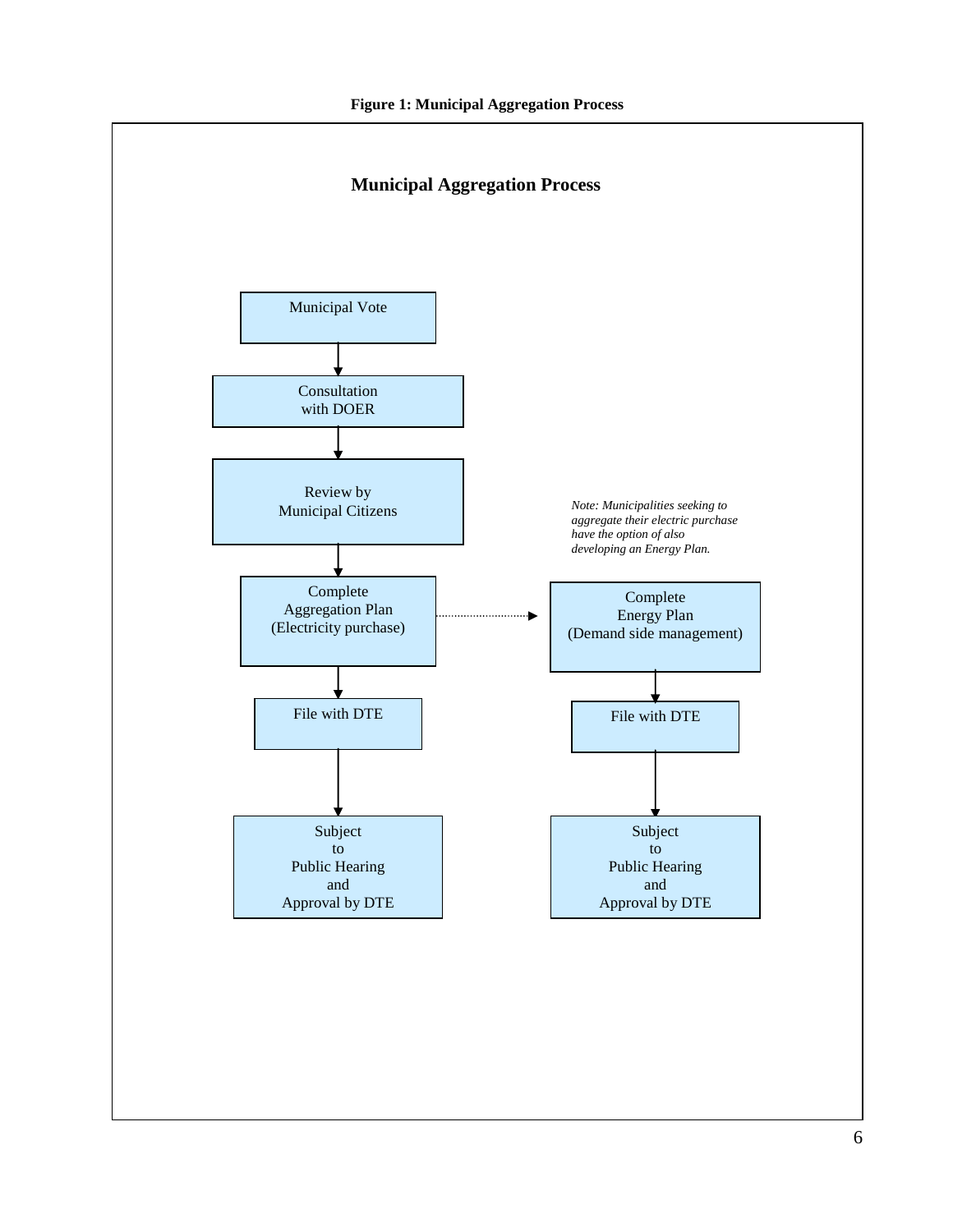## *IV. Basic Considerations*

| <b>Market Assessment</b> | There are a number of basic considerations when deciding whether or not to aggregate, such<br>as assessing market conditions, making organizational choices, creating a citizens committee,<br>becoming familiar with legislation, regulations and tariffs and determining communication<br>needs. On page nine (9) is a case study of Cape Light Compact, an existing aggregation,<br>outlining challenges and lessons learned.                                                                                                                                                                                                                                       |  |
|--------------------------|------------------------------------------------------------------------------------------------------------------------------------------------------------------------------------------------------------------------------------------------------------------------------------------------------------------------------------------------------------------------------------------------------------------------------------------------------------------------------------------------------------------------------------------------------------------------------------------------------------------------------------------------------------------------|--|
|                          | Load characteristics such as size and shape have an effect on whether the aggregation attracts<br>any proposals. A market assessment can determine the potential offers that the characteristics<br>of the aggregated load may attract. A small load, with a load profile deemed expensive to<br>supply might not attract any offers. Communities in this position can possibly join with other<br>communities to provide a larger, more attractive energy demand. Conversely, a sizeable city<br>with a large energy demand and diverse customer types (residential, commercial, and<br>industrial) may provide load characteristics that attract a number of offers. |  |
| <b>Key Decisions</b>     | The following list presents some of the organizational decisions municipalities will<br>encounter early in the process:                                                                                                                                                                                                                                                                                                                                                                                                                                                                                                                                                |  |
|                          | Whether to become an independent aggregation or join with others<br>$\bullet$                                                                                                                                                                                                                                                                                                                                                                                                                                                                                                                                                                                          |  |
|                          | Organizational role/responsibility of the public entity for the buying group<br>$\bullet$                                                                                                                                                                                                                                                                                                                                                                                                                                                                                                                                                                              |  |
|                          | Whether to aggregate for municipal and retail customers (e.g. commercial, industrial and<br>$\bullet$<br>residential) or municipal buildings only                                                                                                                                                                                                                                                                                                                                                                                                                                                                                                                      |  |
|                          | Resources needed and level of investment<br>$\bullet$                                                                                                                                                                                                                                                                                                                                                                                                                                                                                                                                                                                                                  |  |
|                          | Degree of local control preferred<br>$\bullet$                                                                                                                                                                                                                                                                                                                                                                                                                                                                                                                                                                                                                         |  |
|                          | Energy services sought<br>٠                                                                                                                                                                                                                                                                                                                                                                                                                                                                                                                                                                                                                                            |  |
|                          | Renewable energy components desired<br>٠<br>Timetable<br>$\bullet$                                                                                                                                                                                                                                                                                                                                                                                                                                                                                                                                                                                                     |  |
|                          | Before evaluating the option of an aggregation, a municipality must obtain authorization<br>from its local legislative body. If approved by town or city council vote, the municipality<br>may pursue aggregation options, including development of an aggregation plan. During the<br>development of a municipal aggregation plan there are three major phases the community<br>needs to address in deciding whether to proceed to the next stage. These phases are:                                                                                                                                                                                                  |  |
|                          | Conducting a Feasibility Study<br>٠<br>Issuing an RFP<br>٠                                                                                                                                                                                                                                                                                                                                                                                                                                                                                                                                                                                                             |  |
|                          | Selecting a Qualified Supplier<br>$\bullet$                                                                                                                                                                                                                                                                                                                                                                                                                                                                                                                                                                                                                            |  |
|                          | Proceeding through all three phases requires time and money, which varies according to the<br>size of the municipal aggregation. Determining the decision-making processes and at what<br>point to bring important matters to the town or city council is another issue municipalities<br>will encounter.                                                                                                                                                                                                                                                                                                                                                              |  |
| <b>Key Participants</b>  | The opportunity to select an electricity supplier on behalf of consumers is a new<br>phenomenon. Creating a citizens committee is an effective way to involve the community,<br>while bringing relevant local expertise into the discussion process. The appointment of a<br>municipal aggregation committee can start the evaluation process by having the committee<br>examine, and report on, available electricity supply purchasing opportunities.                                                                                                                                                                                                                |  |
|                          | The local distribution company has experience and information on providing electricity to<br>your geographic area and important information about the area's electricity demand and<br>behavior. After forming the aggregation committee, start discussions with the local<br>Distribution Company (LDC) or companies as soon as feasible.                                                                                                                                                                                                                                                                                                                             |  |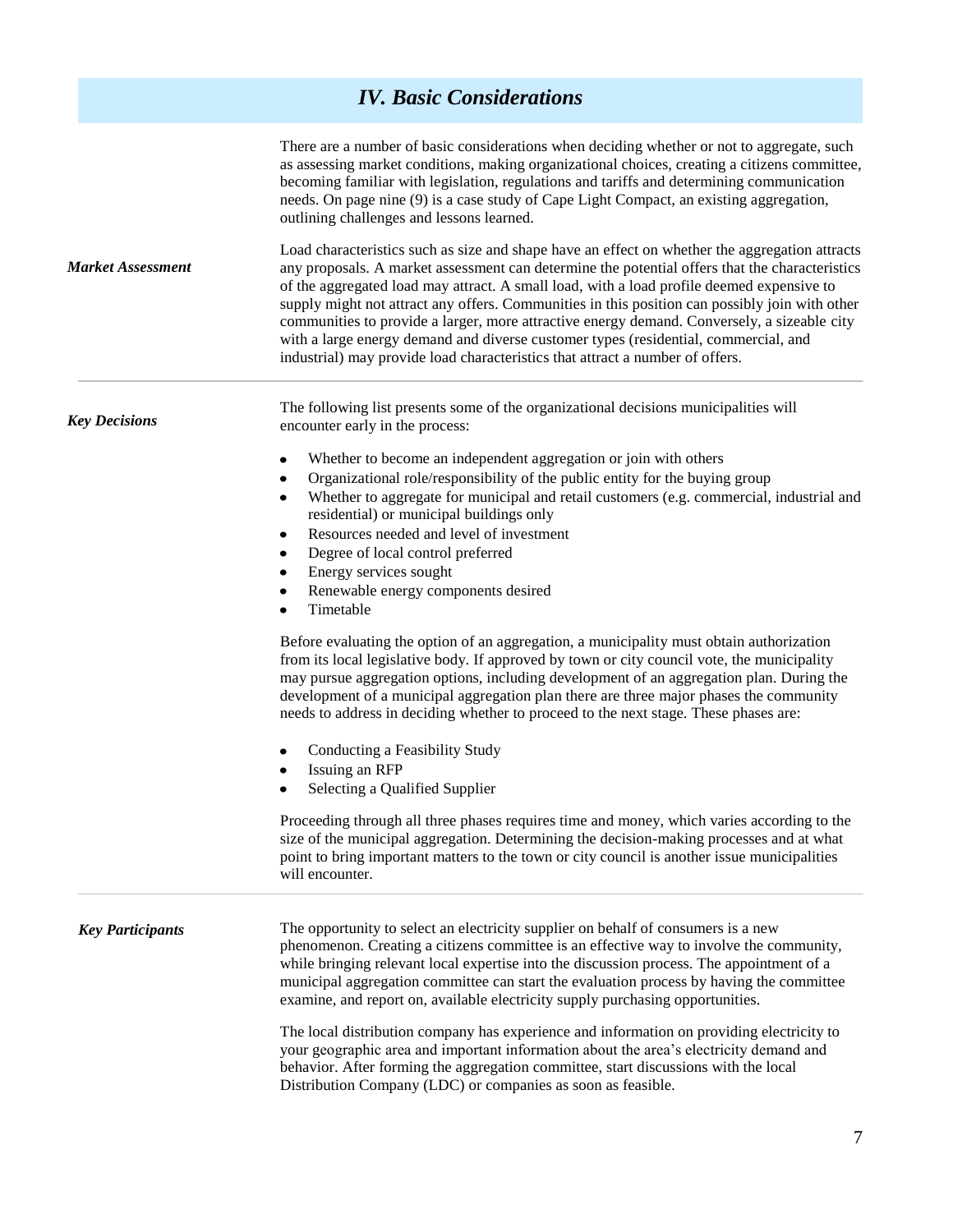| Legislation, Regulation,<br>and Tariffs | Municipalities who aggregate retail customers within their jurisdiction are exempt from the<br>purchasing requirements of Massachusetts General Law Chapter 30B. However, as<br>established in the Act, would-be "aggregators" are subject to purchasing processes and<br>requirements. Further, the Act recognizes load aggregation, including municipal aggregation,<br>as a purchasing arrangement undertaken by or on behalf of a group of retail customers. As<br>such, the Act defines load aggregation as:                                                                                                                                                                       |
|-----------------------------------------|-----------------------------------------------------------------------------------------------------------------------------------------------------------------------------------------------------------------------------------------------------------------------------------------------------------------------------------------------------------------------------------------------------------------------------------------------------------------------------------------------------------------------------------------------------------------------------------------------------------------------------------------------------------------------------------------|
|                                         | A municipality or group of municipalities which aggregates its electrical load and<br>operates pursuant to the provisions of this section shall not be considered a utility<br>engaging in the wholesale purchase and resale of electric power. Providing electric<br>power or energy services to aggregated customers within a municipality or group of<br>municipalities shall not be considered a wholesale utility transaction. The provision<br>of aggregated electric power and energy services as authorized by this section shall<br>be regulated by any applicable laws or regulations, which govern, aggregated<br>electric power and energy services in competitive markets. |
|                                         | Municipalities wanting to implement a public aggregation plan must file the plan and receive<br>approval from the Massachusetts Department of Telecommunications and Energy (DTE).<br>Before seeking DTE approval, municipalities "shall, in consultation with the Division of<br>Energy Resources, pursuant to section 6 of chapter 25A, develop a plan" [C164, § 134 (a)]. <sup>11</sup><br>In particular, the plan must comply with the following three mandatory policy objectives:<br>universal access, reliability, and equitable treatment of all customers. Section VI, on page 13<br>contains a further explanation.                                                           |
| Communication                           | The primary reason for establishing a municipal load aggregation is to provide constituents<br>with a service they want in a manner they cannot obtain competitively from other sources.<br>Moreover, the Act requires that citizens review the municipal aggregation plan, and that the<br>majority of the citizens support its implementation.                                                                                                                                                                                                                                                                                                                                        |
|                                         | To achieve this goal, creation of a communication and education plan can facilitate two-way<br>interaction, enabling the municipality to supply information to constituents, while also<br>obtaining their input. The design and content of education materials alternatively reflects the<br>needs of constituents for desired services and pricing options. It indicates interest in<br>participating in a municipal load aggregation, which is critical to the feasibility analysis and<br>subsequent decisions, such as goals and RFP development.                                                                                                                                  |
|                                         | The emphasis of the communications changes as the aggregation progresses. Initial<br>communication informs constituents about deregulation, purchasing opportunities, and basic<br>terminology. Subsequent consumer education materials focus on keeping constituents<br>apprised of project status and decisions. Finally, they may provide formal notification to<br>constituents as required by the Act.                                                                                                                                                                                                                                                                             |
|                                         | It shall be the duty of the aggregated entity to fully inform participating ratepayers<br>in advance of automatic enrollment that they are to be automatically enrolled and<br>that they have the right to opt-out of the aggregated entity without penalty. In<br>addition, such disclosure shall prominently state all charges to be made and shall<br>include full disclosure of the standard offer rate, how to access it, and the fact that it<br>is available to them without penalty. <sup>12</sup>                                                                                                                                                                              |
|                                         | Consumer education materials must be appropriate for all audiences and written in a clear,<br>concise manner. The region's local, community-based organizations may assist efforts to<br>reach special audiences.                                                                                                                                                                                                                                                                                                                                                                                                                                                                       |
|                                         |                                                                                                                                                                                                                                                                                                                                                                                                                                                                                                                                                                                                                                                                                         |

 $10$  M.G.L Chapter 164: Section 134 (a)

 $11$  For a synopsis of Municipal Aggregation provisions of this section see Appendix A.

 $12$  M.G.L. Chapter 164: Section 134 (a)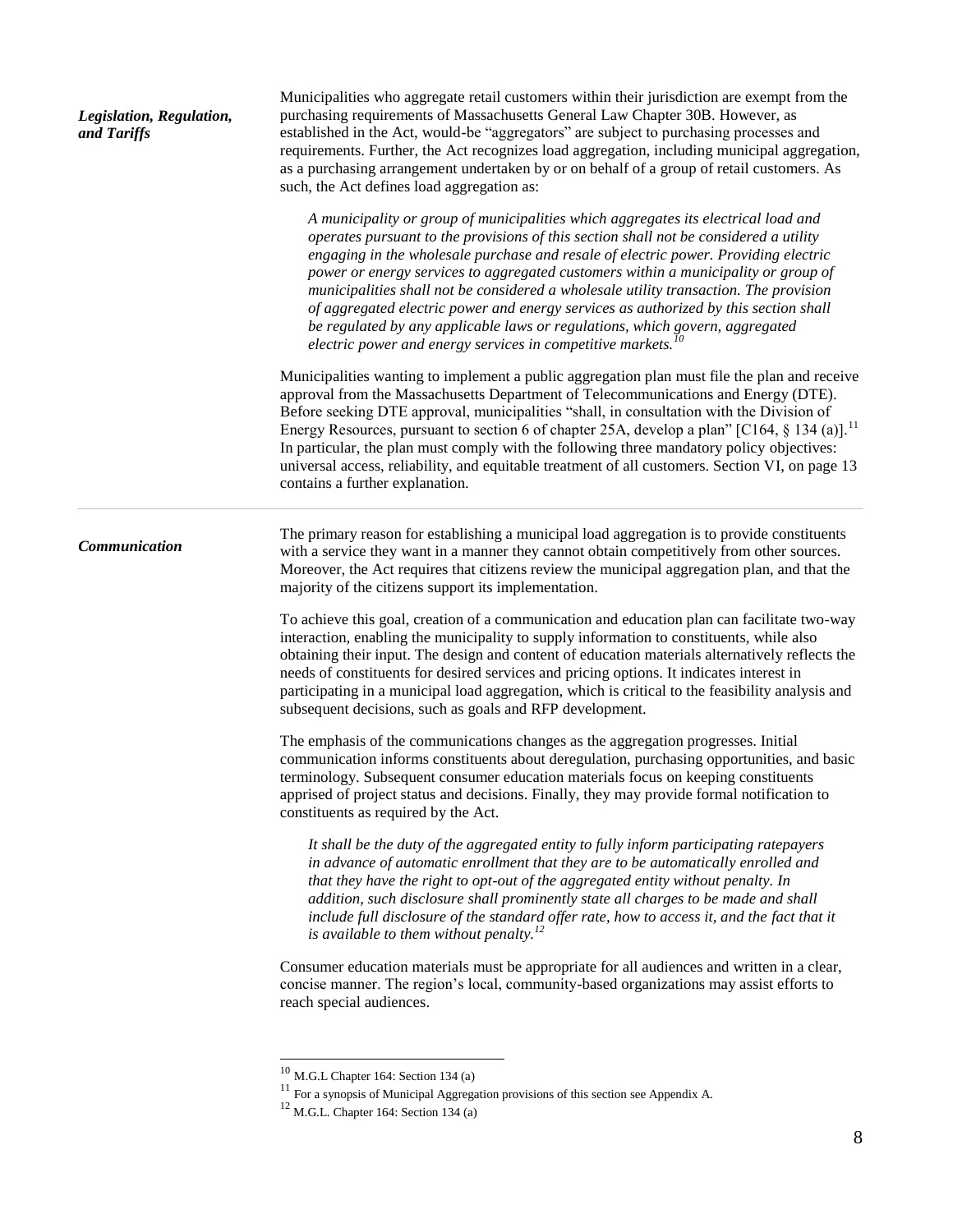### *Cape Light Compact*

As of the date of this publication, only two states, Massachusetts and Ohio, have provisions that facilitate Municipal Aggregation. To date, the Cape Light Compact is the only Municipal Aggregation operating in Massachusetts or New England.

### **Background:**

The Cape Light Compact represents 180,000 potential consumers and approximately 300MW of average demand. The Compact formed in 1997 through an intergovernmental agreement of twenty-one towns and two counties for establishing competitive power supply, energy efficiency, and consumer advocacy. The Compact provides an option for purchase of power supply and, through access to system benefits charge, an option for energy efficiency and conservation programs. The member towns are: Aquinnah, Barnstable, Bourne, Brewster, Chatham, Chilmark, Dennis, Eastham, Edgartown, Falmouth, Harwich, Mashpee, Oak Bluffs, Orleans, Provincetown, Sandwich, Tisbury, Truro, Wellfleet, West Tisbury, and Yarmouth.

#### **Status:**

The Cape Compact is currently servicing approximately 45,000 default service customers under the Community Choice Pilot Program with a twenty-month supplier contract that started on May 1, 2002. This choice, expected to bring electricity consumers nearly \$2 million in savings in 2002, is the first of its kind in Massachusetts. In addition to savings for consumers, the contract also includes an important commitment to renewable energy or "green power" and provides an option for consumers who want to purchase 50 percent or 100 percent renewable energy.

Additionally, the Cape Compact administers the energy efficiency system benefits and programs for all residential, commercial and industrial electric customers in member towns. The programs are too numerous to list here -- for complete information go to<http://www.capelightcompactenergysave.com/>

Also under examination are distributed generation options as part of an integrated distributed resources approach that would include premium power, peak shaving, and improvements in reliability.

### **Start-Up Challenges:**

- A general lack of understanding about Municipal Aggregation. (Although local governments have historically used aggregation as a way to obtain services or products at favorable prices and terms, this procedure for purchasing electricity is recent.)
- Lack of consumer awareness
- Establishing a call center
- Determining the schedule for expanded consumer education activities  $\bullet$

#### **Lessons Learned:**

- The importance of communication and consumer education
- Understanding market volatility and market barriers creating ways to address them
- Maintaining flexibility
- Having a comprehensive approach
- Incorporating lessons from other cities and towns
- Involving elected officials and consumers in the process and on the committee
- Maintaining choice for participants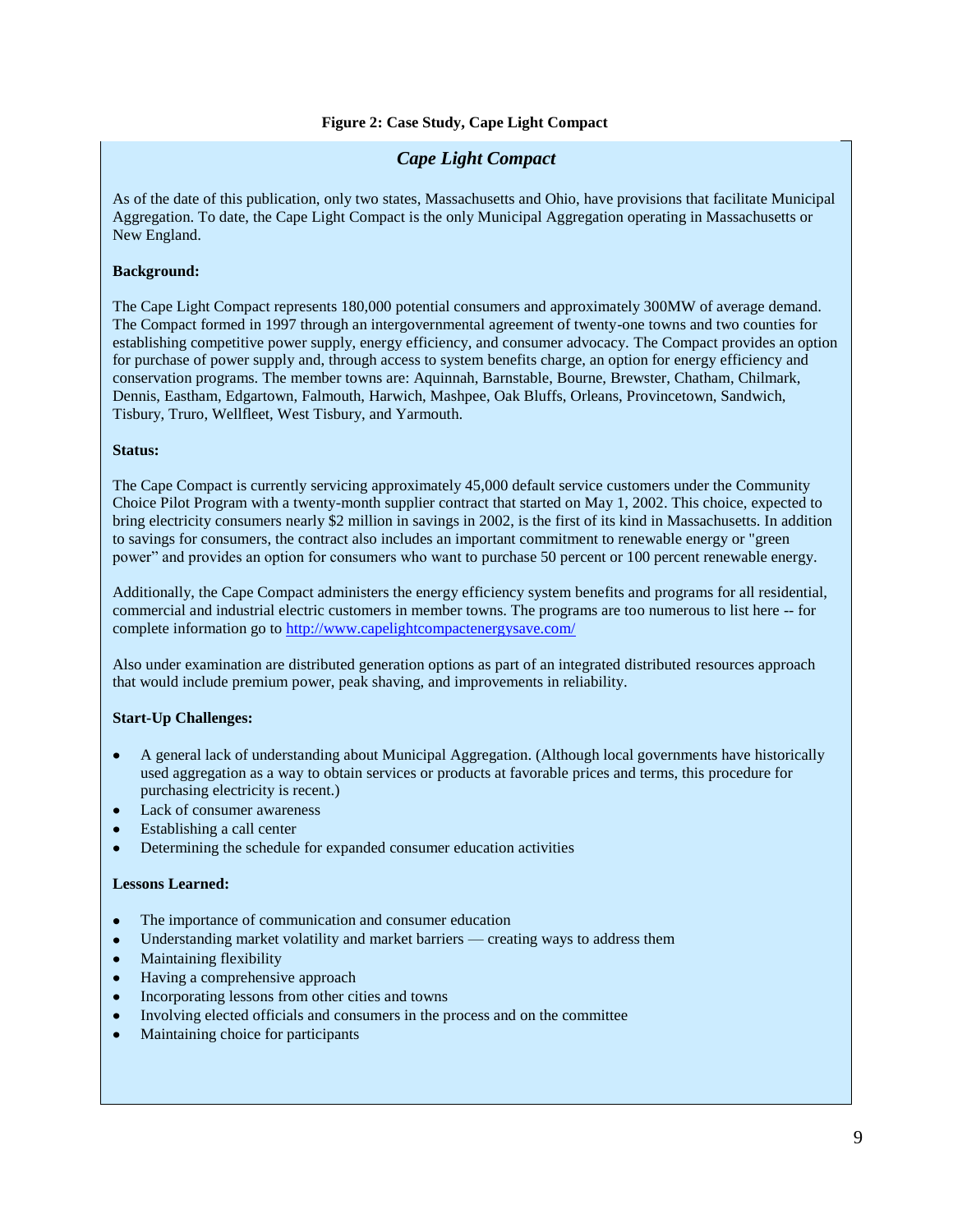|                                                 | V. The Feasibility Study                                                                                                                                                                                                                                                                                                                                                                                                                                                                                               |
|-------------------------------------------------|------------------------------------------------------------------------------------------------------------------------------------------------------------------------------------------------------------------------------------------------------------------------------------------------------------------------------------------------------------------------------------------------------------------------------------------------------------------------------------------------------------------------|
| <b>Purpose of a Feasibility</b><br><b>Study</b> | Upon deciding to examine municipal aggregation as an option, the next step is to conduct a<br>feasibility study.                                                                                                                                                                                                                                                                                                                                                                                                       |
|                                                 | The feasibility study serves two important purposes. First, it provides decision-makers with<br>an assessment of benefits and costs of providing electricity supply and related services<br>through a municipal aggregation. Second, in the event the assessment reveals that the<br>municipality proceed to the RFP stage, the information gathered during the feasibility study<br>provides decision-makers with the background needed to establish goals and identify<br>services requested in the aggregation RFP. |
|                                                 | The assessment may be prepared from two perspectives: from the viewpoint of A) the likely<br>participants, and, B) the municipality as a whole and serve to measure the potential benefits<br>and costs of aggregation against the existing electric power supply service.                                                                                                                                                                                                                                             |
|                                                 | <b>Figure 3: Feasibility Study Features</b>                                                                                                                                                                                                                                                                                                                                                                                                                                                                            |
|                                                 | Typical features of the feasibility study for informing local decisions:                                                                                                                                                                                                                                                                                                                                                                                                                                               |
|                                                 | Power Supply Analysis. An analysis of the power supply including not only<br>$\bullet$<br>historic data, but an estimate of future needs                                                                                                                                                                                                                                                                                                                                                                               |
|                                                 | Engineering Evaluation. An engineering assessment of the local distribution and<br>$\bullet$<br>transmission system and any possible congestion issues (this could have price<br><i>implications)</i>                                                                                                                                                                                                                                                                                                                  |
|                                                 | Market and Contract Issues. A market study evaluating economic concerns                                                                                                                                                                                                                                                                                                                                                                                                                                                |
|                                                 | Political and Legal Issues. An examination of any political or statutory matters                                                                                                                                                                                                                                                                                                                                                                                                                                       |
|                                                 | <b>Findings and Recommendations.</b>                                                                                                                                                                                                                                                                                                                                                                                                                                                                                   |
|                                                 | Source: Community Franchise Study<br>Urban Consortium Energy Task Force of Public Technology, Inc                                                                                                                                                                                                                                                                                                                                                                                                                      |
| <b>Level of Constituent</b><br>Participation    | As noted earlier, the primary justification for establishing a municipal aggregation is to<br>provide constituents with a service, and/or service features, that they want but cannot obtain<br>competitively from other sources. Getting answers to the following questions helps to<br>determine citizens' needs:                                                                                                                                                                                                    |

- What service and/or service features are constituents using?
- What services and features do constituents want?
- What are the existing and forecasted service features?
- What service and/or service features can a municipal aggregation acquire?

This information helps to assess whether or not the majority of constituents are willing to participate in an aggregation on an ongoing basis. In other words, will the services provided through a municipal aggregation be competitive with other options available to participants over the duration of the plan?

Knowing that services are competitive over the term of the plan is particularly important to municipalities expecting to solicit multi-year supply bids. If the multi-year contract assumes that most customers will remain in the aggregation for the entire period, customers exiting the aggregation prematurely may expose the supplier to unrecoverable costs. The ability of participants to exit the load aggregation at any time (without losing their electricity service) needs to be addressed in the feasibility study and the RFP to avoid exposure to unexpected financial liability during the course of the aggregation.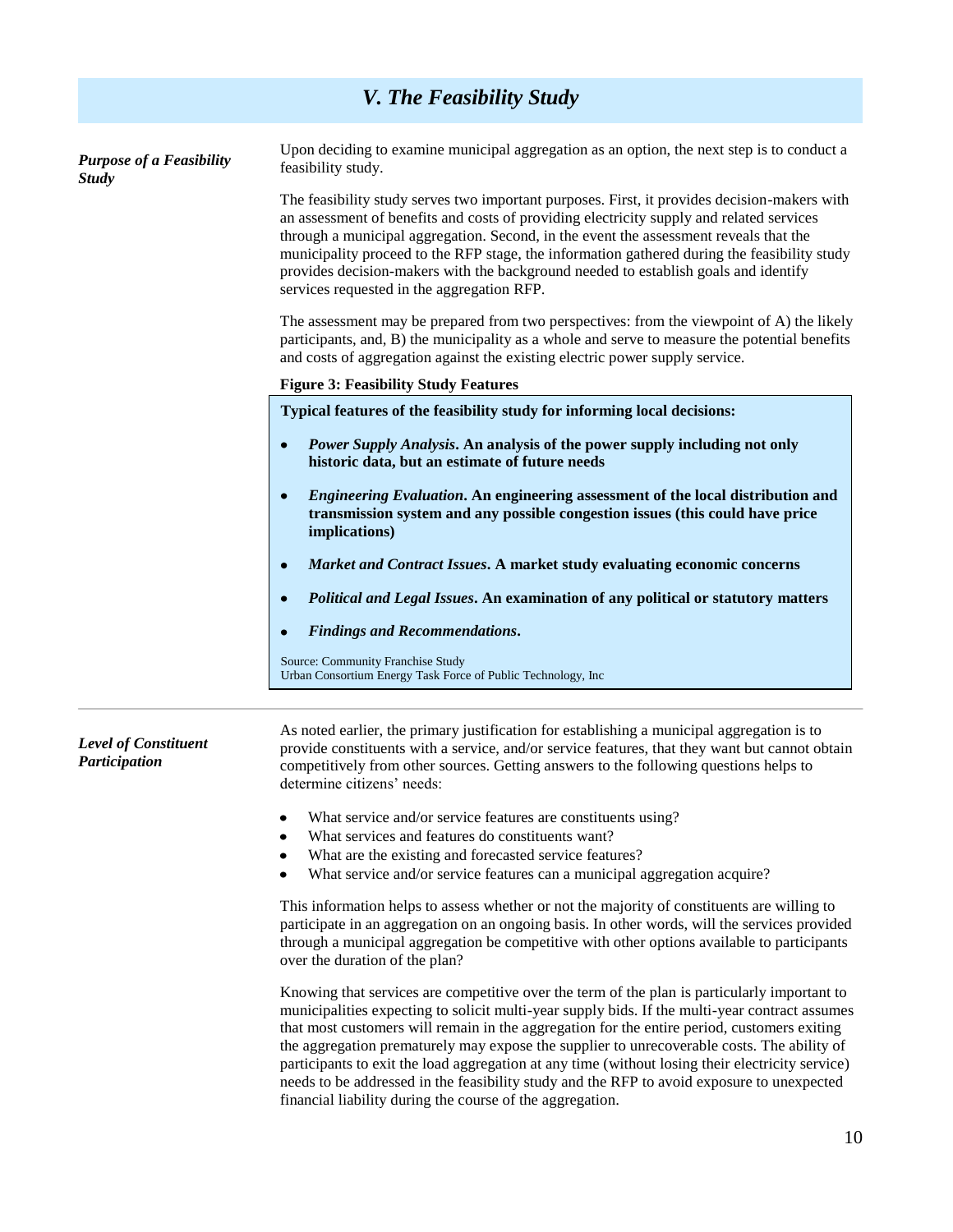*Current Services and Features* 

Data on current electricity use, features, and expenditures is the core of assessing the feasibility of an aggregation.

 $\bullet$ **Electricity Usage Data.** Collecting electricity usage information by sector (residential, commercial, and industrial) provides statistics on annual kWh consumption, peak demand, and the number of customers and representative load profiles. One can then deduct the load of customers in existing contracts with other Competitive Suppliers to determine the load in each sector not expected to participate in the aggregation. (However, collecting information on the expiration dates of those contracts is important to determine if those customers might become eligible to participate during the period of the aggregation).

In collecting data, it may be useful to obtain actual load data for a limited number of industrial and commercial electric consumers with the largest annual usage. However, while this information is valuable, it is important to avoid allocating an undue level of time and effort obtaining releases and collecting actual data, particularly for the initial feasibility study. Furthermore, most utilities provide general load data. Understand that individual distribution companies have their own format so allow plenty of time to process and analyze this information in order to understand usage levels and patterns. (See Appendix B for sample load profiles)

**Load Diversity.** It is often the assumption that load aggregation offers load diversity benefits. Combining consumers with complementary, offsetting load profiles offers suppliers an aggregate load that is more economical to serve than individual constituent loads. In practice, a flat load profile is less expensive to supply than an equivalent load with an erratic profile that peaks in high price hours and declines in low price hours. Inexpensive baseload generating units can provide the bulk of electricity to a flat load, while incremental or peak load above the base level is served by more expensive generating units.

In Massachusetts, for the last decade, the commercial sector (see Customer Sector, page 2) has been the largest electricity consumer in Massachusetts (44 percent). The ten-year average for Massachusetts also shows residential consumption at 34 percent and industrial consumption at 21 percent. Commercial consumption is generally low in the morning and late evening. Consumption peaks during core business hours. Residential consumption is more sporadic and less predictable. (See Appendix B) The cost of electricity follows a pattern similar to the consumption of electricity; the cost is low in the morning, peaks in the afternoon, and subsides in the evening.<sup>13</sup> In any given locality, combining these load sectors typically flattens the entire load profile.

**Electricity Service and Price Data.** Collecting electricity service and price data by sector is important, including electricity distribution service rates, current and projected electricity supply prices for Standard Offer Service and for Default Service. Other data requiring collection includes the price and bill payment options available to consumers on Standard Offer Service and for Default Service energy, current and projected generation mix, renewable energy content, and air emissions of electricity supply used to provide Standard Offer Service and Default Service energy.

 $\overline{\phantom{a}}$ 

<sup>&</sup>lt;sup>13</sup> For prices and usage data go to the New England Independent System Operator website at [http://www.iso-ne.com](http://www.iso-ne.com/)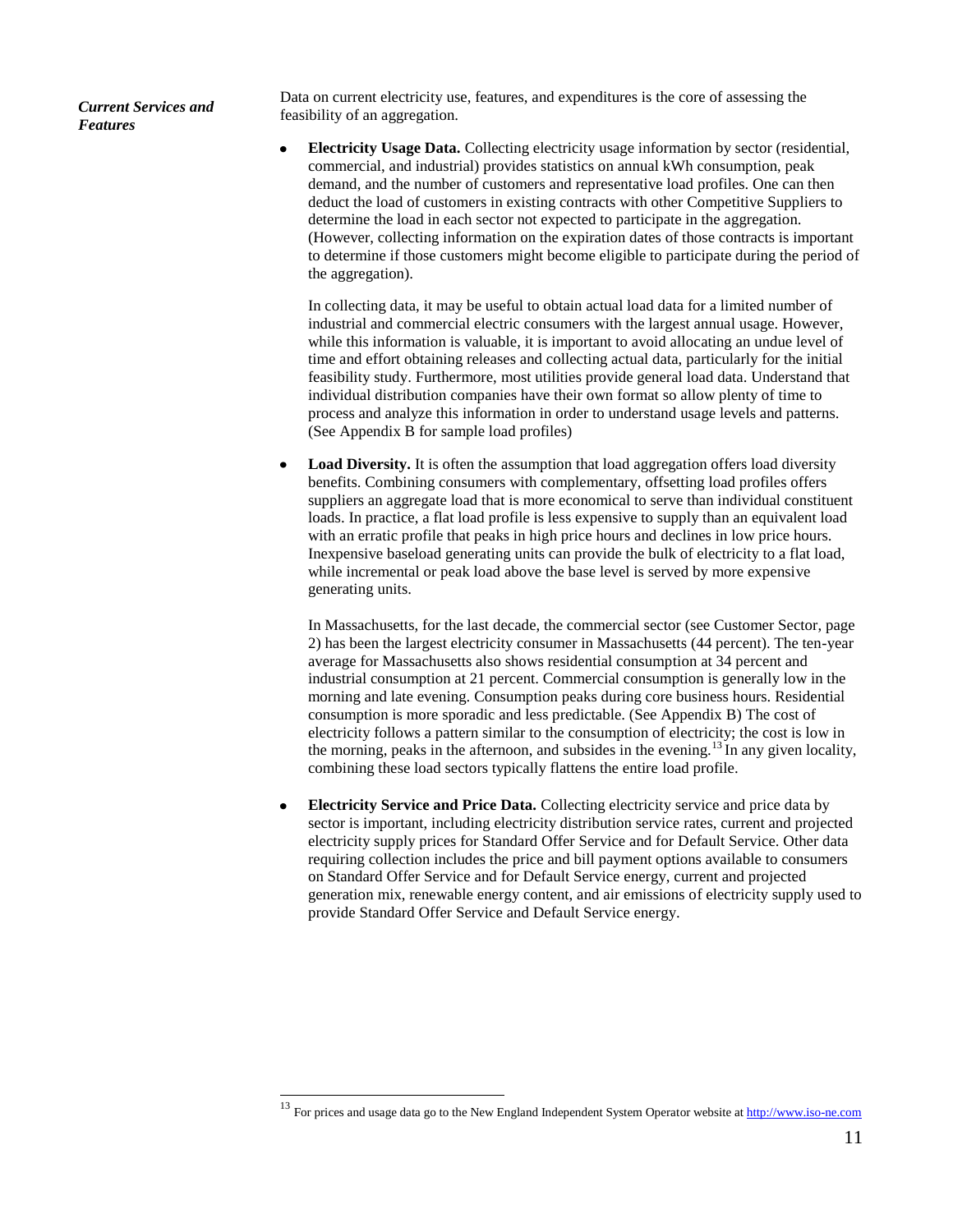*Desired Services and Features*

One barrier to soliciting constituents' input is unfamiliarity with many services and service features. The following service and pricing features may interest consumers shopping for a power supplier. They are suggestions only, and do not represent a complete list of all possible options.

- Guaranteed prices that do not exceed the reference sources standard offer and default service. State in specific terms, e.g., 5 % for the term of the program. (Plainly define savings. Make sure consumers understand whether stated savings are on the total bill or just the generation portion.)
- Guaranteed savings in annual electricity bills of a specific amount over the term of the program. (A combination of competitive electricity supply price and energy efficiency measures to reduce consumption levels achieves this and saves on the total bill rather than just the generation portion. It is important to note that generation represents less than one-third of the total electricity bill for the average residential customer in Massachusetts.)
- Price predictability and/or bill stability. Some customers may want the option to lock-in  $\bullet$ a fixed price for a year, others might want to lock-in a fixed amount for annual usage for the life of the contract, while others might want the ability to pay a price tied to a published market price index. Some customer may want a long-term contract, with a foreseeable price.
- Pricing options, such as ability to choose between a fixed annual price, time-of-use pricing or monthly market prices.
- Annual bill options, such as ability to choose a "weather-proof" (not susceptible to weather changes; otherwise know as monthly budget payment options) annual bill for budgeting purposes. Other billing options may include on-line payments and consolidated billing for customers with many meters.
- Electricity that is from a "cleaner-than-standard" source or is from a source with a "higher-than-standard" use of renewable resources.
- The ability to buy multiple services from the same vendor, e.g., electricity, natural gas, telecommunications, and/or Internet access.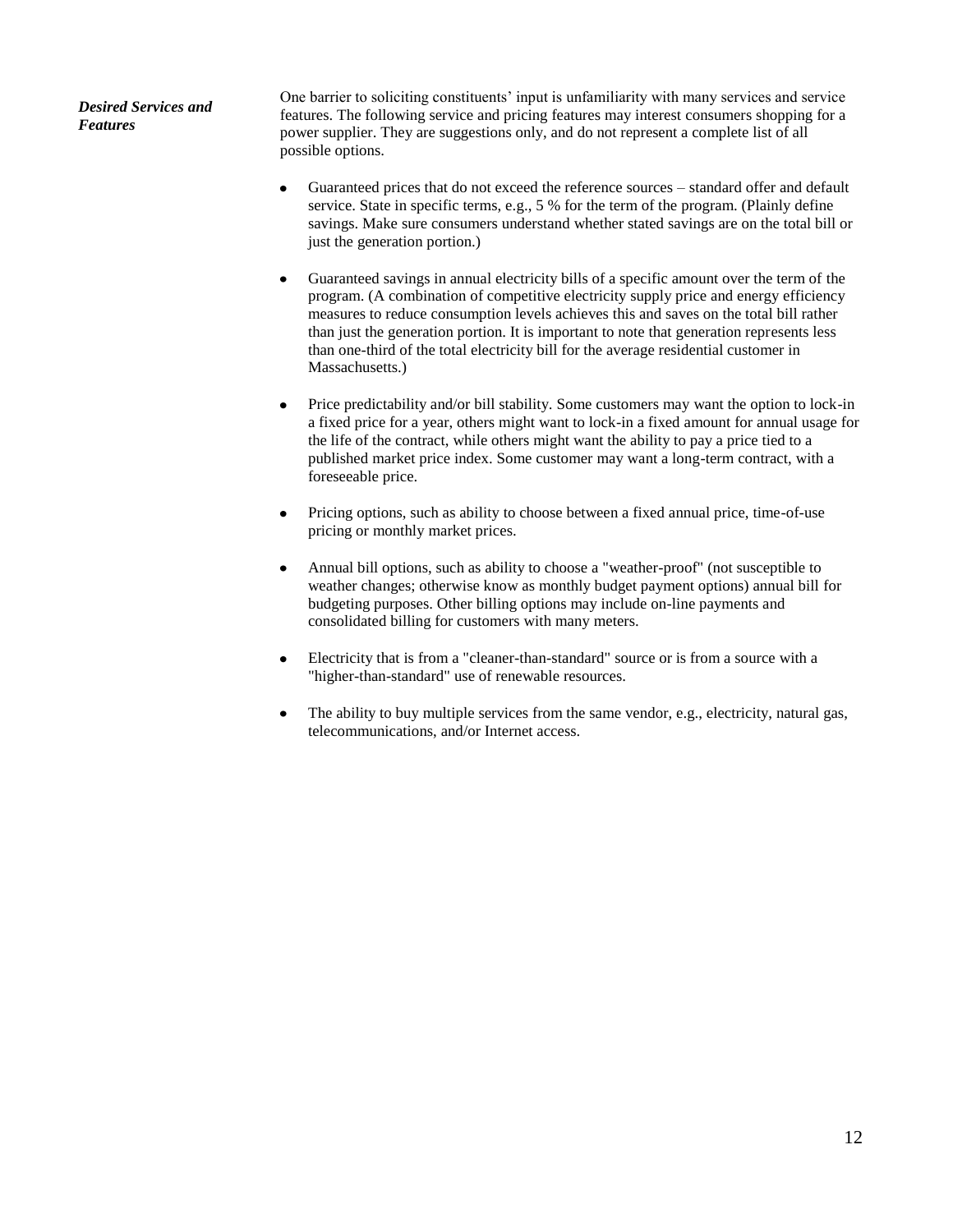## *VI. Elements of an Aggregation Plan*

|                                              | Once the analysis is completed and the decision made to form an aggregation, create the<br>Aggregation Plan. Under the Act, municipalities wanting to implement a municipal<br>aggregation must file a plan with the DTE that addresses several specific points, including:<br>Detailed process and consequences of aggregation<br>Universal access, reliability, and equitable treatment of all customer classes<br>٠<br>Organizational structure<br>٠<br>Program operations<br>٠<br>Rate setting and other costs<br>$\bullet$<br>Methods for entering and terminating agreements<br>$\bullet$<br>Rights and responsibilities of participants<br>$\bullet$<br>Termination<br>$\bullet$<br>Constituent notification and enrollment<br>$\bullet$ |
|----------------------------------------------|-------------------------------------------------------------------------------------------------------------------------------------------------------------------------------------------------------------------------------------------------------------------------------------------------------------------------------------------------------------------------------------------------------------------------------------------------------------------------------------------------------------------------------------------------------------------------------------------------------------------------------------------------------------------------------------------------------------------------------------------------|
|                                              | The intention of this section of the Guide is to suggest elements of the Plan, not to<br>prescribe the Plan. Monitoring DTE reviews of other municipal aggregation plans and<br>consulting with the DTE and DOER regarding the most current planning elements<br>provides the most recent information. You can conduct a search for this information on-<br>line at http://www.mass.gov/dte.                                                                                                                                                                                                                                                                                                                                                    |
| <b>Consequences of</b><br><b>Aggregating</b> | For participants, possible consequences include savings in electricity bills relative to the<br>standard offer as well as any other benefits expected through the aggregation, such as a<br>greater range of pricing options and higher levels of renewable energy. For the municipality,<br>these consequences include broader availability of energy savings, improvements in the local<br>economy, greater control of energy efficiency funds and possible increase in administrative<br>costs.                                                                                                                                                                                                                                              |
| <b>Policy Objectives</b>                     | Universal access. A municipal aggregation plan must provide for universal access by<br>٠<br>giving all consumers within its boundaries the opportunity to participate, whether they<br>are currently on Standard Offer, Default Service or the supply service of a Competitive<br>Supplier. (Pursuant to the Act, service will be available to qualifying low-income<br>customers at a discounted distribution service rate).                                                                                                                                                                                                                                                                                                                   |
|                                              | <b>Reliability.</b> Consider the supplier's ability to fulfill its obligations without exposing<br>$\bullet$<br>supply recipients to unanticipated costs. Obtaining financial and contractual guarantees<br>from the selected supplier to cover financial risks, including costs of replacement<br>electricity if it fails to deliver or perform, provides some protection to the aggregator<br>from these unexpected costs.                                                                                                                                                                                                                                                                                                                    |
|                                              | <b>Equitable treatment</b> . The municipal load aggregation <b>must</b> ensure equitable treatment<br>٠<br>of all classes of participating consumers (residential, commercial and industrial) by<br>requiring the supplier to provide service to customers with comparable load<br>characteristics at comparable prices, terms and conditions.                                                                                                                                                                                                                                                                                                                                                                                                  |
| Structure, Operations,<br>and Funding        | The organizational structure and funding reflects the specific characteristics of the<br>community, or communities, and their particular load aggregation. Identify the official(s)<br>responsible for contract administration, program evaluation, and ongoing program<br>administration and monitoring. Also, disclose the funding level and source for program<br>implementation. Include descriptions of the various contractors, the authorizations needed for<br>the contracts, and the approval processes governing those agreements.                                                                                                                                                                                                    |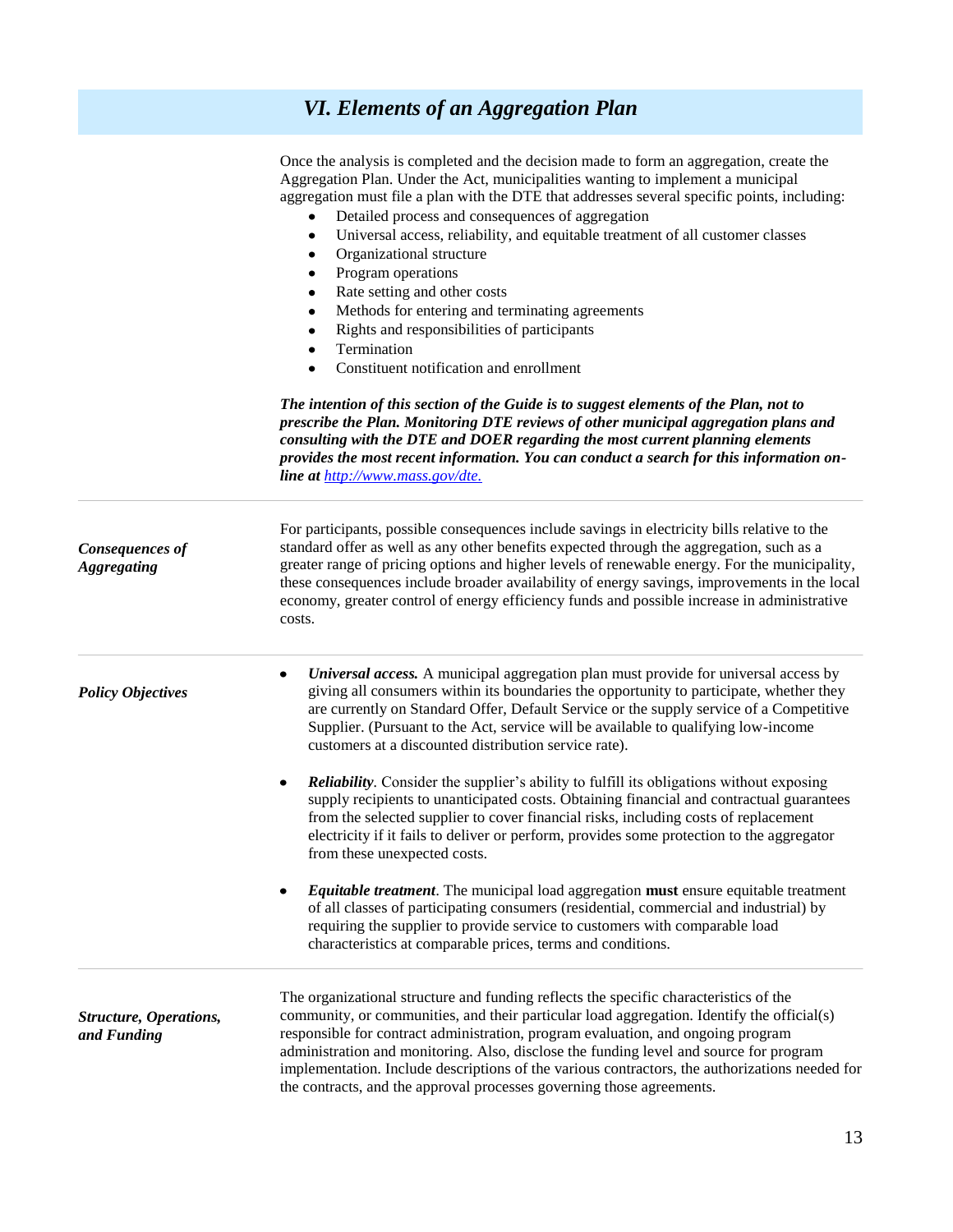|                                                | Also include:<br>Procedure for Termination. Describes the contract provisions, authorizations, and                                                                                                                                                                                                                                                                                                                                                                                                                                                                                                                                               |
|------------------------------------------------|--------------------------------------------------------------------------------------------------------------------------------------------------------------------------------------------------------------------------------------------------------------------------------------------------------------------------------------------------------------------------------------------------------------------------------------------------------------------------------------------------------------------------------------------------------------------------------------------------------------------------------------------------|
|                                                | approval processes governing termination of the program.                                                                                                                                                                                                                                                                                                                                                                                                                                                                                                                                                                                         |
|                                                | <b>Constituent notification and enrollment.</b> Confirms compliance with the Act's provision<br>٠<br>for notification of constituents prior to the automatic enrollment of all customers,<br>allowance for customers to affirmatively opt-out before the program commences, and<br>consumer return to the Standard Offer without penalty within 180 days of the start.                                                                                                                                                                                                                                                                           |
|                                                | Rights and responsibilities of participants. Describes any rights and/or responsibilities<br>٠<br>to those of any retail electricity consumer under the Act, regulations, and tariffs.                                                                                                                                                                                                                                                                                                                                                                                                                                                           |
|                                                | The Act allows two or more municipalities to aggregate together. This requires authorization<br>by a majority vote of each municipality. There are no further requirements under the Act to<br>provide guidance and direction in this regard. Chapter 40, Section 4A provides a specific<br>method for developing inter-municipal agreements. Cities and towns may establish an inter-<br>municipal agreement when two or more municipalities form an aggregation.                                                                                                                                                                               |
| <b>Staffing and Budget</b><br><b>Resources</b> | From the perspective of the municipality, it is important to estimate the cost of implementing<br>the program in terms of staff time and external consultants necessary to design and operate a<br>load aggregation plan. Compare these costs to the estimate of annual benefits per participant,<br>as well as to the municipality's overall operating budget. This comparison helps determine<br>whether the potential benefits of load aggregation to constituents are sufficient to justify<br>allocating municipal staff and budget resources to this initiative.                                                                           |
|                                                | Include estimates of staff and financial resources, for the start-up stage, consumer outreach<br>and information, analyses, RFP preparation, RFP evaluation, contract negotiation, town and<br>DTE hearings and constituent inquiries. Also include program operational expenses,<br>resources for contract administration, and performance evaluation. These activities entail<br>monitoring the effectiveness of supplier interaction with participants through periodic<br>surveys, compliance with contract terms, supplier relationships with the Local Distribution<br>Company, regulatory monitoring and ongoing market analysis.         |
|                                                | "Forming an aggregated group can be a fairly complex process. An aggregator<br>performs a variety of roles, many of which require a high degree of technical<br>and legal expertise. Few organizations or small companies have staff with a<br>thorough understanding [of] load profiling, power procurement and pricing<br>issues. For these reasons, most governmental and nonprofit aggregators hire a<br>consultant or agent to perform these essential functions." <sup>14</sup>                                                                                                                                                            |
| <b>Pricing Information</b>                     | The Act requires that constituents be clearly advised of all charges associated with<br>participation in the aggregation, including not only prices for electricity, but also any<br>penalties for leaving the aggregation after the initial 180-day opt-out period. <sup>15</sup>                                                                                                                                                                                                                                                                                                                                                               |
|                                                | <b>Rate setting and special charges.</b> Detail the methods used for establishing the price for<br>energy and/or energy-related services and describe any other charges to participating<br>consumers, including any penalty fees for early termination. Generally, the procurement<br>process establishes the price per kilowatt-hour. The price for requested additional<br>services could be addressed in the contract. If the prices charged to participating<br>consumers vary according to load or service characteristics, justification for those price<br>differences explains that the program is treating all participants equitably. |
|                                                | <sup>14</sup> Caroline Sahley, <i>Electric Consumer Aggregation Options</i> , page 21.                                                                                                                                                                                                                                                                                                                                                                                                                                                                                                                                                           |

<sup>&</sup>lt;sup>15</sup> M.G.L Chapter 164: Section 134 (a) "Once enrolled in the aggregated entity, any ratepayer choosing to opt-out within 180 days shall do so without penalty and shall be entitled to receive standard offer service as if he was originally enrolled therein."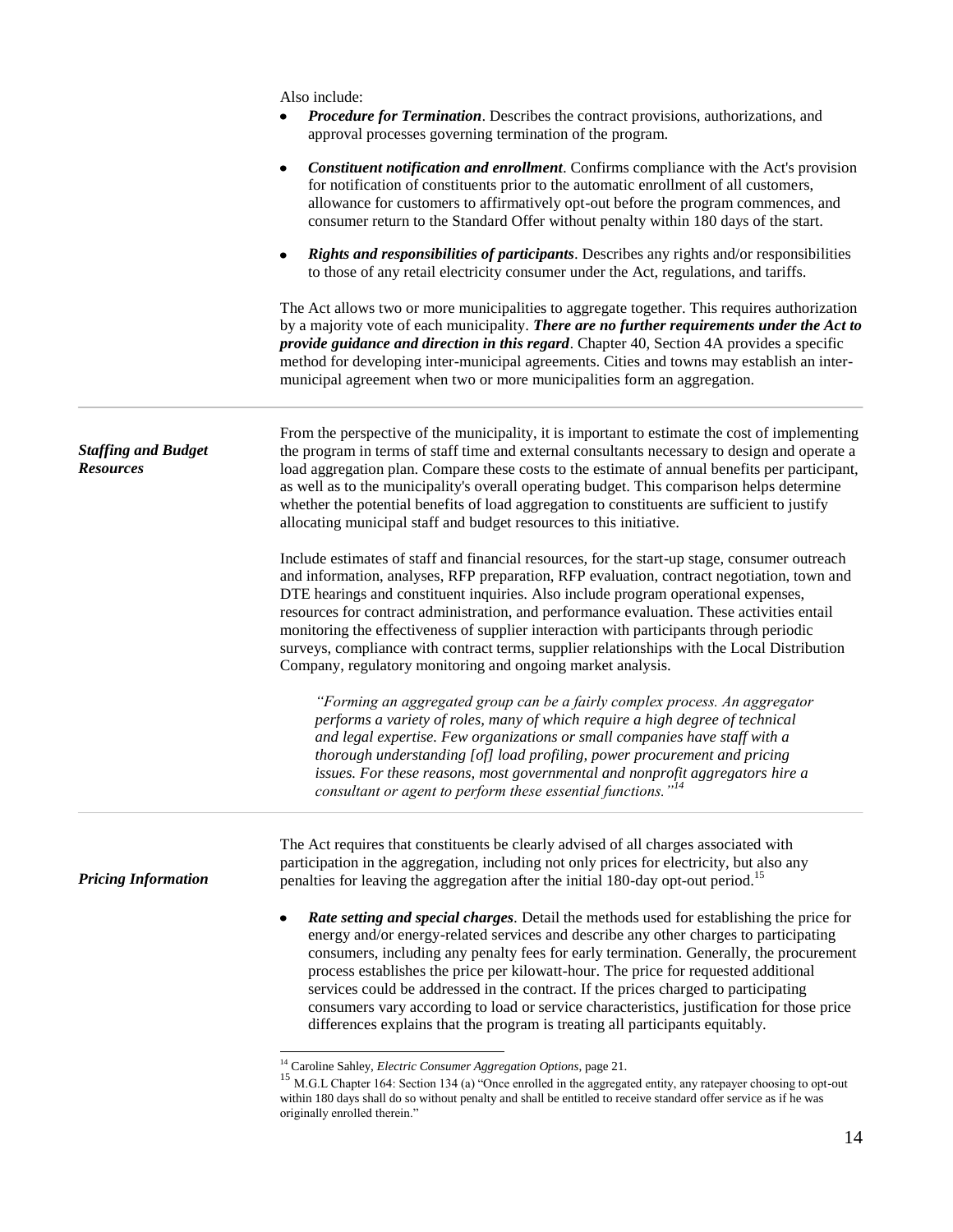- *Prices relative to Standard Offer.* The electricity price cannot exceed Standard Offer  $\bullet$ Service. Alternatively, if the price is to exceed the price of Standard Offer Service, establish that the excess is due to the purchase of renewable energy. Additionally, express the method used for establishing and resetting the price over the course of the program, and the benchmarks against which it is measured.
- *Prices relative to other supply options.* In order to maintain support, demonstrate that the load aggregation is viable and offers services that consumers want at a price they are willing to pay. Compare the price for energy from prospective Competitive Suppliers relative to the other options available over the duration of the planning period. In relation to the Act, compare that price to the Standard Offer, making sure that the comparison is sufficient and straightforward. In the latter years of the transition period, Standard Offer Service prices will increase. Therefore, compare the price for energy from prospective Competitive Suppliers against each other and against projections of the average monthly market price of electricity.

| 1. Fixed Pricing                 | This offers the customer a fixed, known price for the electric commodity. It offers the<br>least exposure to price volatility, although that reduced risk is usually reflected in a<br>higher price. The electricity provider accepts the risk associated with the commodity<br>price volatility during the period of the contract. This may be an attractive option for<br>customers with a low risk tolerance, fixed budget constraints, or limited flexibility to<br>respond to price swings.                                                                                                                                                                                                                                                               |
|----------------------------------|----------------------------------------------------------------------------------------------------------------------------------------------------------------------------------------------------------------------------------------------------------------------------------------------------------------------------------------------------------------------------------------------------------------------------------------------------------------------------------------------------------------------------------------------------------------------------------------------------------------------------------------------------------------------------------------------------------------------------------------------------------------|
| 2. Indexed<br>(Variable) Pricing | This structure links the price of the commodity to an agreed upon market index such as<br>the PX (California Power Exchange) market clearing price. Due to exposure to market<br>pricing volatility, this option can be more risky if you do not have the ability to shift<br>your load or curtail your use during high priced peak usage periods. This option is<br>particularly attractive to customers who can shift energy consumption to take advantage<br>of low off-peak prices while avoiding high price spikes during peak periods. However,<br>there is a risk under this scenario, especially if you cannot shift or reduce load during<br>periods of high price spikes. For public agencies, with a set energy budget, this could<br>be a problem. |
| 3. Portfolio Pricing             | Portfolio pricing allows you to design a specific program with your supplier that has<br>price volatility generally linked to specific resources. This approach will tend to<br>mitigate, though not eliminate, price volatility. It requires that the supplier thoroughly<br>understand your electricity use patterns so that their risks are minimized. If a supplier<br>perceives a low risk of offering a lower price, he will generally do so. However, in<br>many cases, it may be that the risk is simply being transferred to the energy consumer,<br>for example through penalty clauses, if certain requirements are not met.                                                                                                                        |
| California Energy Commission     | Source: What Should You Know: Buying Electricity and Natural Gas in Today's Restructured Market                                                                                                                                                                                                                                                                                                                                                                                                                                                                                                                                                                                                                                                                |

### **Figure 4: Possible Pricing Options**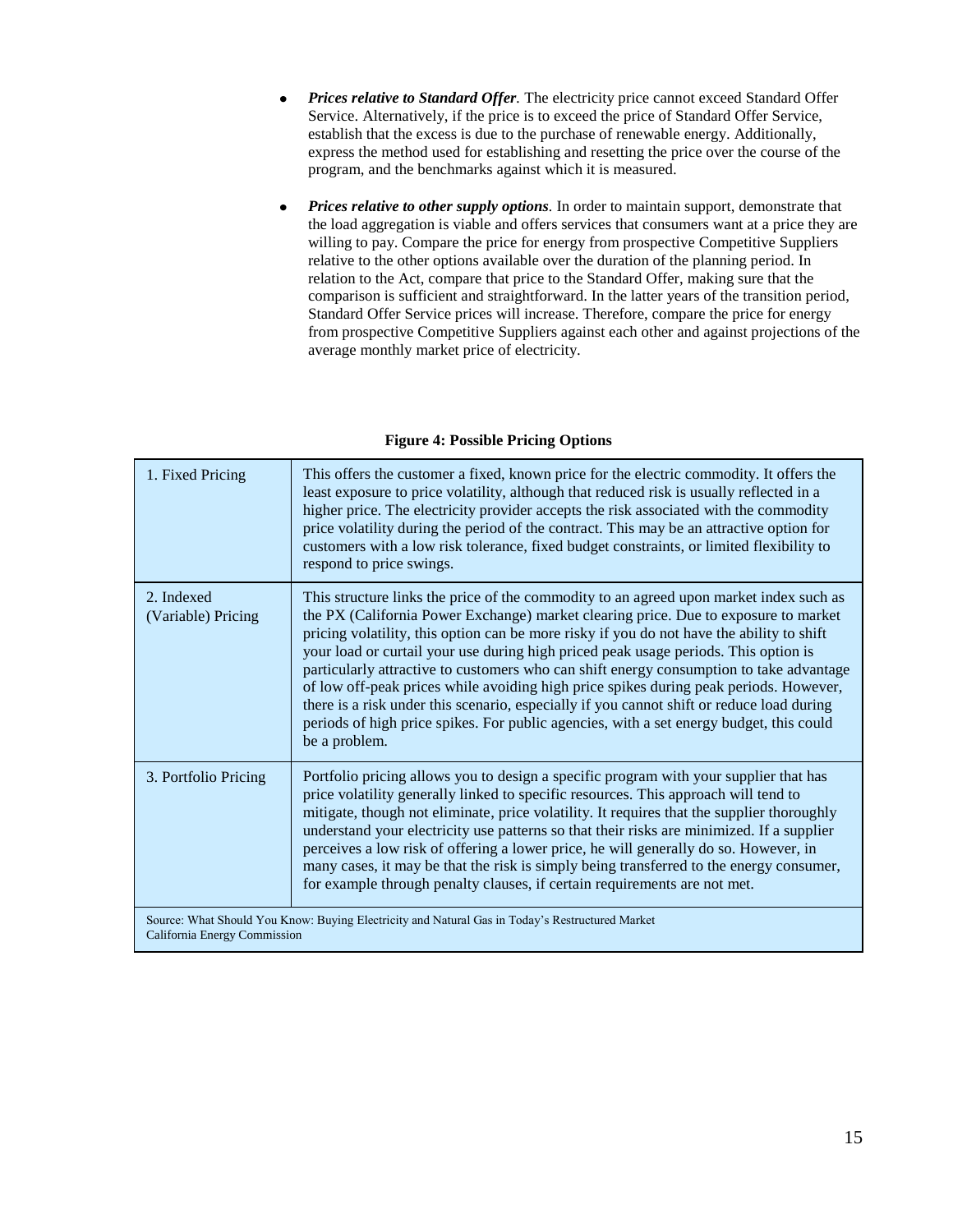*Consumer Education Tools*

Before developing the content of the education materials, assess consumer knowledge regarding electric utility restructuring and aggregation. Use the information gathered to create educational materials based on actual market awareness.

In addition to targeting consumers, consider informing legislators, municipal employees, community leaders, and the media. The media, both paid and unpaid, may assist in educating consumers. Legislators are an important audience from a public education perspective because they will likely have questions from their constituents. Some consumers may ask local leaders to answer questions about how the aggregation will actually work.

Design the plan so that the information reaches everyone in the municipality such as the visually impaired, low-income, elderly, people who speak English as a second language, etc. Suggestions for educating constituents and conducting outreach on energy and energy-related services programs are group presentations and periodic mailings. Other outreach suggestions include posting the materials in town halls, libraries, municipal offices, and community events. Other possible channels to distribute information are: brochures, speakers bureau, roundtables, news releases, educational video, local cable, radio, ads in major area newspapers and the town website. Local organizations and special interest groups such as Chambers of Commerce, Rotary Club, and Senior Centers may be willing to distribute information to their members. Tailor the options chosen to the audience and community.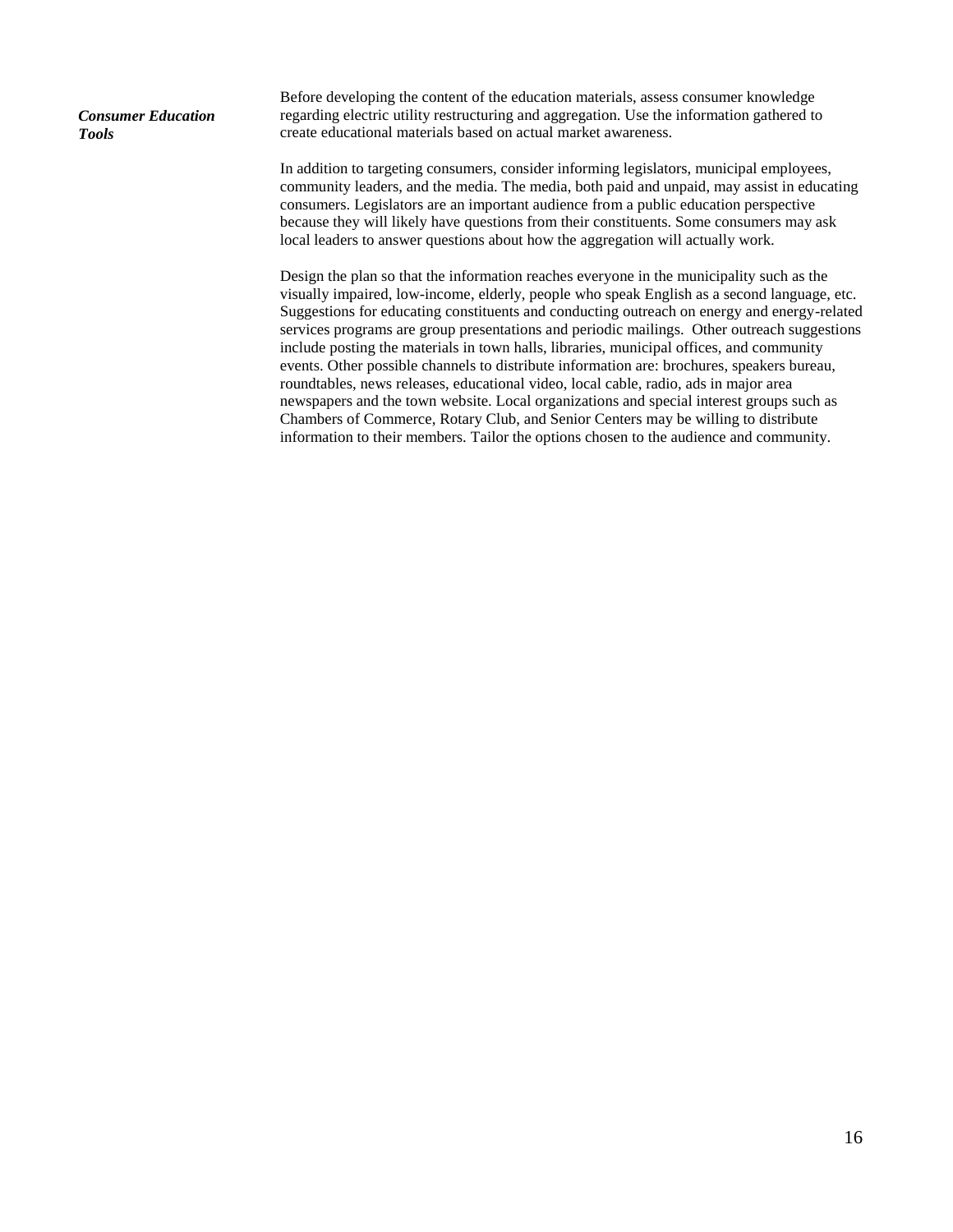## *VII. Selecting a Supplier: The Request for Proposal Process*

|                                                                          | If the initial feasibility study is positive, the next step is selection of an electricity supplier. In<br>general, this involves collecting any additional data not previously collected, developing an<br>RFP, and attracting qualified market suppliers to submit proposals. The steps below are<br>illustrated on the flowchart (Figure 5) on the following page.                                                                                                                                                                                                                                                                                                                                                                                                                                                                                                                     |
|--------------------------------------------------------------------------|-------------------------------------------------------------------------------------------------------------------------------------------------------------------------------------------------------------------------------------------------------------------------------------------------------------------------------------------------------------------------------------------------------------------------------------------------------------------------------------------------------------------------------------------------------------------------------------------------------------------------------------------------------------------------------------------------------------------------------------------------------------------------------------------------------------------------------------------------------------------------------------------|
| <b>Define Needs</b>                                                      | Define and describe the supply services and energy-related or ancillary services desired.<br>These typically include the full range of services necessary to ensure reliable supply,<br>effective administration, coordination with transmission and distribution intermediaries, and<br>responsive customer assistance (see "Desired Services", page 12). Energy-related or ancillary<br>services include activities related to energy efficiency and management, power quality and<br>reliability enhancement, electrical infrastructure, techniques for customer management of<br>supply and price risks, and transaction services.                                                                                                                                                                                                                                                    |
| <b>Develop RFP</b>                                                       | The content and design of the RFP varies based on the specific services and service features<br>solicited. In general, the procurement document includes several components:<br>a description of the load aggregation (potential size of the aggregated load, and the<br>number of customers and/or accounts)<br>the services and features desired by the participants<br>$\bullet$<br>the qualification criteria required in order to have a bid considered<br>٠<br>the criteria used to select the supplier<br>$\bullet$<br>the essential provisions of the standard contract between the chosen supplier and<br>٠<br>participating constituents<br>term of service                                                                                                                                                                                                                     |
| <b>Description of Soliciting</b><br>Organization and<br><b>Organizer</b> | Craft a municipal summary of the aggregation group. Begin by describing the organization,<br>and history of the energy program's formation, its enabling authorization (both under the Act<br>and by local legislative authority), its decision-making and advisory process, population and<br>businesses served, geographic location, demographic information (# of households, per<br>capita income, the equalized valuation for each municipality), commercial/industrial<br>information (largest employers, products manufactured), and relevant information. This<br>information helps a supplier to serve the group's needs.<br>If using a consulting firm for the program's development and implementation, briefly<br>describe the firm's responsibilities and method of compensation. This latter point becomes<br>relevant if requesting the supplier to reimburse the program. |
| <b>Selection Process</b>                                                 | The selection process generally includes the following:<br>The issue date for the proposal<br>٠<br>Scheduling of a pre-bid conference<br>٠<br>Submittal of questions<br>٠<br>Release of proposal addenda<br>٠<br>Response deadline<br>The conditions deemed negotiable and non-negotiable<br>٠<br>The evaluation process and criteria<br>٠<br>The interview process for finalists<br>٠<br>The contract product outcomes<br>٠<br>Proposal content requirements                                                                                                                                                                                                                                                                                                                                                                                                                             |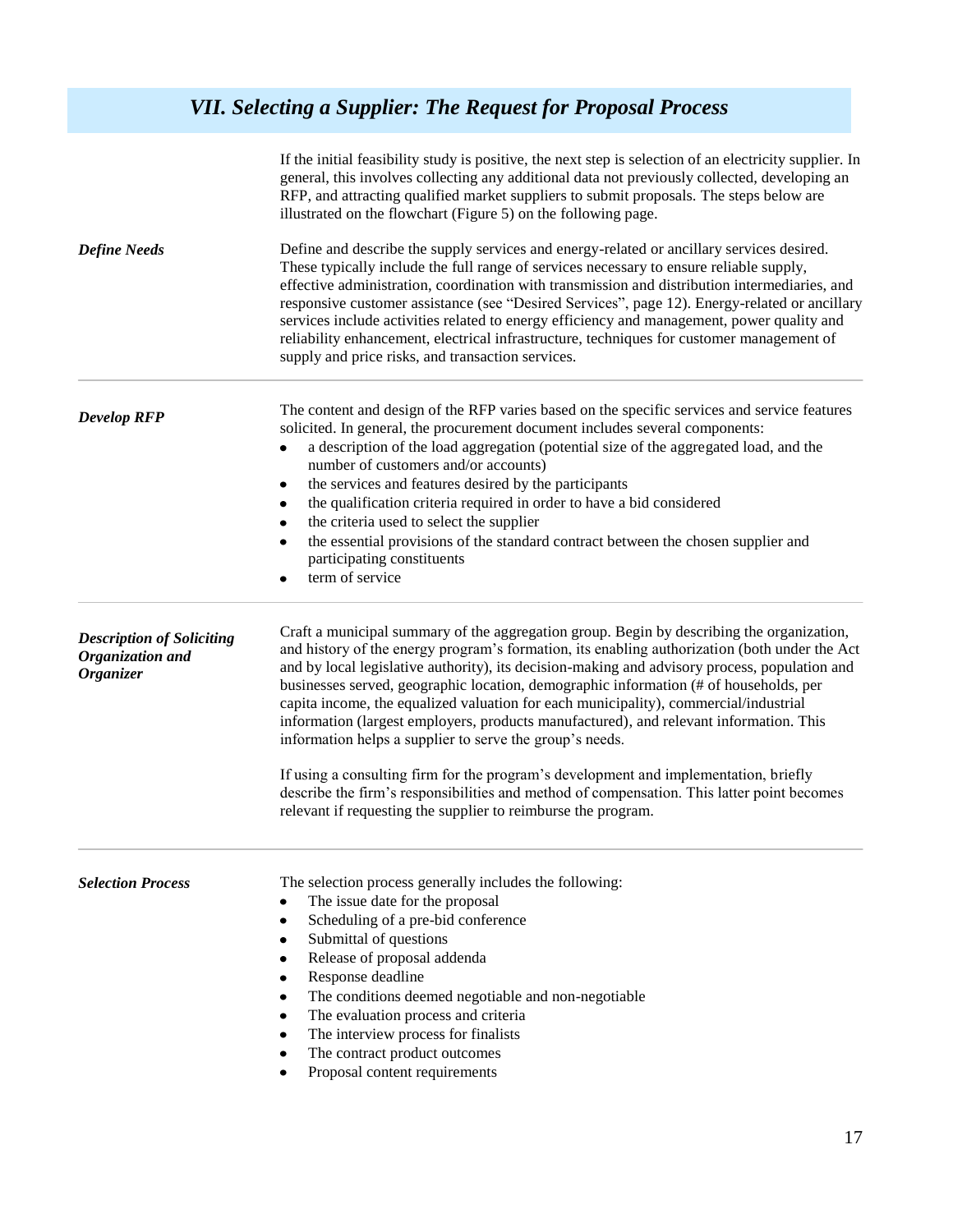

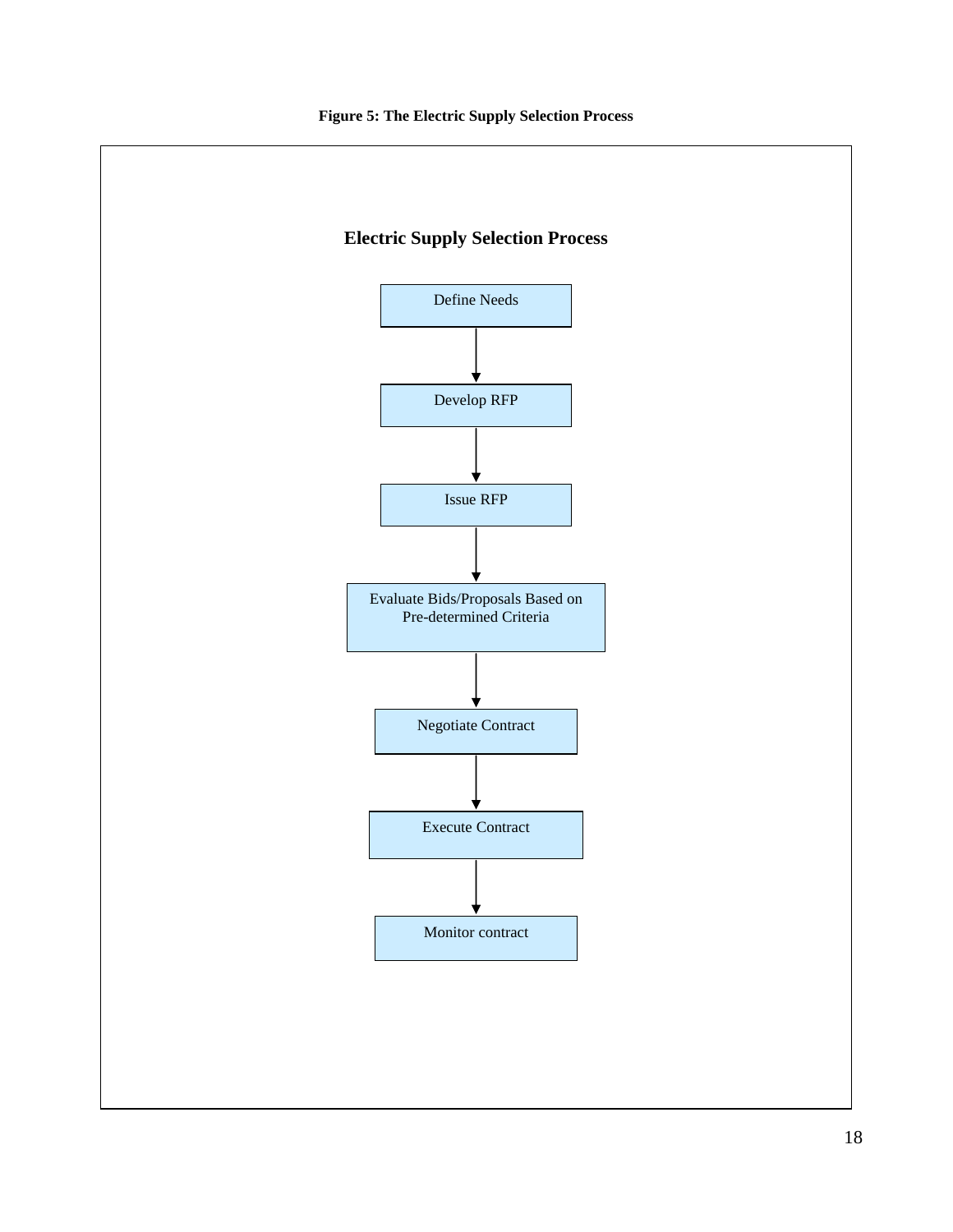#### *Supplier information*

The following suggestions assist in proper evaluation of each supplier's response.

- Corporate name, including local and corporate headquarters, mailing and email addresses, telephone and fax numbers, a copy of the DTE supplier license, description of key staff, description of any corporate affiliations (particularly parent companies, affiliations with regulated distribution companies).
- Complete financial records, generally including audited financial statements, annual reports, consolidated financials, published evaluations of credit or business condition for a non-regulated utility, notices of credit standing occurring within the past two years, and five year credit rating history for both the supplier and corporate parents, as necessary.
- Business activity restrictions, if any, that impede the ability of the supplier from fully completing the requirements of the supply contract.
- Performance guarantees such as performance bond, parent or affiliate guarantee, letter of credit or deposit of cash or securities presented to ensure performance, and whether or not restrictions are placed on the guarantees.
- Supply sources, generally requires complete description of supplier power source, agreements for generation supply whether owned or purchased wholesale, with complete descriptions of availability, fuel supply, reserves and backup supply, experience in operating under NEPOOL<sup>16</sup> policies, and related assurance criteria.
- Pricing terms and conditions proposed in direct response to proposal requirements, as well as optional pricing programs the supplier believes advantageous to the purchaser.
- Administration/customer service, defaults, litigation and penalties in order to ascertain compliance with DTE regulatory standards and procedures, as well as additional standards and procedures employed by the supplier.
- Marketing plan assigned to evaluate comprehensiveness, practicality, timeliness, and customer needs.
- References for similar retail supply contracts, if available.
- Energy-related and ancillary service description and offering, which includes, price parameters, methodology, and marketing process.
- Force majeure conditions under which supplier would enter a contract (Act of God).
- Certificate of Noncollusion, signed by a bidder, stating his/her bid is made freely without consultation with any other bidder.
- State Taxes Certification Clause demonstrating compliance with Commonwealth tax laws.

*Other Proposal Information*

- Additional standard language include the following:
- Notice to Bidders.

 $\overline{\phantom{a}}$ 

- General Specifications for Supplies and Services.
- Reference to Chapter 164 General Laws as the authorization to purchase energy and energy-related services.
- Requirement to submit bids or proposals in writing, by officer of corporation authorized to make the bid.
- Requirement for how, when, and where submission of bids or proposals occurs.
- General statement indicating the method for bid or proposal rejection.
- Allowance for bidders or proposers to withdraw their bids, in writing, prior to the bid or proposal opening date and time.
- A statement that bid openings occurs at a specific location, date and time.

<sup>&</sup>lt;sup>16</sup> New England Power Pool, formed in 1971, is a voluntary association that includes investor-owned utility systems, municipal and consumer-owned systems, joint marketing agencies, power marketers, load aggregators, generation owners, and end users.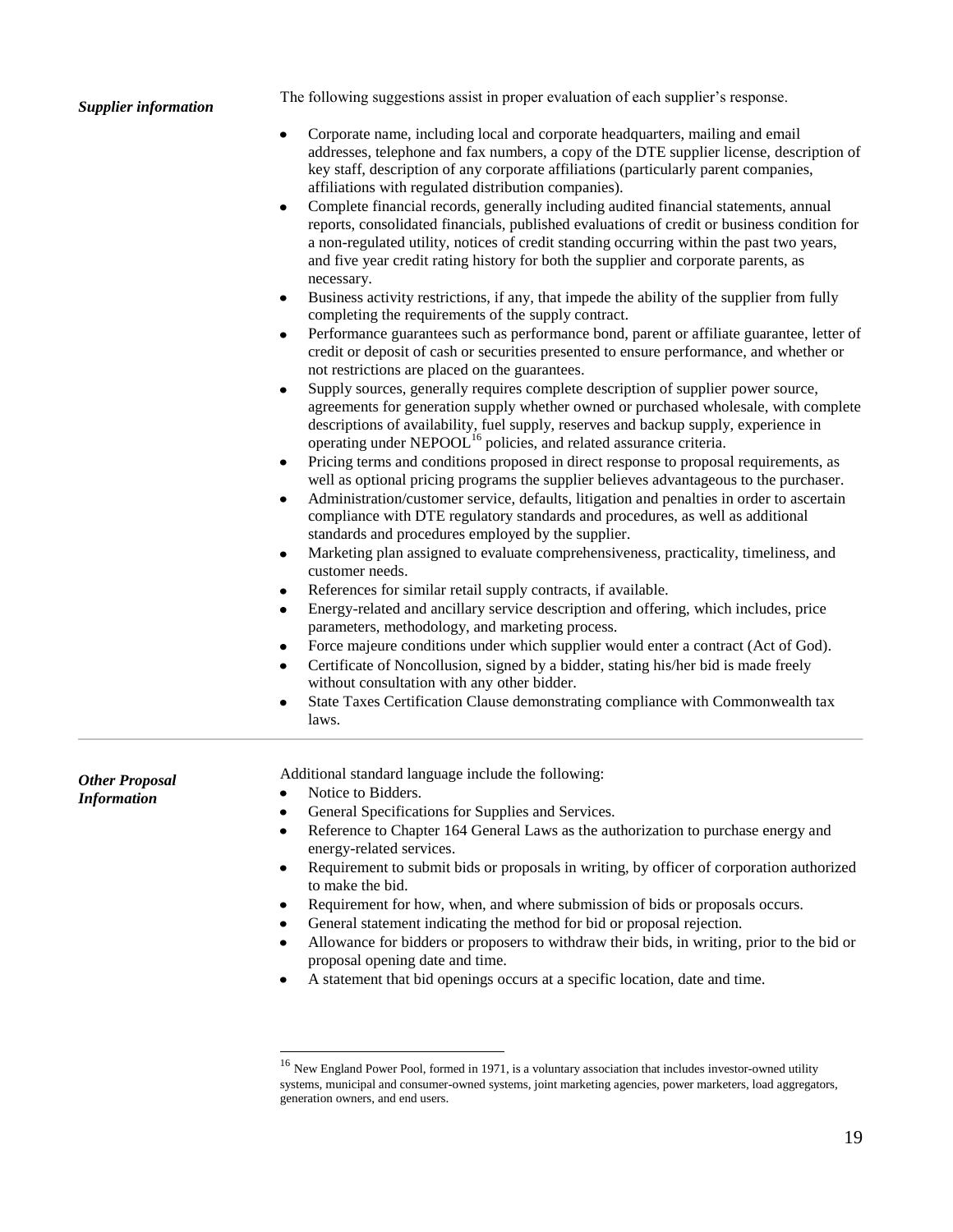|                            | A statement advising bidders that the contract award is contingent upon the awarding<br>٠<br>authority being satisfied the supplier has sufficient capital and supply to fulfill<br>contractual obligations properly.<br>A statement that the awarding authority is under no obligation to award a contract as a<br>٠<br>result of receiving proposals, and will only award a contract if it is reasonable and in the<br>best interest of the municipality to accept it, as well as including a statement that the<br>municipality reserves the right to reject any and all bids.<br>A statement indicating that if either the energy and/or energy-related services provided<br>٠<br>under the contract are deemed unsatisfactory and in violation of the specifications, the<br>municipality will notify the bidder in writing; that if mutually agreeable arrangements<br>cannot be achieved between the municipality and the supplier, the contract terminates;<br>that notice of termination will be in writing and notification will be sent by registered or<br>certified mail; and that termination becomes effective on a specified date.<br>A statement informing the bidder that all applicable State laws, Municipal laws, and the<br>$\bullet$<br>rules and regulations of all authorities having jurisdiction over the bid/purchase apply to<br>the contract throughout, and are deemed to be included in the contract the same as<br>though herein written out in full. |
|----------------------------|----------------------------------------------------------------------------------------------------------------------------------------------------------------------------------------------------------------------------------------------------------------------------------------------------------------------------------------------------------------------------------------------------------------------------------------------------------------------------------------------------------------------------------------------------------------------------------------------------------------------------------------------------------------------------------------------------------------------------------------------------------------------------------------------------------------------------------------------------------------------------------------------------------------------------------------------------------------------------------------------------------------------------------------------------------------------------------------------------------------------------------------------------------------------------------------------------------------------------------------------------------------------------------------------------------------------------------------------------------------------------------------------------------------------------------------------------------------------------------------|
| <b>Evaluation Criteria</b> | The objective of this task is to match responses with required proposal criteria (assuming that<br>the proposal is reflective of the goals and objectives for competitive purchase). A second and<br>significant objective of this task is the evaluation of comparative market opportunities for<br>energy and energy-related services purchasing.                                                                                                                                                                                                                                                                                                                                                                                                                                                                                                                                                                                                                                                                                                                                                                                                                                                                                                                                                                                                                                                                                                                                    |
|                            | RFP evaluation criteria includes oral interviews, a review of pricing, a review of financial<br>strengths and assurances, sourcing capability and plan, commercial competence,<br>retail/aggregation experience, legal conformity, organizational structure of the bidder,<br>marketing plan, and energy-related service and pricing.                                                                                                                                                                                                                                                                                                                                                                                                                                                                                                                                                                                                                                                                                                                                                                                                                                                                                                                                                                                                                                                                                                                                                  |
|                            | The RFP advises proposers of the evaluation criteria, and method for review. The criteria for<br>evaluating bids or proposals depends on the characteristics of the supply arrangements<br>desired. However, examine common themes in evaluating proposals. First, it is important to<br>distinguish between threshold criteria, or threshold levels, that all bidders must meet in<br>order to be considered and the <b>selection criteria</b> that is the bases for the selection. Second, if<br>basing the decision upon multiple criteria, the RFP may indicate the relative weights<br>assigned to each. The following sections are examples of possible criteria.                                                                                                                                                                                                                                                                                                                                                                                                                                                                                                                                                                                                                                                                                                                                                                                                                |
| <b>Threshold Criteria</b>  | <b>Financials.</b> Financial analysis incorporates a review of key indices, including<br>profitability, liquidity ratios, debt management, asset management, annual growth rates,<br>profit margins, P/E ratio, and select balance sheet, and income statement numbers. One<br>objective is to identify assets and income available to support the full financial<br>commitment of power over the contract term. Undercapitalized suppliers generally must<br>rely upon corporate parents to underwrite the contract.                                                                                                                                                                                                                                                                                                                                                                                                                                                                                                                                                                                                                                                                                                                                                                                                                                                                                                                                                                  |
|                            | Sourcing. This review seeks detail on the power source, owned generation, purchased<br>٠<br>power contracts, and the ability to transport power through grid in a cost-effective<br>manner. What is the company's priority on the transmission system for both spot<br>purchases and power purchased under contract (in most distribution areas these priorities<br>are established)? Supply changes may be interruptions in supply or forced curtailments<br>or nomination changes. What is the impact if this occurs? How is this tracked and the<br>impact on operations mitigated?                                                                                                                                                                                                                                                                                                                                                                                                                                                                                                                                                                                                                                                                                                                                                                                                                                                                                                 |
|                            | <b>Renewable</b> Energy Portfolio Standard <sup>17</sup> . The company needs to provide details on how<br>it plans to comply.                                                                                                                                                                                                                                                                                                                                                                                                                                                                                                                                                                                                                                                                                                                                                                                                                                                                                                                                                                                                                                                                                                                                                                                                                                                                                                                                                          |

<sup>&</sup>lt;sup>17</sup> See M.G.L. c. 25A, § 11F and 225 CMR 14.00. Go t[o www.mass.gov/doer](http://www.mass.gov/doer) for details.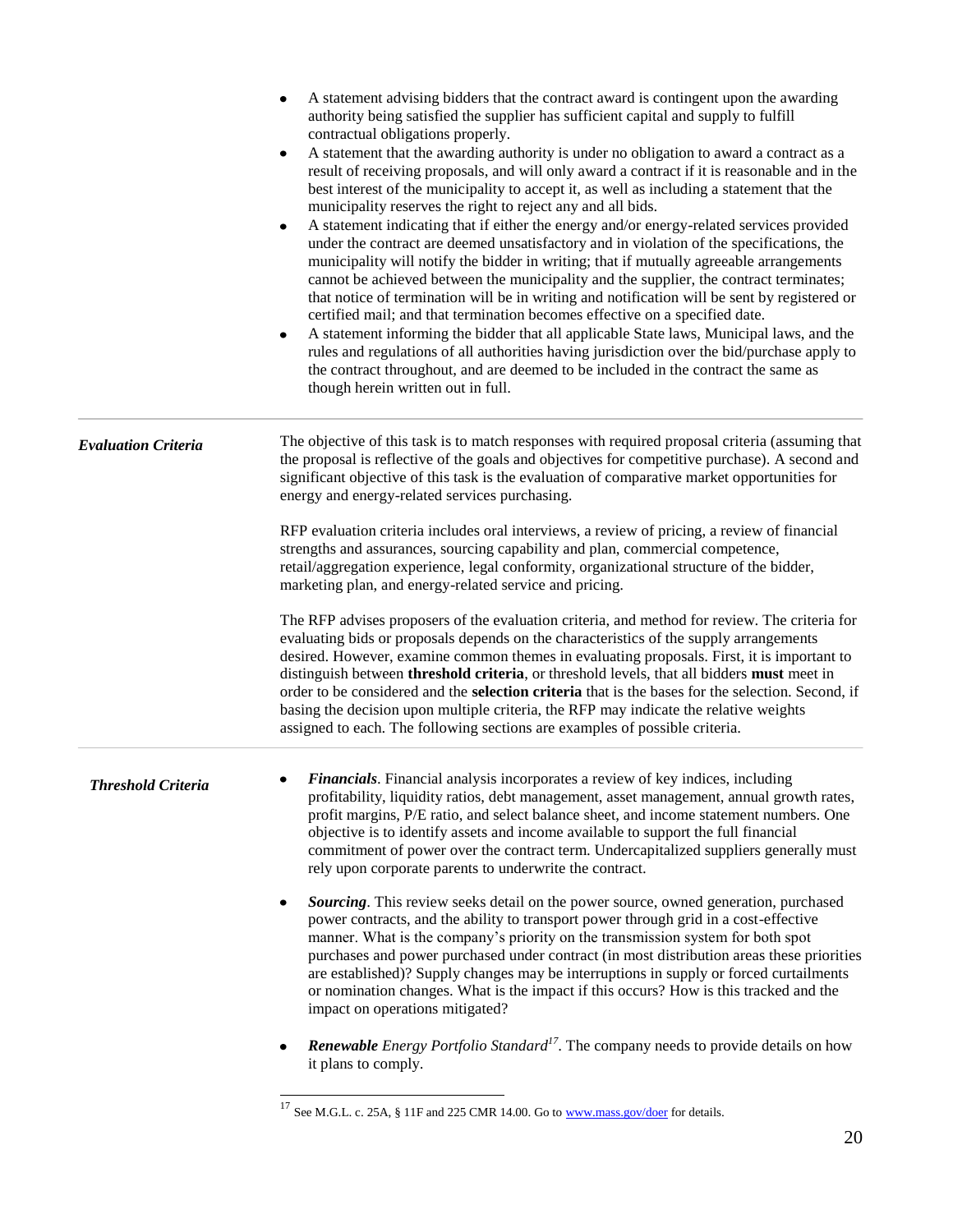- *Competence and Experience*. Consider the quality and structure of the proposal. Is the company new to the business? Who are their business partners and how many (if any) retail supply contracts have they developed?
- *Legal conformity*. Does the proposal meet minimum response requirements? Is the supplier licensed in Massachusetts? Do they supply evidence indicating a full range of knowledge on  $FERC<sup>18</sup>$  requirements?
- *Organizational structure*. How does the supplier intend to manage the contract? Who are the key staff personnel? Who actually approves the negotiated contract? What level of oversight is given to marketing personnel?
- *Pricing*. Compare and analyze the price quotations supplied against the consumption data analysis previously prepared to arrive at a savings estimate for the aggregation program. Do not consider price proposals above Standard Offer. Examine pricing frameworks. Are prices fixed and if so are they proposed or to be negotiated with the supplier? Does the price use various financial markets, a percentage of the Standard Offer or cost plus? *Selection Criteria*
	- *Marketing plan*. What is the supplier's approach to residential, commercial and industrial contract development? How many people are available to implement the contract and what is the time frame? What is their business plan for servicing the Massachusetts retail market? Will the aggregation be a core part of their business?
	- *Energy services*. How comprehensive is the response? How effectively does it respond to the proposal requirements? How is pricing approached for each element? Who are their business partners that perform the energy services?
	- *Customer Service*. What types of resources are available and how are contract  $\bullet$ performance issues resolved? Does the company have a local office? How is the company organized to meet consumer's needs? Who are the contacts and when are they available?
	- *Individual interviews*. These provide an opportunity to meet with suppliers in order to query them on their proposal, raising questions not discovered during a paper review of the proposal. Request the supplier to present an overview of their proposal.

 $\overline{\phantom{a}}$ 

<sup>&</sup>lt;sup>18</sup> See Glossary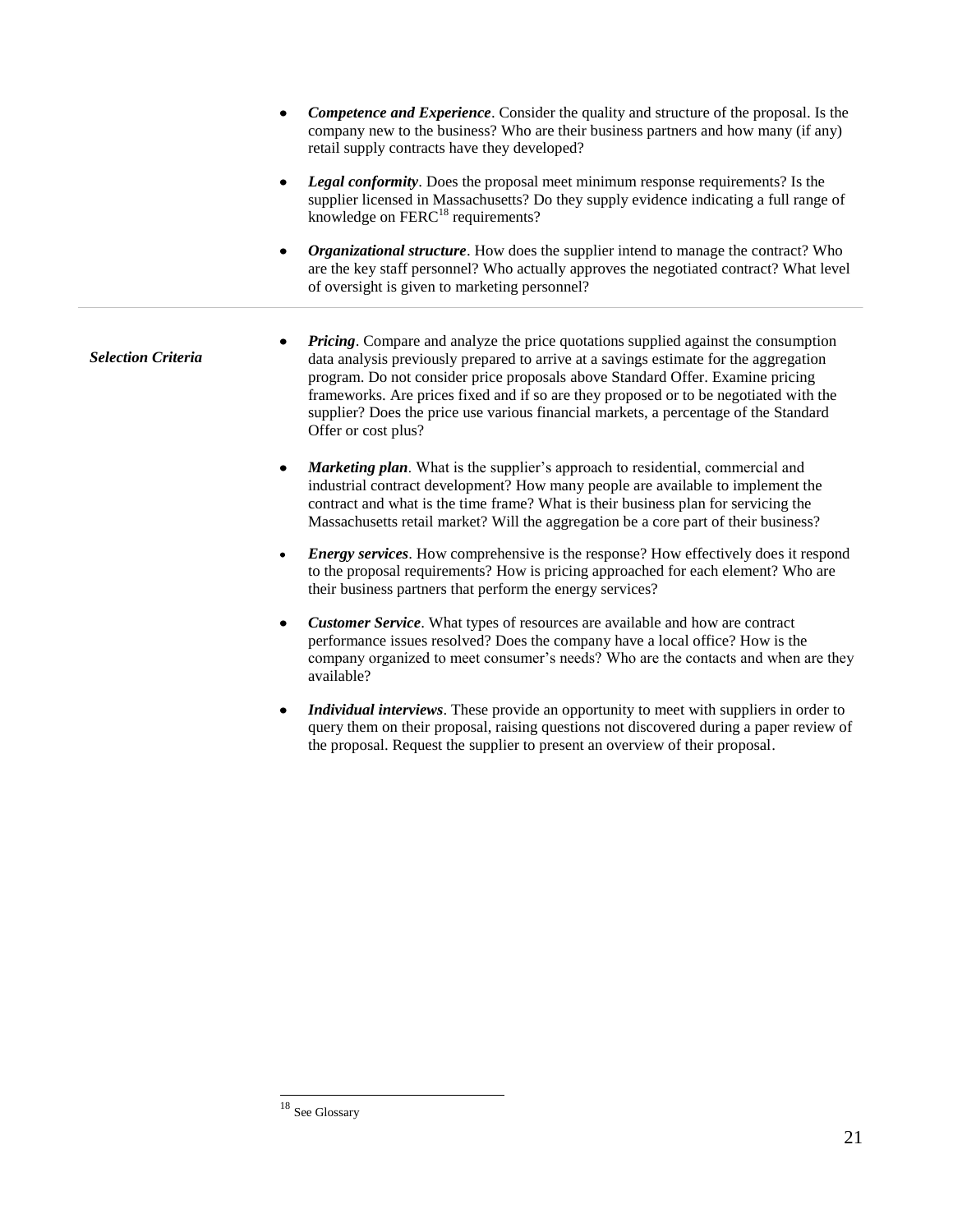## *VIII. The Electric Service Agreement*

|                            | The electric service agreement or supply contract details delivery and price of electric supply<br>and any additional services. There is no standard developed yet for a supply contract.<br>Respondents or bidders may supply a sample retail supply contract for review and<br>consideration, however the proposal may further advise that the municipality is under no<br>obligation to accept the sample terms and conditions. Every buyer should feel comfortable<br>with the terms under which it and its supplier can terminate a contract or not fulfill their<br>obligations. Clarify market risks, specifically those effecting costs and responsibilities.<br>(Note: Due to the manner in which electricity is purchased in the wholesale market,<br>suppliers can hold prices for a short time only, typically one to five days). For information on<br>the wholesale purchase of electricity, see the ISO New England website at http://www.iso-<br>ne.com/ |
|----------------------------|--------------------------------------------------------------------------------------------------------------------------------------------------------------------------------------------------------------------------------------------------------------------------------------------------------------------------------------------------------------------------------------------------------------------------------------------------------------------------------------------------------------------------------------------------------------------------------------------------------------------------------------------------------------------------------------------------------------------------------------------------------------------------------------------------------------------------------------------------------------------------------------------------------------------------------------------------------------------------|
| <b>Contract Provisions</b> | The electric service agreement may contain the following contract provisions. The<br>aggregator has the right to negotiate these provisions to meet its needs.                                                                                                                                                                                                                                                                                                                                                                                                                                                                                                                                                                                                                                                                                                                                                                                                           |
|                            | Term. The starting and ending points of the supply arrangements should be clear,<br>٠<br>including the effect of the Massachusetts account enrollment rules (supplier switching)<br>that delay effective dates to the specific meter readings of customers. (Billing is<br>staggered -- not all customers receive bills on the same date.) It should be clear at what<br>point a customer is switched and how the cycle of billing effects the date. Contract term<br>may affect price. A supplier providing a long-term contract will protect themselves<br>against long-term price changes.                                                                                                                                                                                                                                                                                                                                                                            |
|                            | <b>Rights to Revert to Standard Offer.</b> In a Municipal Aggregation, customers have a<br>٠<br>right to return to Standard Offer Service, without penalty, by opting out before<br>enrollment or up to 180 days after enrollment. Explicitly document these rights in the<br>contract as well as the procedures for exercising them.                                                                                                                                                                                                                                                                                                                                                                                                                                                                                                                                                                                                                                    |
|                            | Low Income. There are special provisions for supply and cost recovery relating to low-<br>$\bullet$<br>income customers. <sup>19</sup> These guidelines place low-income customers on the lowest rate.<br>The discount received is attached to the Transmission and Distribution part of the bill<br>and stays with the Distribution Company. In addition, Low-Income customers may<br>return to standard offer at anytime. Express these provisions in the contract.                                                                                                                                                                                                                                                                                                                                                                                                                                                                                                    |
|                            | <b>Delivery Point.</b> Note the point of physical delivery of the power in the contract, this<br>٠<br>point has implications for calculation of line losses, title responsibility and sales taxes.                                                                                                                                                                                                                                                                                                                                                                                                                                                                                                                                                                                                                                                                                                                                                                       |
|                            | Description of Service. Describe the nature of the power supply. Presumably, it is<br>equivalent to Standard Offer Service, but changes in components of the supply may<br>create unexpected cost increases. The range of bundled services varies; request<br>individual prices for each service before evaluating a proposal. Some proposals may<br>only provide a single price quote.                                                                                                                                                                                                                                                                                                                                                                                                                                                                                                                                                                                  |
|                            | <b>Price and Price Adjustments.</b> Clearly define the price, including implications of time-<br>٠<br>of-use pricing, indices, escalators, demand charges, exit fees, and other factors that may<br>affect the price or how it is applied. Middlemen and suppliers fees will vary. Clearly<br>identify these costs ahead of time. The foundation for fees should be clear and based<br>upon simple, measurable performance objectives.                                                                                                                                                                                                                                                                                                                                                                                                                                                                                                                                   |
|                            |                                                                                                                                                                                                                                                                                                                                                                                                                                                                                                                                                                                                                                                                                                                                                                                                                                                                                                                                                                          |

 $\overline{a}$ 

<sup>&</sup>lt;sup>19</sup> Other Statutory Obligations: Pursuant to M.G.L. Ch. 164 sec. 1F (4)(i), low-income customers shall receive the discount rates comparable to those in effect prior to March 1, 1998.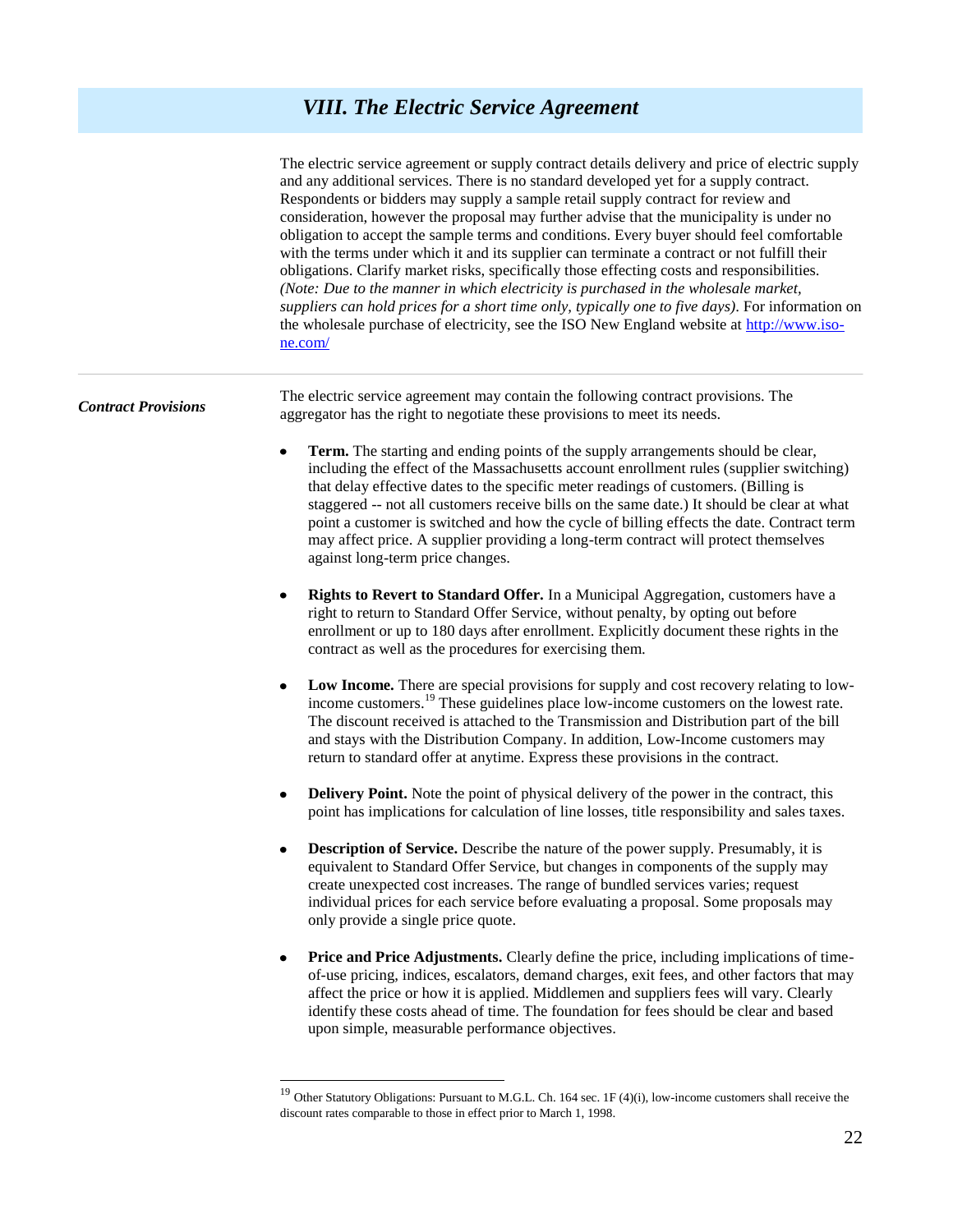- **Surety.** Characterize the financial assurances provided by the Supplier.
- **Force Majeure.** There are events outside the ability of the parties to control, such as any cause beyond the reasonable power of the party claiming Force Majeure. It may include sabotage, strikes, acts of God, war, riot, civil disturbance, drought, earthquake, flood, explosion, fire, lightning, landslide, etc. However, customers should not accept risks properly borne by the Supplier, such as responsibility for integrity of the chain of supply or the operations of a specific generator. Economic hardship of either party does not constitute Force Majeure. Neither does the inability of the contractor to obtain transportation, to obtain generation contracts or the event of higher actual costs than contracted costs.
- **Customer Participation Review.** If the supplier asserts rights to deny service to a customer, clarify the criteria for evaluation, including the test for acceptable credit, and state a process for adjudication of appeals.
- **Collections, Non-payment.** For most classes of customers, suppliers must adhere to Massachusetts's utility collection rules.<sup>20</sup> Make any additional implications for customers clear.
- **Metering, Equipment.** The electric industry does not require special metering for competitively supplied customers. However, such metering may have value to the supplier or the customer. Define responsibility for the costs of installing special or additional metering.
- **Renewal Provisions.** Clearly state if the contract is renewable upon its termination, or upon other events.
- **Customer Equity.** Provide parity in pricing terms to ensure equity among similarly situated customers.
- **Customer Service.** Plainly describe the means of how and when consumers can reach the supplier.
- **Energy Efficiency and Energy Management Services.** If access to services is part of the contract, provide the terms of such access, services provided, pricing, quality and performance expectations, and contacts.
- **Jurisdiction.** Any agreement should be governed by the laws of the Commonwealth of **Massachusetts**
- **Sample electricity service agreement.** The aggregator may invite the bidder to submit a sample retail supply contract for review and consideration. However, the municipality is under no obligation to accept the sample terms and conditions presented by the bidder.
- **Threshold or qualification criteria.** (See page 20 and 21)

 $\overline{\phantom{a}}$ 

<sup>20</sup> Se[e http://www.state.ma.us/dte](http://www.state.ma.us/dte)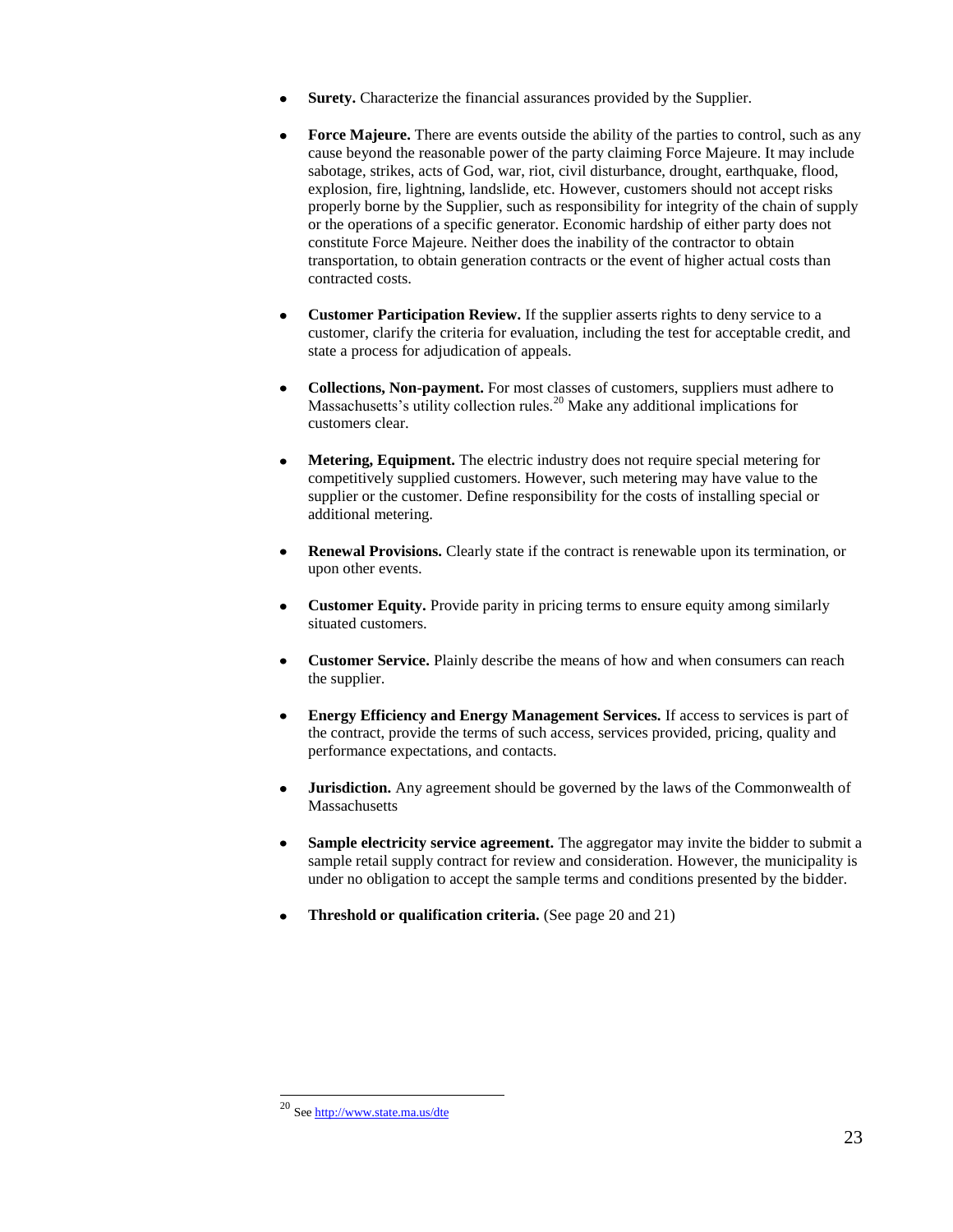## *IX. Additional Requirements*

| <b>Notifying Constituents</b>            | Following DTE approval of a municipal aggregation plan, the aggregator must notify all<br>consumers. The notification must reach everyone in the municipality, such as low-income,<br>elderly, small businesses, visually impaired, and those who speak English as a second<br>language, etc. The notification process takes place before scheduling the start of service.                                                                                                                               |  |  |  |  |
|------------------------------------------|----------------------------------------------------------------------------------------------------------------------------------------------------------------------------------------------------------------------------------------------------------------------------------------------------------------------------------------------------------------------------------------------------------------------------------------------------------------------------------------------------------|--|--|--|--|
| Disclosure label and<br>terms of service | Rule 220 CMR 11.00 governs the information a Competitive Supplier is required to provide<br>to the consumer. The purpose of the regulation is to provide customers with a consistent<br>format of information to evaluate the services offered by Competitive Suppliers and Local<br>Distribution Companies. There are three pieces of information required: disclosure label,<br>terms of service, and an annual booklet. A municipal aggregator is responsible for providing<br>that same information. |  |  |  |  |
|                                          | Just as food has a label describing the contents, a similar label tells consumers the<br>"ingredients" of the electricity you buy. The disclosure label includes the price, the length of<br>the contract, the source of the electricity (coal, nuclear, natural gas, wind, or hydro), the<br>emissions from the plants producing electricity, and whether the electricity is produced with<br>a workforce that is unionized. On the following page is an example of a disclosure label.                 |  |  |  |  |
|                                          | <b>COMPETITIVE SUPPLIER INFORMATION REQUIREMENT</b><br><b>Information Disclosure Label</b><br>Price and price variability<br>۰                                                                                                                                                                                                                                                                                                                                                                           |  |  |  |  |
|                                          | Customer service information<br>$\bullet$                                                                                                                                                                                                                                                                                                                                                                                                                                                                |  |  |  |  |
|                                          | Fuel, emissions, and labor characteristics<br>$\bullet$                                                                                                                                                                                                                                                                                                                                                                                                                                                  |  |  |  |  |
|                                          | <b>Terms of Service</b><br>Pricing structure according to which Retail Customer will be billed,<br>$\bullet$                                                                                                                                                                                                                                                                                                                                                                                             |  |  |  |  |
|                                          | including explanation of price variability and price level adjustments                                                                                                                                                                                                                                                                                                                                                                                                                                   |  |  |  |  |
|                                          | Length and kind of contract<br>۰                                                                                                                                                                                                                                                                                                                                                                                                                                                                         |  |  |  |  |
|                                          | Due date of bills and consequences of late payment<br>۰                                                                                                                                                                                                                                                                                                                                                                                                                                                  |  |  |  |  |
|                                          | Conditions under which a credit agency is contacted<br>$\bullet$                                                                                                                                                                                                                                                                                                                                                                                                                                         |  |  |  |  |
|                                          | Deposit requirements and interest on deposits<br>$\bullet$                                                                                                                                                                                                                                                                                                                                                                                                                                               |  |  |  |  |
|                                          | Limits on warranty and damages<br>۰                                                                                                                                                                                                                                                                                                                                                                                                                                                                      |  |  |  |  |
|                                          | Any and all charges, fees, and penalties<br>Consumer rights pertaining to estimated bills, third-party billing, and                                                                                                                                                                                                                                                                                                                                                                                      |  |  |  |  |
|                                          | deferred payments                                                                                                                                                                                                                                                                                                                                                                                                                                                                                        |  |  |  |  |
|                                          | A toll-free number for service complaints<br>$\bullet$                                                                                                                                                                                                                                                                                                                                                                                                                                                   |  |  |  |  |
|                                          | Low-income rate eligibility<br>$\bullet$                                                                                                                                                                                                                                                                                                                                                                                                                                                                 |  |  |  |  |
|                                          | Provisions for Default Generation Service<br>۰                                                                                                                                                                                                                                                                                                                                                                                                                                                           |  |  |  |  |
|                                          | Applicable provisions of M.G.L. c.164, § 1F<br>۰                                                                                                                                                                                                                                                                                                                                                                                                                                                         |  |  |  |  |
|                                          | Method of notification of changes to items in the Terms of Service                                                                                                                                                                                                                                                                                                                                                                                                                                       |  |  |  |  |
|                                          | <b>Annual booklet</b><br>Retail Customer's rights under the provisions of M.G.L. c. 164<br>$\bullet$                                                                                                                                                                                                                                                                                                                                                                                                     |  |  |  |  |
|                                          |                                                                                                                                                                                                                                                                                                                                                                                                                                                                                                          |  |  |  |  |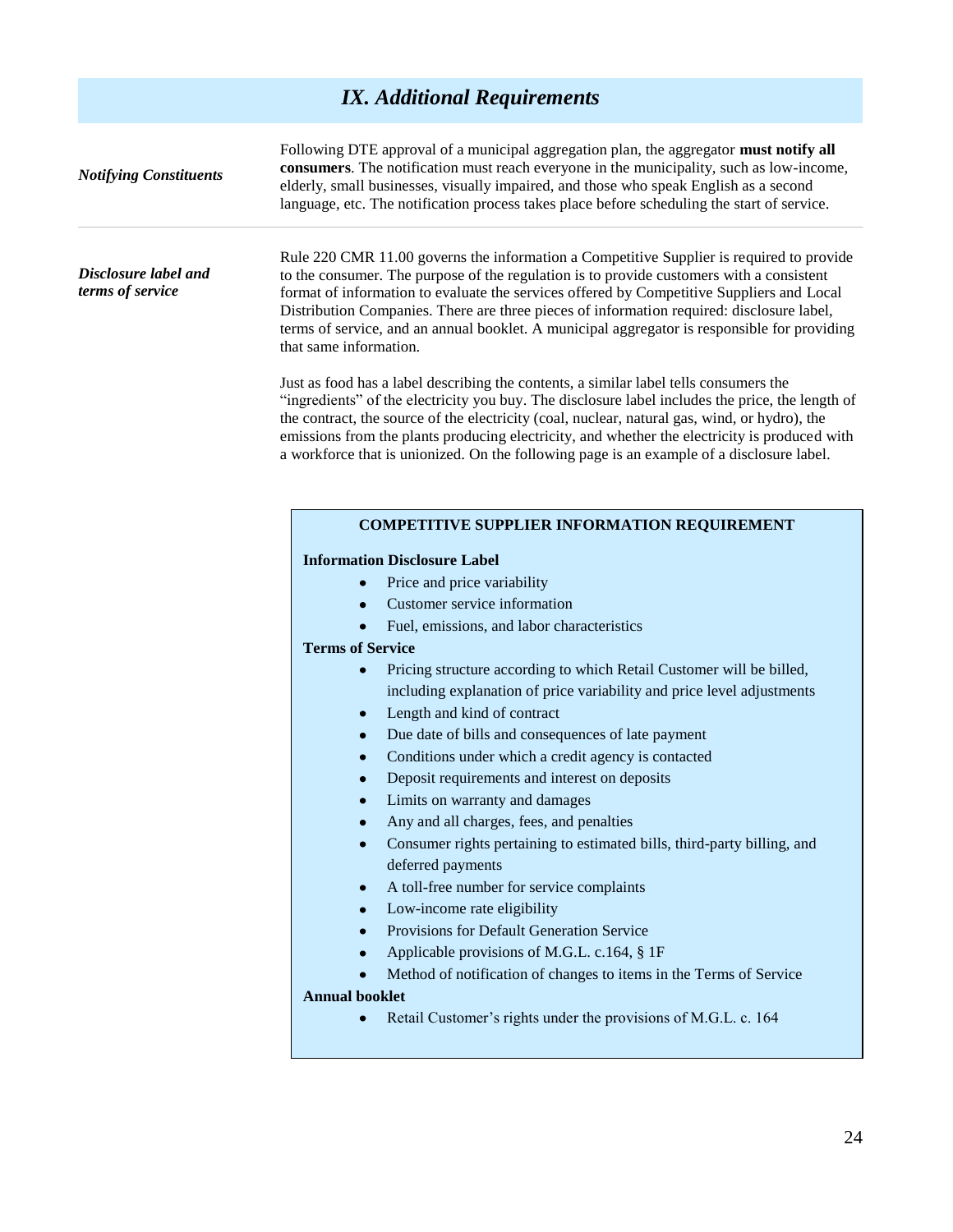## **Sample Generic Disclosure Label**

| <b>Generation Price</b>                                                            | Average Use per<br>Month                                                                                                                                                                                                                                                                                             | $250$ kwh        | $500$ kwh | $1000$ kwh          | $2000$ kwh |  |
|------------------------------------------------------------------------------------|----------------------------------------------------------------------------------------------------------------------------------------------------------------------------------------------------------------------------------------------------------------------------------------------------------------------|------------------|-----------|---------------------|------------|--|
| Average unit price per<br>kWh at different levels of<br>use. Prices do not include | <b>Average Price per</b><br>Month                                                                                                                                                                                                                                                                                    | 4.5 cents        | 4.5 cents | 4.5 cents           | 5 cents    |  |
| regulated charges for<br>customer service and<br>delivery.                         | Your average generation price will vary according to when and how much electricity<br>you consumer. See your most recent bill for your monthly use and your Terms of<br>Service for the actual prices.                                                                                                               |                  |           |                     |            |  |
| <b>Contract</b>                                                                    | $\blacksquare$<br><b>Minimum Length: 3 Years (30-day</b><br>Contract Terms: Fixed price over<br>٠<br>notice required for termination.<br>contract period<br>Penalties may apply.)                                                                                                                                    |                  |           |                     |            |  |
|                                                                                    | <b>Power Source</b>                                                                                                                                                                                                                                                                                                  | <b>Known</b>     |           | <b>System Power</b> | Total      |  |
| <b>Power Sources</b>                                                               |                                                                                                                                                                                                                                                                                                                      | <b>Resources</b> |           |                     |            |  |
|                                                                                    | <b>Biomass</b>                                                                                                                                                                                                                                                                                                       | 5%               |           | 3%                  | 8%         |  |
| Demand for this                                                                    | Coal                                                                                                                                                                                                                                                                                                                 | 0%               |           | 10%                 | 10%        |  |
| electricity product in the                                                         | Hydro: Large                                                                                                                                                                                                                                                                                                         | 11%              |           | 5%                  | 16%        |  |
| period 3/102-2/28/03 was                                                           | Hydro: Small                                                                                                                                                                                                                                                                                                         | 0%               |           | 2%                  | 2%         |  |
| assigned from the                                                                  | <b>Imported Power</b>                                                                                                                                                                                                                                                                                                | 0%               |           | 5%                  | 5%         |  |
| following sources:                                                                 | Municipal Trash                                                                                                                                                                                                                                                                                                      | 0%               |           | 15%                 | 15%        |  |
|                                                                                    | Natural Gas                                                                                                                                                                                                                                                                                                          | 5%               |           | 0%                  | 5%         |  |
|                                                                                    | Nuclear                                                                                                                                                                                                                                                                                                              | 0%               |           | 4%                  | 4%         |  |
|                                                                                    | Oil.                                                                                                                                                                                                                                                                                                                 | 0%               |           | 24%                 | 24%        |  |
|                                                                                    | <b>Other Renewable</b>                                                                                                                                                                                                                                                                                               | 4%               |           | 0%                  | 4%         |  |
|                                                                                    | Solar                                                                                                                                                                                                                                                                                                                | 5%               |           | 0%                  | 5%         |  |
|                                                                                    | Wind                                                                                                                                                                                                                                                                                                                 | 2%               |           | 0%                  | 2%         |  |
| <b>Air Emissions</b><br><b>New Unit Rates</b><br><b>Regional Average</b>           |                                                                                                                                                                                                                                                                                                                      |                  |           |                     |            |  |
| Carbon dioxide (CO),<br>Nitrogen oxide (NO), and<br>sulfur dioxide (SO)            | $\bf CO$                                                                                                                                                                                                                                                                                                             |                  |           |                     |            |  |
| emissions rates from these                                                         | N <sub>O</sub>                                                                                                                                                                                                                                                                                                       |                  |           |                     |            |  |
| sources, relative to the<br>regional average, and to<br>the emission rates of a    | $\blacktriangledown$<br>SO.                                                                                                                                                                                                                                                                                          |                  |           |                     |            |  |
| new generating unit                                                                |                                                                                                                                                                                                                                                                                                                      |                  |           |                     |            |  |
| Labor                                                                              | 95% of the electricity assigned to this electricity product came from power sources<br>with union contracts with their employees.                                                                                                                                                                                    |                  |           |                     |            |  |
| <b>Information</b>                                                                 | )% of the electricity assigned to this electricity product came from power sources<br>that used replacement labor during labor disputes between 3/1/02 and 2/28/03.                                                                                                                                                  |                  |           |                     |            |  |
| <b>Notes</b><br>1.                                                                 | Electricity customers in New England are served by an integrated power grid, not particular generating units.<br>The above information is on generating units assigned to this electricity product. To obtain information on<br>all generating units owned by, or under contract to XYZ Company, call 1(800)123-4567 |                  |           |                     |            |  |
| 2.<br>call XY                                                                      | See reverse side and your contract terms and conditions for further information on this label. You may also                                                                                                                                                                                                          |                  |           |                     |            |  |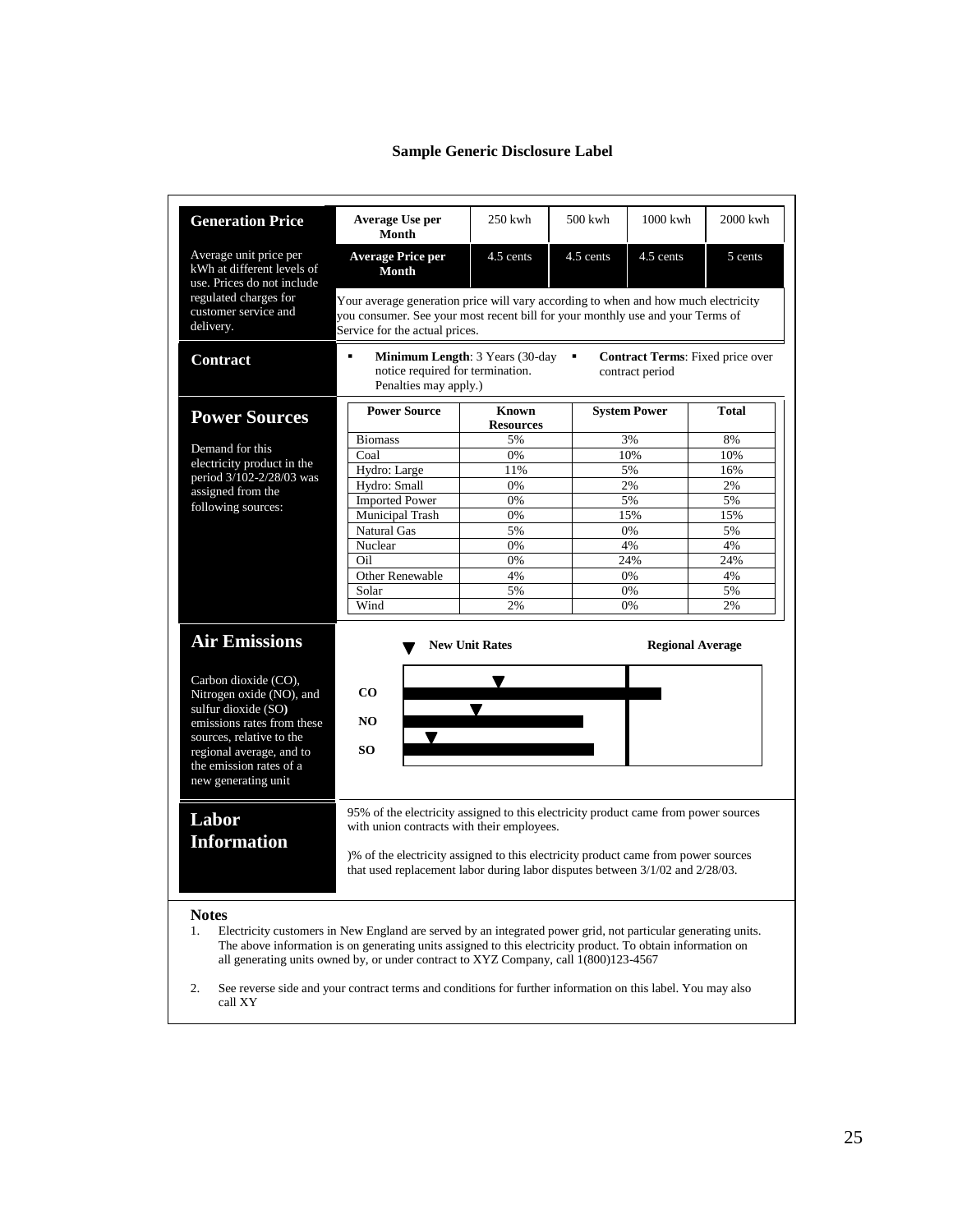## *X: Ongoing Operations*

| <b>Customer Transition</b> | Transition administration, even if managed on a firm schedule, may encounter more than one<br>hurdle. Flexibility allows for unexpected challenges. The transition period begins after<br>announcing the start-up and sending notices to customers. Customer switching takes place,<br>not all at once, but rather in sequence with the LDC's billing cycle. This provides a meter<br>reading for the ending billing period. Consideration of billing adjustments for customers is<br>suggested. For example, some customers, transferred before the end of their six-month<br>billing cycle, will have an additional charge or credit on their bill that defines the variable<br>price. For pricing information, contact the LDC.<br><b>Figure 6: Identifying and Managing System Adjustments</b> |
|----------------------------|----------------------------------------------------------------------------------------------------------------------------------------------------------------------------------------------------------------------------------------------------------------------------------------------------------------------------------------------------------------------------------------------------------------------------------------------------------------------------------------------------------------------------------------------------------------------------------------------------------------------------------------------------------------------------------------------------------------------------------------------------------------------------------------------------|
|                            | <b>Identifying and Managing System Adjustments</b><br>Even after start-up, system adjustments are likely to be needed. Anticipation of<br>adjustments and timely identification of unanticipated adjustments is essential to<br>the satisfaction of consumers.<br>Establish procedures to respond to:<br><b>Consumer queries and problems</b><br>$\bullet$<br><b>Power supplier problems</b><br>$\bullet$<br><b>Distribution Company problems</b><br>$\bullet$<br><b>Media</b> queries<br>$\bullet$<br>Governmental shifts and proposed changes in policy<br>$\bullet$<br>Source: Community Franchise Study<br>Urban Consortium Energy Task Force of Public Technology, Inc.                                                                                                                       |
| <b>Contract Compliance</b> | After executing the contract and transferring customers to the new competitive supplier, the<br>monitoring period begins. The committee or administrator of the contract addresses issues<br>and monitors the contract for compliance. Although the LDC typically fields consumer's<br>calls regarding distribution, the administrator may also process complaints from customers.<br><b>Figure 7: Contract Performance Evaluation</b><br><b>Preparing for Contract Expiration/Renewal</b><br>The process for contract evoiration and renewal calls for more extensive evoluation                                                                                                                                                                                                                  |

**The process for contract expiration and renewal calls for more ext of performance and a renewed bidding process.**

**The process includes:**

- **Assessment on achievement of contract milestones**  $\bullet$
- **Possible revision or upgrading of goals**  $\bullet$
- **Market assessment or new feasibility study if conditions in the service area, or**   $\bullet$ **operations have changed significantly**
- $\bullet$ **Public process to affirm goals and evaluation**
- **Bidding and negotiation process**  $\bullet$
- $\bullet$ **Formulation of new contract**
- $\bullet$ **Service transition process, if needed**

Source: Community Franchise Study Urban Consortium Energy Task Force of Public Technology, Inc.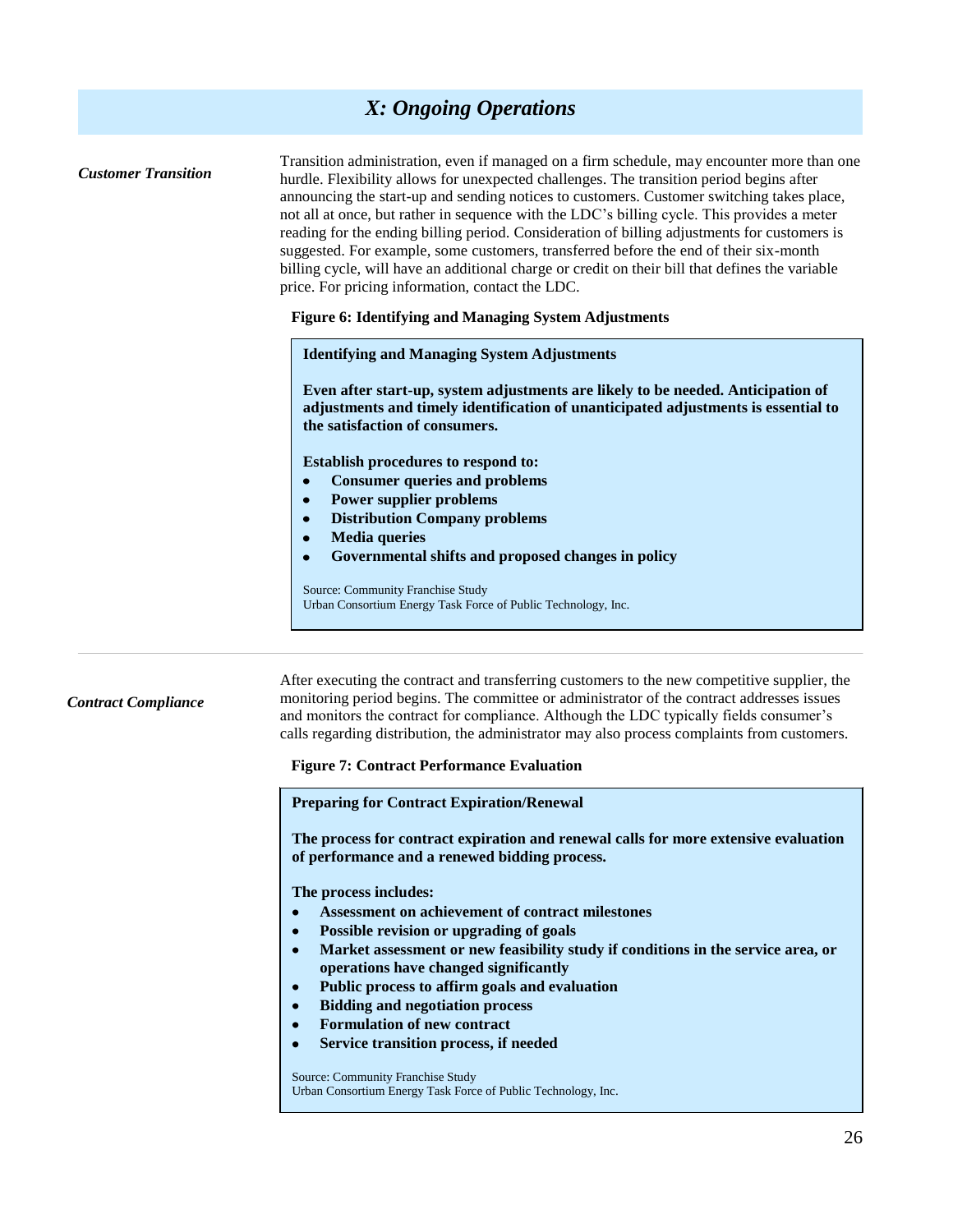## *Glossary*

The vocabulary is important in electric restructuring; many terms emanate from the electric industry, while others describe new concepts, opportunities, and issues.  $2<sup>1</sup>$  The meaning of terms may vary between states.

**Access Charge**: A charge levied on a customer, for access to a utility's transmission or distribution system.

**Aggregator**: An entity that groups together electric customers for purposes of facilitating retail sale of electricity. Also, an entity that combines customers into a buying group for the purchase of a commodity service.

**Ancillary Services**: Power supply functions that support uninterrupted supply and delivery of electricity consistent with quality and reliability standards. These functions include the following: (1) reactive power/voltage control; (2) loss compensation; (3) scheduling and dispatch; (4) load following; (5) system protection service; and (6) energy imbalance service. These services also include other generation and transmission services provided by generating units and some types of transmission equipment that are needed to ensure the reliable operation of the transmission system and facilitate power transfers.

**Balancing:** A requirement made of transmission systems that the energy sent or requested from energy producers or other suppliers be equal to the amount of energy delivered to customers. Balancing energy supply is the quantity of the total reserve energy available to be added into the system over and above any energy scheduled for use at a given time. It is a combination of all reserves ready to be pressed into use whenever an imbalance occurs between system load and customer demand. These reserves can include spinning and non-spinning reserves, replacement reserve, regulation, and any other energy from generators that can respond to a short-notice request for more energy.

**Balancing Charge:** The cost between actual and scheduled consumption

**Baseload:** The minimum amount of electric power delivered or required over a given period at a steady rate.

**Baseload Capacity:** The generating equipment normally operated to serve loads on an around-the-clock basis.

**Baseload Generating Units:** The minimum amount of power delivered or demanded over a given period at a constant rate. On an energy demand chart this will be the constant bottom line demand for a given customer or group of customers. (differentiated from Intermediate and Peak demand).

**Bottleneck Facility (see also Congestion)**: A point on a power distribution system, usually a distribution line or a connection point through which all electricity destined for a given area has to pass, or a choke point in a system that has the potential to reduce the efficiency of the entire system

**Broker**: An individual or entity that brings buyers and sellers together to facilitate an electricity commodity supply arrangement.

**Capacity:** The amount of electric power required at any point in time, or the rate of consumption, usually measured across a fifteen-minute interval. (Not the amount of energy delivered during an interval – see Energy.)

**Capacity Charge:** An element in a multi-part pricing method (customer and energy charges may be among other elements in this method), sometimes called Demand Charge, assessed on the amount of capacity being purchased.

**Cherry-picking:** The practice of (in the energy industry) granting special treatment to large or desirable customers. The term can apply to any commercial activity in which product or service providers find it unprofitable to offer equal treatment for all customers. In the energy industry, small customers often combat cherry picking by aggregating themselves into a single large customer. An aggregated group of customers can often achieve similar treatment from energy suppliers to that enjoyed by large-scale customers.

l

<sup>21</sup> Sources: DOER, DOE, DTE, and EnergyVortex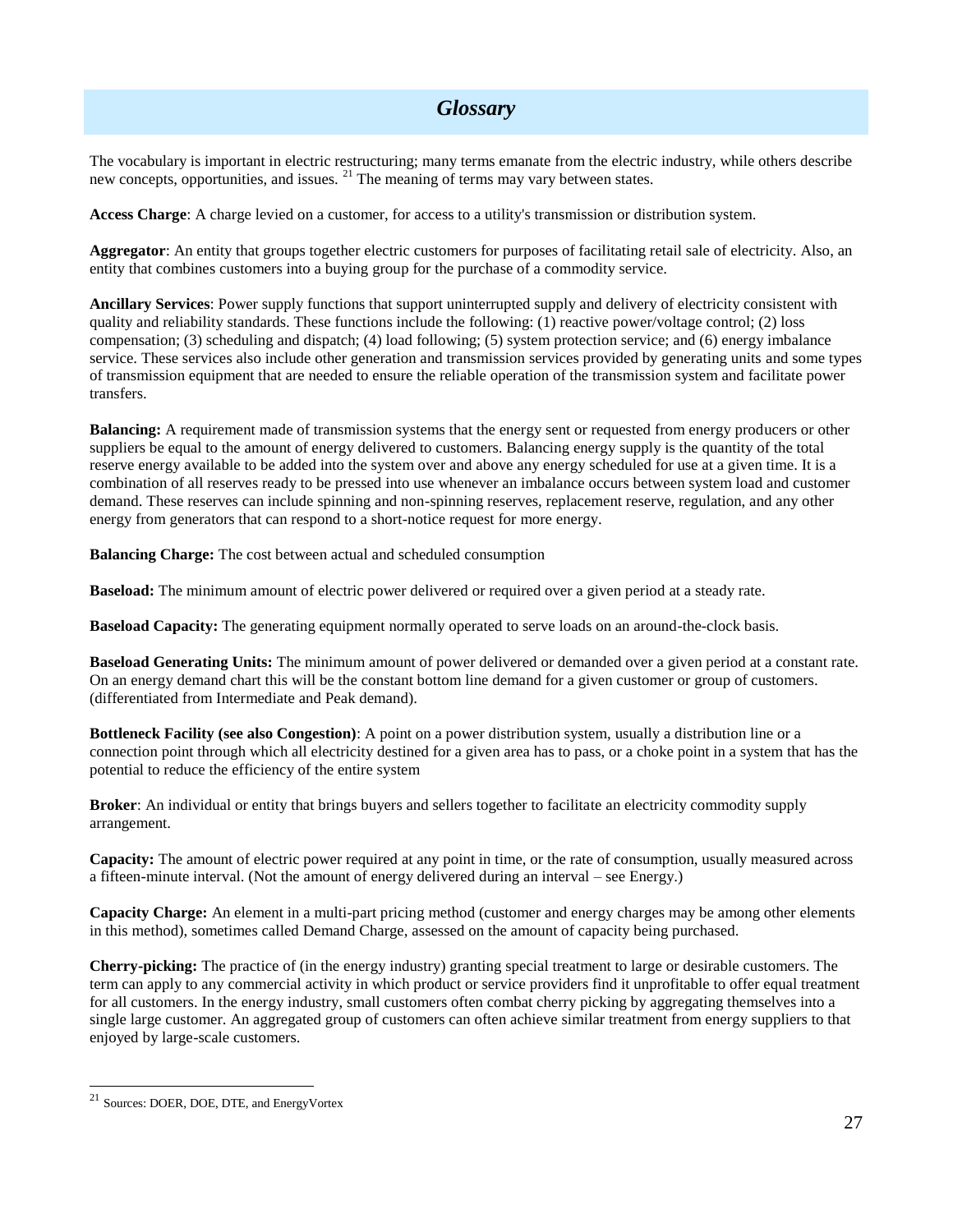**Cogeneration:** Cogeneration is the simultaneous generation of electrical and thermal energy where both forms of energy are put to productive use.

**Coincident Demand**: The sum of two or more demands that occur during the same time interval.

**Coincident Peak Load**: The sum of two or more demands that occur during the peak demand time interval.

**Commercial Sector:** Moderate electric users such as non-manufacturing business establishments, including hotels, motels, restaurants, wholesale businesses, retail stores, and health, social, and educational institutions. A utility may classify commercial service in terms of a range of demand or of annual energy usage.

**Congestion:** Occurs when the local demand for energy supply approaches the limits of the transmission system's ability to supply it.

**Conservation and Other Demand-Side Management (DSM):** Consumer load reduction due to customer or utility sponsored programs that reduce consumer use during certain hours of the day or year. Examples include installation of energy efficient appliances, lighting and electrical machinery, and weatherization materials. This category also includes thermal storage, time-of-use rates, fuel substitutions, measurement and evaluation, and any activities designed to reduce demand and/or electricity use.

**Control Area:** An electric power system or combination of electric power systems, such as the area controlled by the New England Power Pool, now ISO New England, to which common system dispatch and control are applied in order to: (1) match, at all times, the power output of the generators within the system(s) and capacity and energy purchased from entities outside the system(s), with the load in the system(s); (2) maintain scheduled interchange with other Control Areas; (3) maintain the frequency within reasonable limits; and (4) provide sufficient generating capacity to maintain operating reserves.

**Default Service**: The electricity supply services provided to a retail customer upon the: (1) failure of a competitive supplier to provide electricity as required by contract, (2) the completion of the term of the standard offer service, or (3) upon the inability of a customer to receive standard offer service transition rates during the term of the standard offer.

**Demand (Electric):** The rate at which electric energy is delivered to or by a system or piece of equipment, at a given instant or averaged over any designated period of time, usually in fifteen minute intervals. Demand is measured in watts or multiples thereof, such as kilowatts. Customers' bills for demand on a monthly basis would be based on the highest 15 minute period of demand in the month. Customers may be charged a demand "ratchet" which extends the billing demand level over succeeding months' as a means of recouping the utility's investment in facilities used only for the highest point in time. Residential customers are generally not levied a separately stated demand charge.

### **Demand-Side Management (see Conservation)**

**Deregulation**: The elimination of regulation from all or part of previously regulated industry.

**Direct Access:** The ability of a retail customer to purchase commodity electricity directly from the wholesale market rather than through a local distribution utility. (See also Retail Competition)

**Distributed Generation**: Smaller units of generation capacity located on a utility's distribution system for the purpose of meeting local peak loads and/or displacing the need to build or upgrade local distribution lines.

**Distribution**: The delivery of electricity to retail customers through low voltage distribution lines typically operating at voltage levels greater than 220 volts and less than 69,000 volts.

**Distribution Company or Local Distribution Company (LDC)**: The regulated electric utility entity that constructs and maintains the distribution wires connecting the transmission grid to the final customer. The LDC may also perform other services such as purchasing power supply and transmission services for customers, billing customers and reimbursing suppliers, and offering other regulated or non-regulated energy services to retail customers.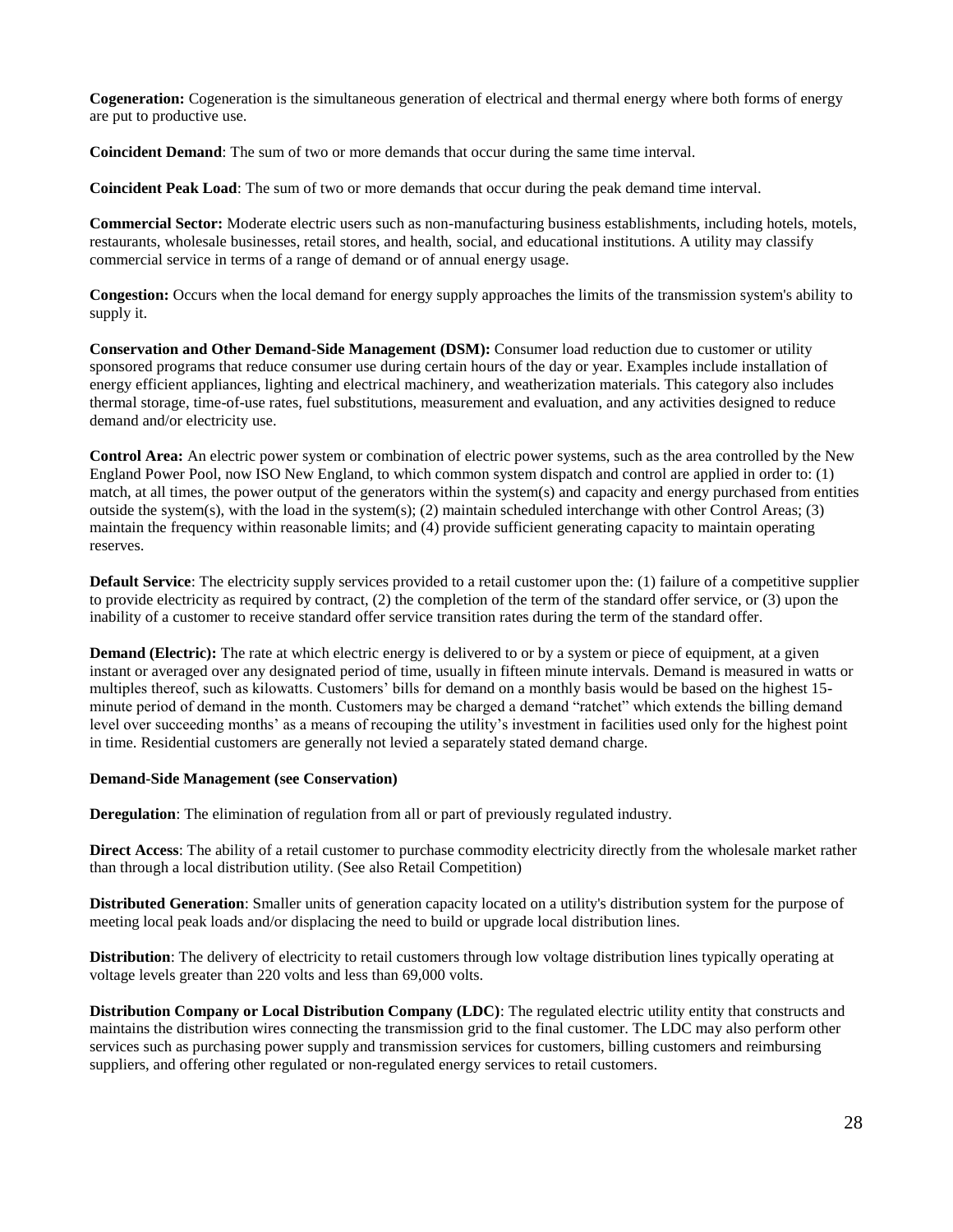**Distribution or Delivery Service:** The delivery of electricity to the customer from points on the transmission system, or from a local generating plant, at distribution voltages.

**Distribution System**: The portion of an electric system designed and used to deliver electric energy to an end user.

**Divestiture**: The stripping off of one or more utility functions from the others by selling or in some other way changing the control of the function.

**Electric Utility:** An entity or instrumentality that owns and/or operates facilities for the generation, transmission, distribution, or sale of electric energy primarily for use by the public. Facilities that qualify as cogenerators or small power producers under the Public Utility Regulatory Policies Act (PURPA) are not considered electric utilities.

**Energy:** The capacity for doing work as measured by the capability of doing work (potential energy) or the conversion of this capability to motion (kinetic energy). Energy has several forms, some of which are easily convertible to another form useful for work. Most of the world's convertible energy comes from fossil fuels that are burned to produce heat that is then used as a transfer medium to mechanical or other means in order to accomplish tasks. Electrical energy is usually measured in kilowatt-hours, while heat energy is usually measured in British thermal units (Btu).

**Energy Charge:** That portion of billing for electric service based upon the electricity (kWh) consumed.

**Energy Efficiency**: Reduction in the energy used by specific end-use devices and systems, typically without affecting the services provided. Such savings are generally achieved by substituting technically more advanced equipment to produce the same level of end-use services (e.g. lighting, heating, motive drive) with less electricity. Examples include high-efficiency appliances, efficient lighting programs, high-efficiency heating, ventilating and air conditioning (HVAC) systems or control modifications, efficient building design, advanced electric motor drives, and heat recovery systems. Also, the implementation of an action, policy, or measure which entails the application of the least amount of energy required to produce a desired or given output.

**Energy Source**: The primary source of energy converted to electricity through chemical, mechanical, or other means. Energy sources include coal, petroleum and petroleum products, gas, gravity (e.g., column of water), uranium, wind, sunlight, and geothermal.

**ESCO – Energy Service Company**: A firm that offers products and services that manage or reduce a client's electricity consumption, often with the cost savings being split with the client as a means of financing the work.

**FERC or Federal Energy Regulatory Commission:** A quasi-independent Federal regulatory agency within the Department of Energy having jurisdiction over interstate electricity sales, wholesale electric rates, hydroelectric plant licensing, natural gas and oil pipeline rates, and pipeline certification.

**Firm Power:** Power or power producing capacity intended to be available at all times during the period covered by a guaranteed commitment to deliver, even under adverse conditions.

**Firm Transmission Service:** Point-to-point transmission service that is reserved and/or scheduled for a term of one year or more and that is of the same priority as that of the Transmission Provider's firm use of the transmission system.

**Fuel Cost Adjustment Clause:** A tariff provision that allows the utility to recover from (or credit) customers the variance between billed or expected and actual fuel costs of power generation.

**Generating Unit:** Any combination of physically connected, reactors, boilers, turbines and generators operated together to produce electric power.

**Generation (Electricity):** The process of producing electric energy by transforming other forms of energy; also, the amount of electric energy produced, expressed in kilowatt-hours (kWh).

**Generation Dispatch and Control**: Ordering the operation of plants, switches and other power supply facilities to manage the reliable and economic delivery of electricity, including providing backup and reliability services.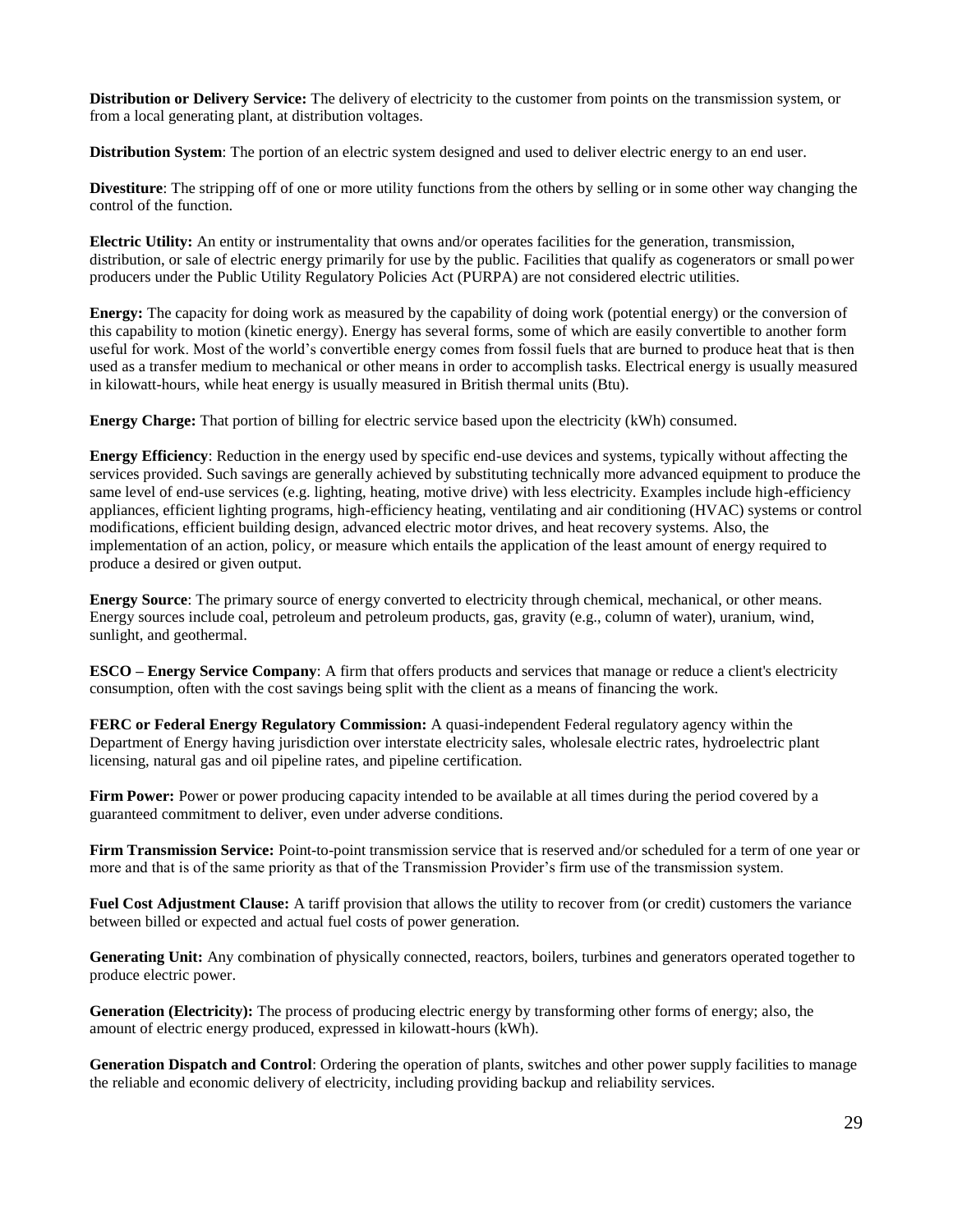**Generation Facility**: A plant or equipment used to produce electricity.

**Generation Service**: The provision of generation and related services to a customer or to the grid.

Grid: A system of interconnected power lines, switching facilities, and generators that is managed so that the facilities are dispatched and controlled to meet the requirements of customers connected to the grid at various points.

**Industrial sector:** The industrial sector is generally defined as large and intensive users of electricity such as manufacturing, construction, mining, agriculture, fishing, and forestry establishments (SIC codes 01-39). A utility may classify industrial service using the SIC codes, or based on demand or annual usage parameters.

**Investor owned utility- IOU**: A utility company owned by stockholders for profit; differentiated from municipally owned and operated utilities and rural electric cooperatives.

**Interruptible Load:** Consumer load that can be curtailed under contractual or voluntary terms at times of adverse system, local or peak load requirements by direct request or control of the system operator. It usually involves commercial and industrial consumers

**IPP – Independent Power Producer**: A non-utility entity that operates a generation facility and sells power to electric utilities.

**ISO – Independent System Operator:** A system manager who operates and manages the grid and bulk power supply but is independent of the parties using the system.

**Kilowatt (kW):** A measure of electric capacity or demand; one thousand watts.

**Kilowatt-hour (kWh):** A measure of electricity consumption: one kilowatt for one hour. The amount of electricity used over a defined period of time, typically a one-month period for billing purposes, expressed in kilowatt-hours.

Load: The amount of electric power required at any specific point or points on a system. The requirement originates at the energy consuming equipment of the consumers. Load should not be confused with demand, which is the measure of power that a load receives or requires.

**Load Centers:** A geographical area where large amounts of power are drawn by end-users.

**Load Control:** The management of distribution demand during peak demand periods is referred to as load control. The primary function in load control is the reduction of load in one or more service areas to balance total system demand with the available supply.

Load Diversity: The condition that exists when the peak demands of a variety of electric customers occur at different times. This is the objective of "load molding" strategies, ultimately curbing the total capacity requirements of a utility.

Load Factor: A measure of the average load, in kilowatts, supplied during a given period. It is used to determine the total amount of energy that would have been used if a given customer's maximum load were sustained over an extended period. This value offers a useful comparison to show what percentage of a customer's potential usage is actually used. Load factor is derived this way:

(kWH of energy used x 100) / (maximum kilowatt demand x hours in the measured period)

**Load Management:** The process of structuring and/or scheduling the use of energy among a group of customers to best match available supplies to available demand. Load management is standard practice for most large municipal utilities and considered essential for stable energy service in most industrial regions. It consists of three basic strategies: peak clipping (the reduction of peak energy use, or literally "clipping the peak" off of an energy use curve), peak shifting (assisting customers in changing their peak demand periods so that demand better matches available supplies) and valley filling (encouraging the shifting of energy use in peak periods to the same use in periods when energy use is typically lowest).

**Load Profiling:** The process of graphing a customer's electric demand or load over a period of time, typically one day, one season or one year.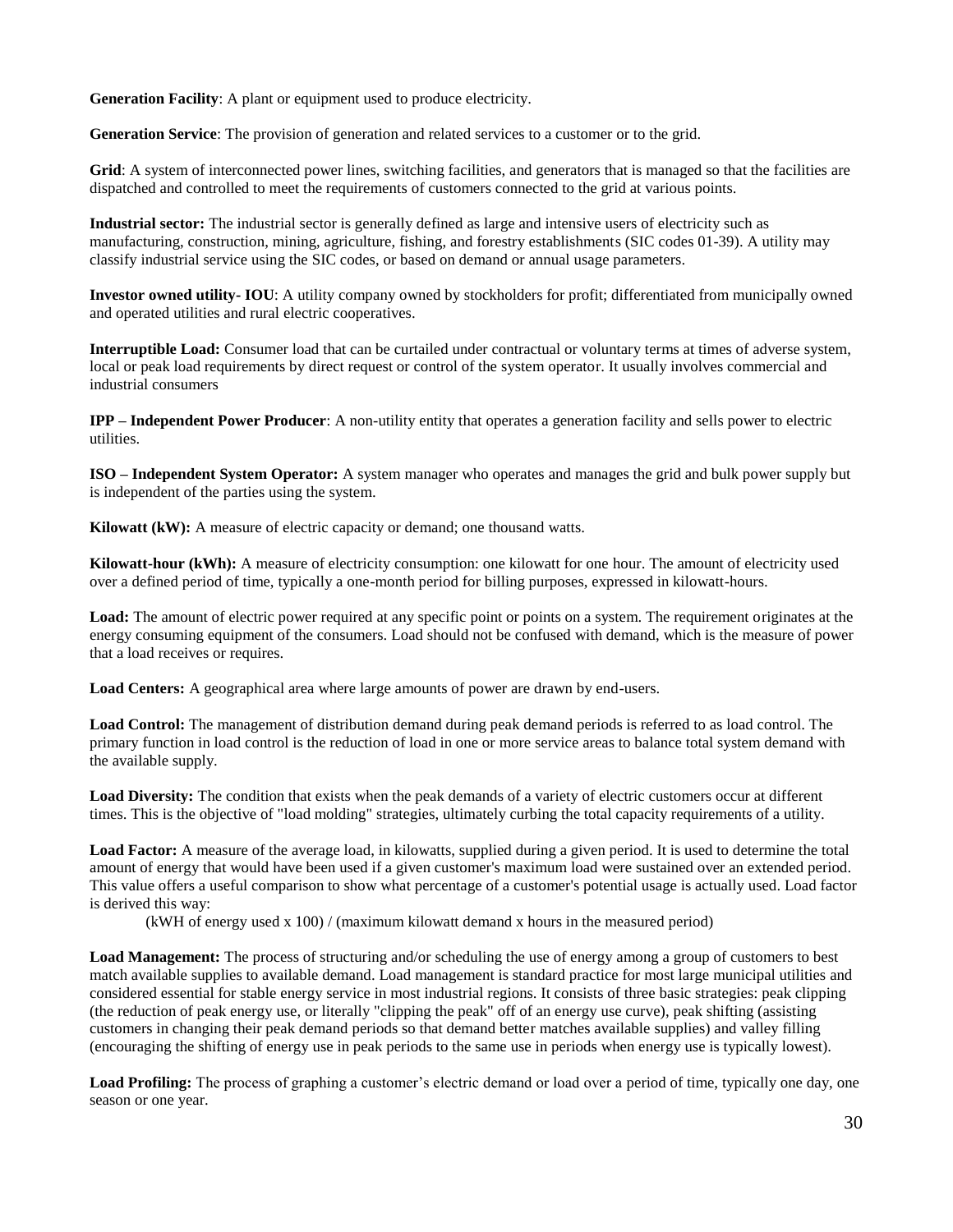**Load Shape:** Term used in planning and demand-side management that refers to the distribution of energy requirements over time. Derived from the practice of plotting energy requirements on a chart that produces a graph that usually has a distinctively shaped curve. When distribution of energy requirements is changed, the shape of the graph also changes, so the redistribution of demand or load is referred to as changing the load shape.

**Load Shedding:** Blocking of customer access to energy, usually due to temporary shortage of supply. Load is most commonly applied during times of emergency or severe shortage. In most cases, the first loads a utility will shed in these conditions are loads required by industrial and commercial customers. Institutional loads are typically the last to be shed (hospitals, schools, municipal lighting authorities, etc.).

**Load Shifting:** The practice of altering the pattern of energy use so that on-peak energy use is shifted to off-peak periods. Load shifting is a fundamental demand-side management objective

**Losses** (Electric utility): Electric energy or capacity that is wasted in the normal operation of a power system. Some kilowatt-hours are lost in the form of waste heat in electrical apparatus, such as substation conductors. **Line losses** are kilowatts or kilowatt-hours lost in transmission and distribution lines under certain conditions.

**Marginal Cost**: The cost of providing the next (marginal) kilowatt-hour of electricity, irrespective of sunk costs.

**Market Barriers:** Generally, non-price hurdles to selling power that can exclude certain suppliers or resources from competing effectively. One example would be a requirement that wind generators submit their power output ahead of schedule.

**Market-Based Price**: A price set by the mutual decisions of many buyers and sellers in a competitive market (not the Standard Offer price).

**Marketer**: An independent entity selling power at retail, having produced it, purchased it from specific generators, or acquired it from open market sources. The marketer may also arrange transmission or other ancillary services as needed. Though a marketer may perform many of the same functions as a broker or aggregator, a main difference is that a marketer takes title to the commodity.

**Megawatt (MW)**: One million watts or one thousand kilowatts.

**Megawatthour (MWh)**: One million watt-hours or one thousand kilowatt-hours.

**Mitigation**: Actions which reduce the amount of money that a utility seeks to collect through the transition charge, including sales of aspects of generating facilities or power purchase agreements and financing of stranded assets.

**Municipal Aggregation**: The development of an electricity supply arrangement by an instrumentality on behalf of all of its interested residential and business accounts.

**Municipal Utility**: A provider of utility services owned and operated by a municipal government.

**NARUC**: The National Association of Regulatory Utility Commissioners is an advisory council comprising the governmental agencies of the fifty States, the District of Columbia, Puerto Rico and the Virgin Islands engaged in the regulation of utilities and carriers. A chief objective of NARUC to improve the quality and effectiveness of regulation.

**Non-coincident Peak Load:** The sum of the peaks of two or more loads on a utility system that do not occur in the same time interval, this is meaningful when considering the implications of combined loads.

**Non-Firm Power:** Power or power producing capacity supplied or available under a commitment having limited or no assured availability.

**Non-Firm Transmission Service:** Point-to-point transmission service that is reserved and/or scheduled on an as-available basis and is subject to interruption.

**NUG or non-utility generator**: see Independent Power Producer.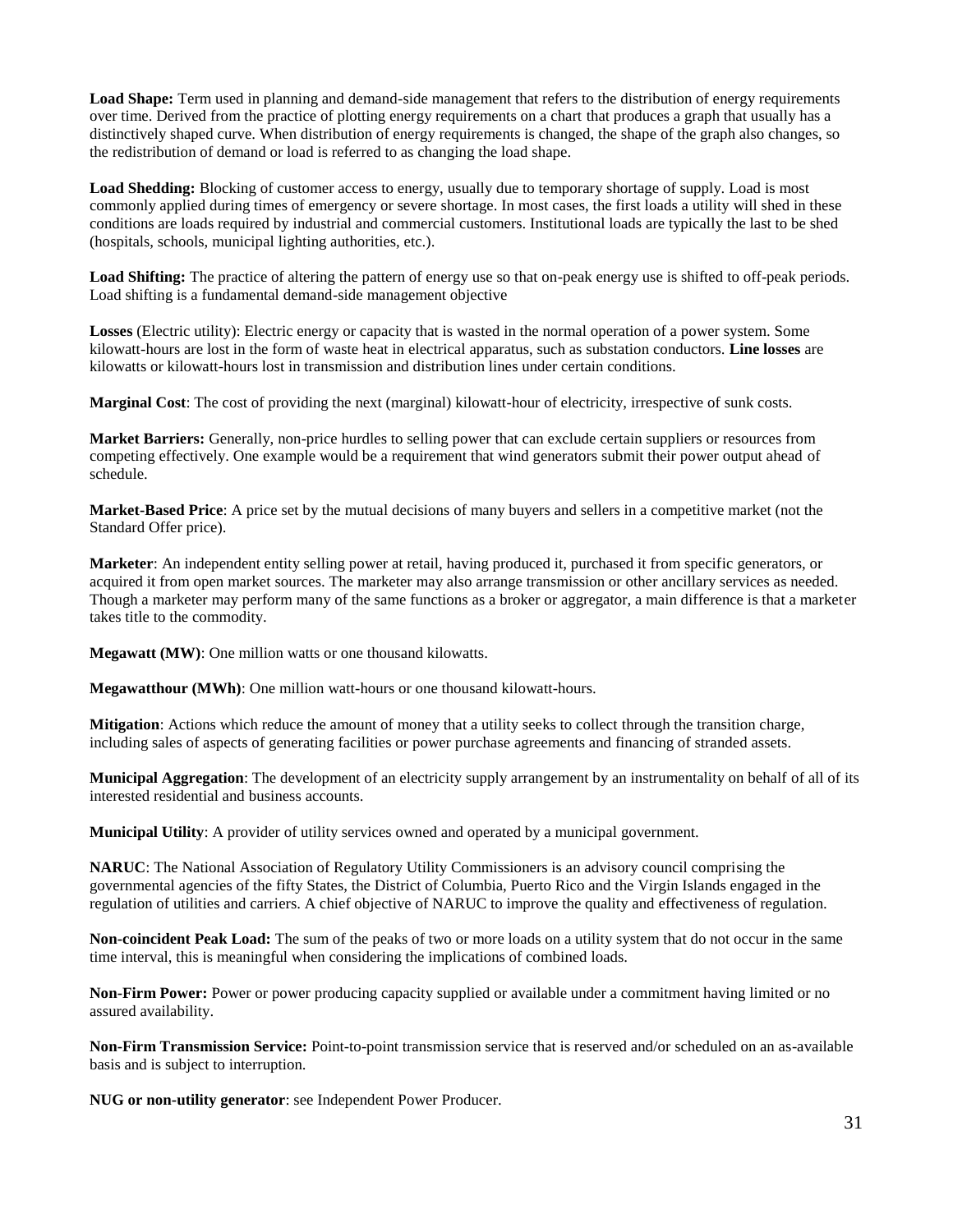**Operating Reserve:** The North American Electric Reliability Council and regional grid management councils require that a specific level of reserve power (spinning and non-spinning) be available at all times to insure reliable grid operation. A grid's operating reserve consists of all reserves available to serve customers connected to that grid.

**Opt-out:** The option of not participating in an aggregation with automatic enrollment. In Massachusetts, customers may choose not to participate, without penalty, before either enrollment or 180 after enrollment.

**Peaking Capacity: Generating** equipment normally reserved for operation during the hours of highest daily or seasonal loads.

**Peak Load or Peak Demand**: The electric load or demand that represent the maximum level of electric demand in a specified period.

**Performance-Based Regulation (PBR)**: Any rate-setting mechanism that attempts to link rewards (generally profits) to desired results or targets. PBR sets rates, or components of rates, for a period based on external indices rather than a utility's cost-of-service and may provide utilities with better incentives to reduce their costs.

**Point(s) of Delivery:** Point(s) of interconnection on the electric system where capacity and/or energy are transferred to the receiving party.

**Point-to-Point:** Refers to energy transactions made involving acquisition of energy at one point and delivery to another party at a second point. May also be referred to as wholesale wheeling. Point-to-point transactions can occur between two utilities, between a marketer and a utility, or in cases where a customer has direct access to the transmission system, between a marketer or utility and an end-use customer.

**Power Pool**: An entity established to coordinate electric system operations, maintain stability, and achieve least-cost dispatch.

**Public Benefits Charge:** A charge added to a customer billing which is intended to cover costs related to services that a utility provides in the public interest. In Massachusetts, municipal aggregators may access the funds.

**PURPA - The Public Utility Regulatory Policy Act of 1978**: Among other things, this federal legislation required utilities to buy electric power from private qualifying facilities, at an avoided cost rate. This avoided cost rate is equivalent to what it would have otherwise cost the utility to generate or purchase the power themselves.

Reliability: Electric system reliability has two components – "physical" and financial. Physical reliability is the ability of the electric system to supply the aggregate demand and energy requirements of customers at all times, taking into account scheduled and unscheduled outages of facilities. Financial security represents the guaranties provided by a suppler to a customer minimizing the customer's exposure to costs resulting from the supplier's failure to deliver sufficient commodity.

**Renewable energy**: Either (1) electricity generating resources whose source of energy is nondepletable or naturally replenishable or (2) existing or emerging non-fossil fuel energy sources or technologies such as solar photovoltaic, wind, wave or tidal, fuel cells, landfill gas, waste-to-energy, and low-emission, advanced biomass power conversion technologies. The following are not usually considered renewable energy supplies: coal, oil, natural gas except when used in fuel cells, and nuclear power.

**Reserve Margin:** The unused amount of available capability of an electric power system, at peak load, as a percentage of total capability.

**Residential sector**: The residential sector is defined as private household establishments which consume energy primarily for space or water heating, air conditioning, lighting, refrigeration, cooking, and clothes drying.

**Restructuring**: The reorganization of the financial, regulatory and operating structure of the electric industry including possible severance of certain utility functions.

**Retail:** Sales of electricity for residential, commercial, and industrial end-use purposes.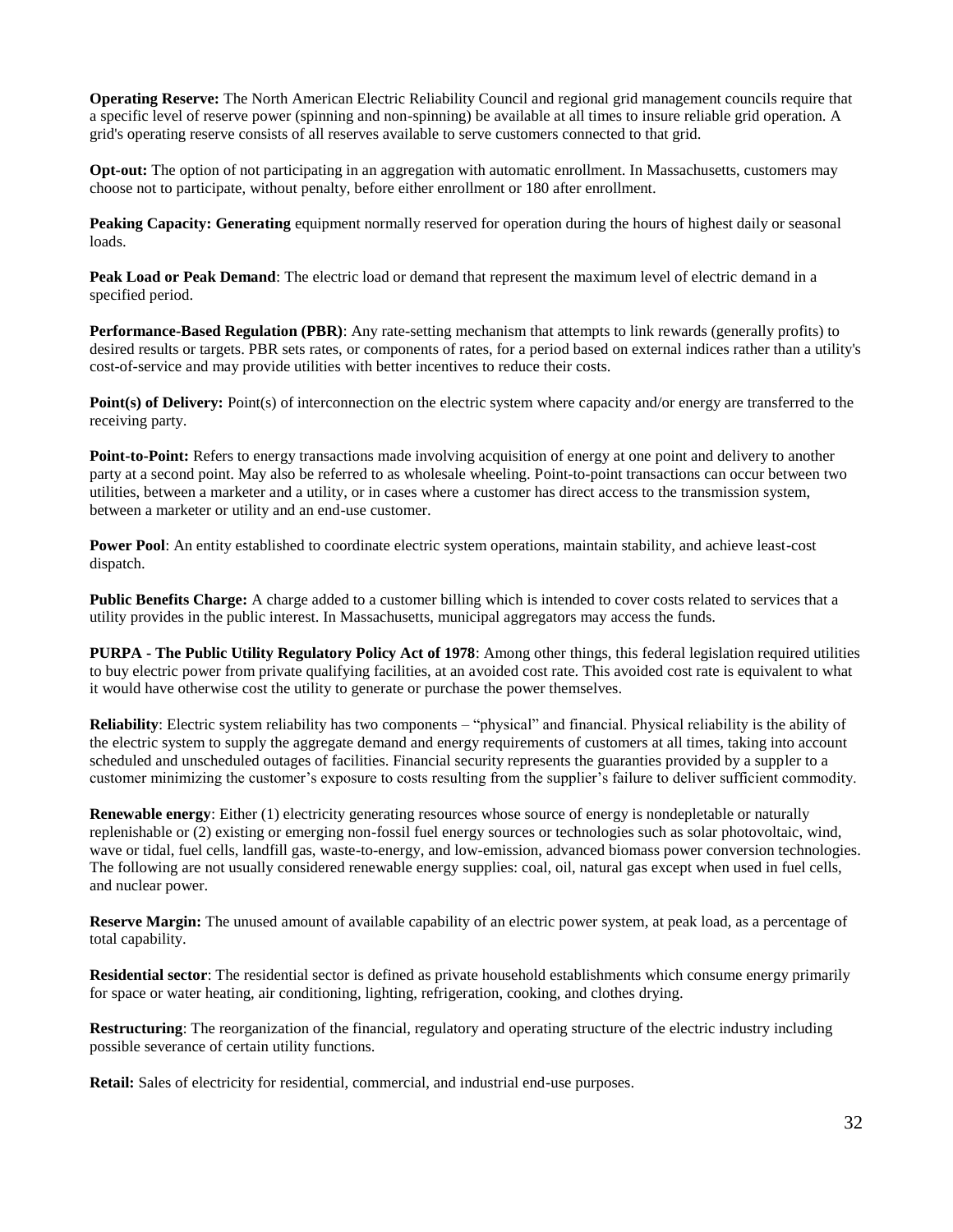**Retail access**: The option to procure electricity commodity supply competitively from entities other than traditional utilities. Use of transmission and distribution facilities owned by a utility deliver electricity from a competitive supplier to retail customers.

**Retail Competition:** A system under which more than one electric provider can sell commodity to retail customers, and retail customers are allowed to buy from more than one provider.

**Retail Wheeling**: See Retail Access. Use of the utility's facilities to transmit (wheel) power.

**Securitization**: The use of public commitments to provide surety (and tax exempt instruments) for refinancing utility costs associated with the transition to the restructured electric industry.

**Self-Generation**: Producing one's own electricity; a generation facility, usually located on the customer's premises either owned by the customer or by a third party under a contractual arrangement to meet the customer's load.

**Service territory**: The geographic area in which a utility has a franchise right to serve customers.

**Slamming:** The practice of switching one company's customers to another company providing the same service without the consent, and often without the knowledge, of the actual customer.

**Standard Offer:** Standard Offer Service is a transition generation service available to customers of record of each Distribution Company through February 2005.

**Standby Service**: Electric service that is available, as needed, to supplement a consumer, a utility system, or to another utility.

**Stranded Costs/Stranded Assets**: The costs of utility investments and operations incurred pursuant to a regulatory or contractual obligation under the former regime of regulation that in an open market environment would be rendered uneconomic, thereby probably not recoverable. Also "transition costs", stranded costs are charged to customers during a transition period through an Access Charge that cannot be avoided by disconnecting load from the system, e.g., through self-generation.

**Substation**: Equipment that switches, changes, or regulates electric voltage.

**Supplier**: a provider of generation service to retail customers, including power marketers, but not brokers or aggregators.

**System Benefit Charge:** A charge (stated in fractions of a cent per kWh) to all customer classes that is used for a public benefit for same.

**Tariff:** A document, approved by the responsible regulatory agency, listing the terms and conditions, including a schedule of prices, under which utility services will be provided.

**Time-of-Use (TOU) Rates**: The pricing of electricity based on consumption during a particular time block. Time-of-use rates are usually divided into two or three blocks per twenty-four hour period (on-peak, off-peak and sometimes shoulder) and by seasons of the year (summer and winter).

**Transition Charge**: The charge that provides the mechanism for recovery of an electric company's transition costs.

**Transmission, Transmission Service:** The movement or transfer of electric energy over an interconnected group of lines and associated equipment between points of supply and points of delivery over distribution facilities; typically conducted at 69,000 volts and greater.

**Transmission Facility, System**: Equipment used for the transmission of electricity.

**Transmission Loss:** Energy lost or wasted in the transmission of energy from the generator to the eventual customer.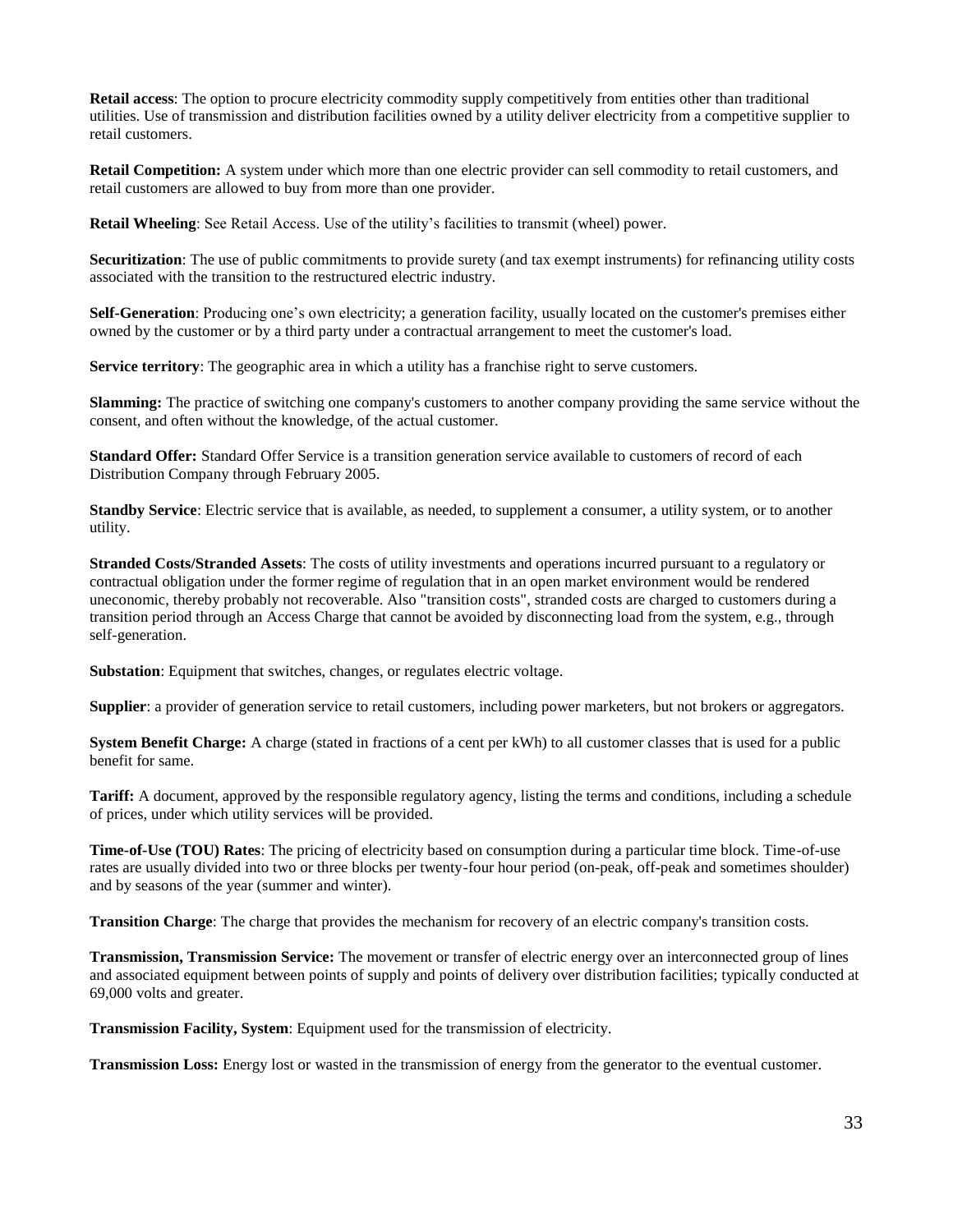**Unbundling**: Desegregating electric utility service into its basic components and stating each component separately or offering it for sale. For example, generation, transmission, and distribution services could be unbundled and offered as discrete services.

**Unbundled rates**: Rates separately stating the costs of generation, transmission and distribution service, and transition and general access charges.

**Universal Service**: Electric service sufficient for basic needs (an evolving bundle of basic services) available to virtually all members of the population regardless of income.

**Utility**: A regulated entity that exhibits the characteristics of a natural monopoly.

**Valley Filling:** The process of making an energy production and delivery system more efficient by encouraging additional energy use during periods of lowest system demand. Valley filling programs are usually accompanied by load shifting programs, often with the aim of shifting peak demand usage to low demand periods, but the term can refer to any program or strategy aimed at filling the valley. An essential component of nearly all demand-side management programs.

**Vertical Market Power**: When one or a few market participants, having joint ownership of facilities at differing levels of the chain of production (such as generation, transmission, and distribution) possess the ability to use joint ownership to influence price to the participants' own benefit.

**Wheeling:** The transmission of electricity by an entity that does not own or directly use the power it is transmitting.

**Wires Charge:** A broad term that refers to charges levied on customers for the use of transmission or distribution facilities.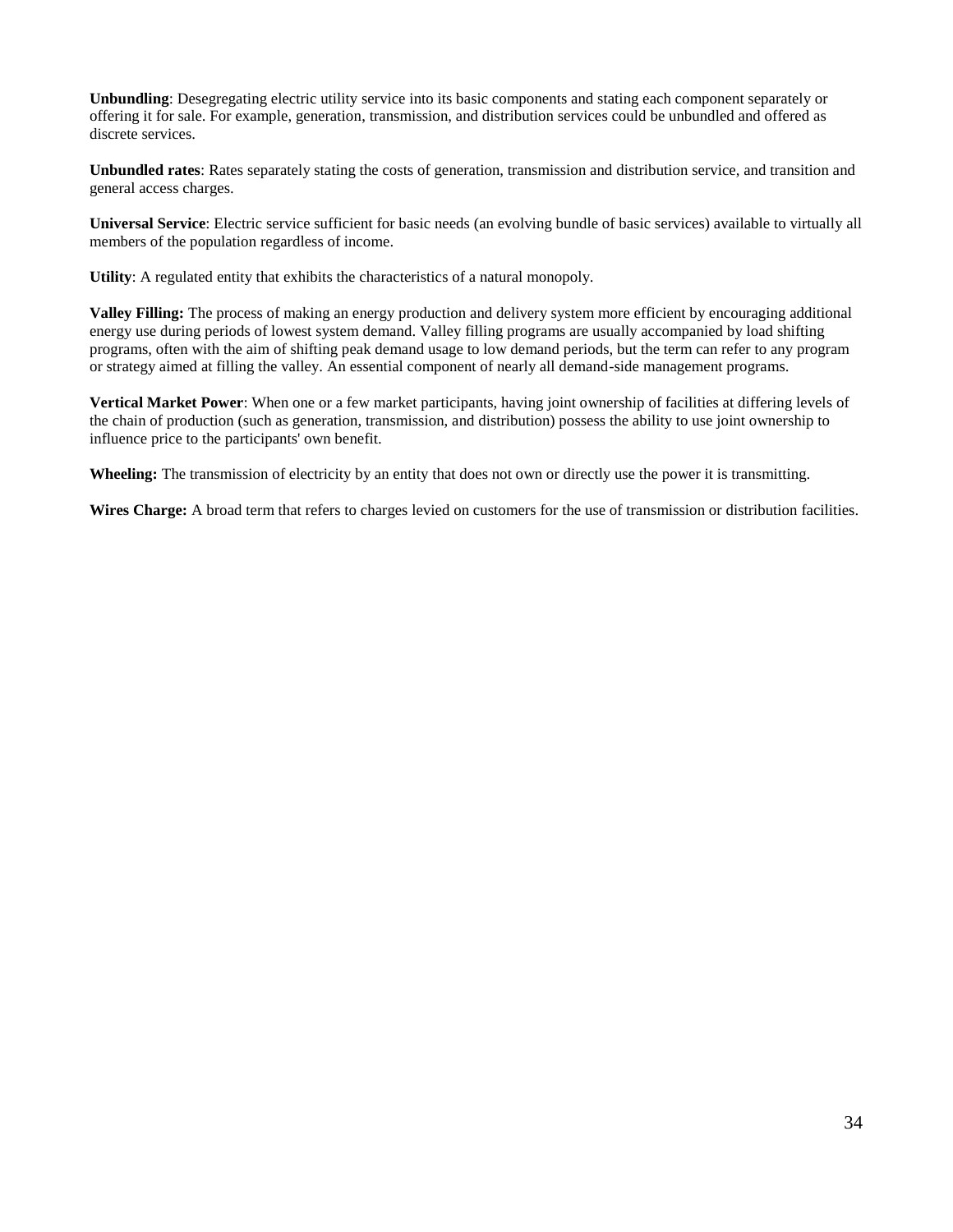## *Appendix A*

## *Synopsis of Municipal Aggregation Provisions<sup>22</sup>*

### **Municipal Aggregation, Section 134 (a)**

Any municipality or group of municipalities may aggregate the electrical load of interested electricity consumers within its boundaries to solicit bids, broker, and contract for electric power and energy services for such customers. (This does not apply to customers served by an existing municipal lighting plant.)

The municipality, county, or group of municipalities or counties may enter into agreements for the sale and purchase of electric energy and other related services. The process is initiated with a majority vote of town or city council and the approval of the mayor in a city.

The municipality develops a plan which:

- 1) Details the process and consequences of aggregation
- 2) Provides for:
	- a) Universal access
	- b) Reliability
	- c) Equitable treatment of all classes of customers
- 3) Meets any requirements established by law or the DTE concerning aggregated service
- 4) Achieves a price for energy that either will
	- a) Not exceed the price of Standard Offer Service, or
	- b) Exceeds the price for Standard Offer Service due to the purchase of renewable energy
- 5) Automatically enrolls all customers then currently on standard offer service, but allows them to opt-out without penalty within 180 days
- 6) Participation by any retail customer shall be voluntary
- 7) The aggregation plan incorporates
	- a) An organizational structure of the program, its operations, and its funding
	- b) Rate setting and other costs to participants
	- c) The methods for entering and terminating agreements with other entities
	- d) The rights and responsibilities of program participants and termination of the program
- 8) The aggregated entity must fully inform all ratepayer classes in advance of
	- a) Their impending automatic enrollment
		- b) All charges and fees
		- c) Their right to opt-out without penalty within the first 180 days
	- d) The Standard Offer rate and how to access it
- 9) Procedurally, the plan is:
	- a) Developed in consultation with the Division of Energy Resources
	- b) Reviewed by the municipalities' citizens
	- c) Filed with the Department of Telecommunications and Energy
	- d) Subject to public hearing held by DTE
	- e) Approved by DTE

### **Energy Plan, Section 134 (b)**

l

A municipality or group of municipalities establishing a load aggregation program pursuant to subsection (a) *may* adopt an energy plan that defines the manner in which it will implement demand side management programs and/or renewable energy programs. Upon adoption, the municipality shall submit the energy plan to the DTE for certification that it is consistent with state energy conservation goals developed pursuant to chapter 25A or chapter 164.

- 1) If the plan is certified, the aggregating entity may:
	- a) Apply to the Massachusetts Technology Park Corporation for monies from the Massachusetts Renewable Energy Trust Fund, pursuant to chapter 40J, and
	- b) Receive money from the demand side management system benefit charges or line charges in an amount not to exceed that contributed by retail customers within said municipality.
	- c) The municipality or group of municipalities adopts an energy plan in the same manner as an aggregation plan.
- 2) Within two years of approval of its plan, the aggregation shall provide written notice to the DTE that it has implemented the plan. Otherwise, the DTE may revoke certification of its energy plan.

 $22$  Source: DOER. (See Appendix C for full text of Chapter 164, § 134 (a), (b))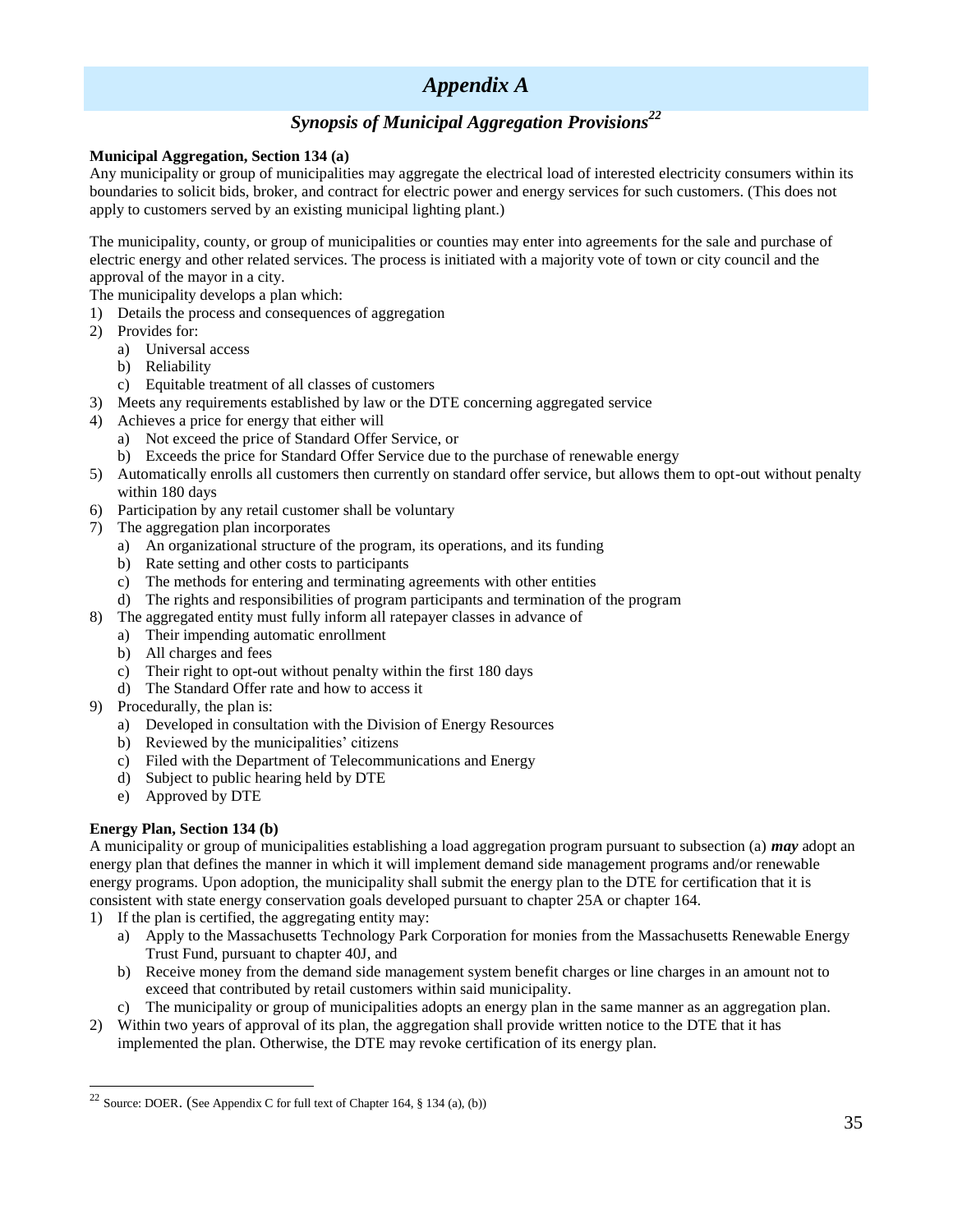## **Appendix B**

## *Hypothetical Load Profiles*

**Residential Electric Demand Load**







Hour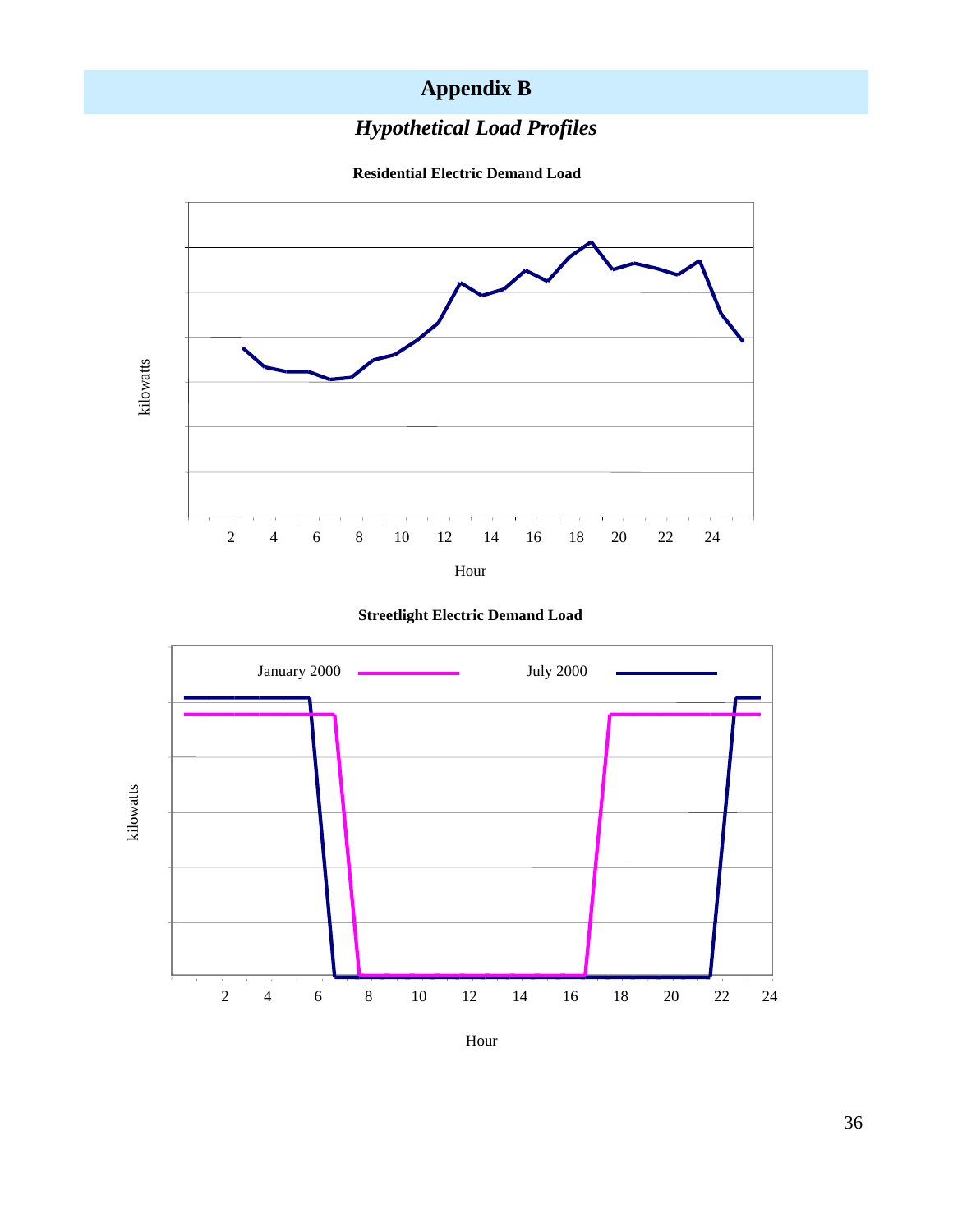





 $^{23}$  Although these graphs derived from actual load data, the data has been manipulated to demonstrate the typical behavior of various load profiles.

l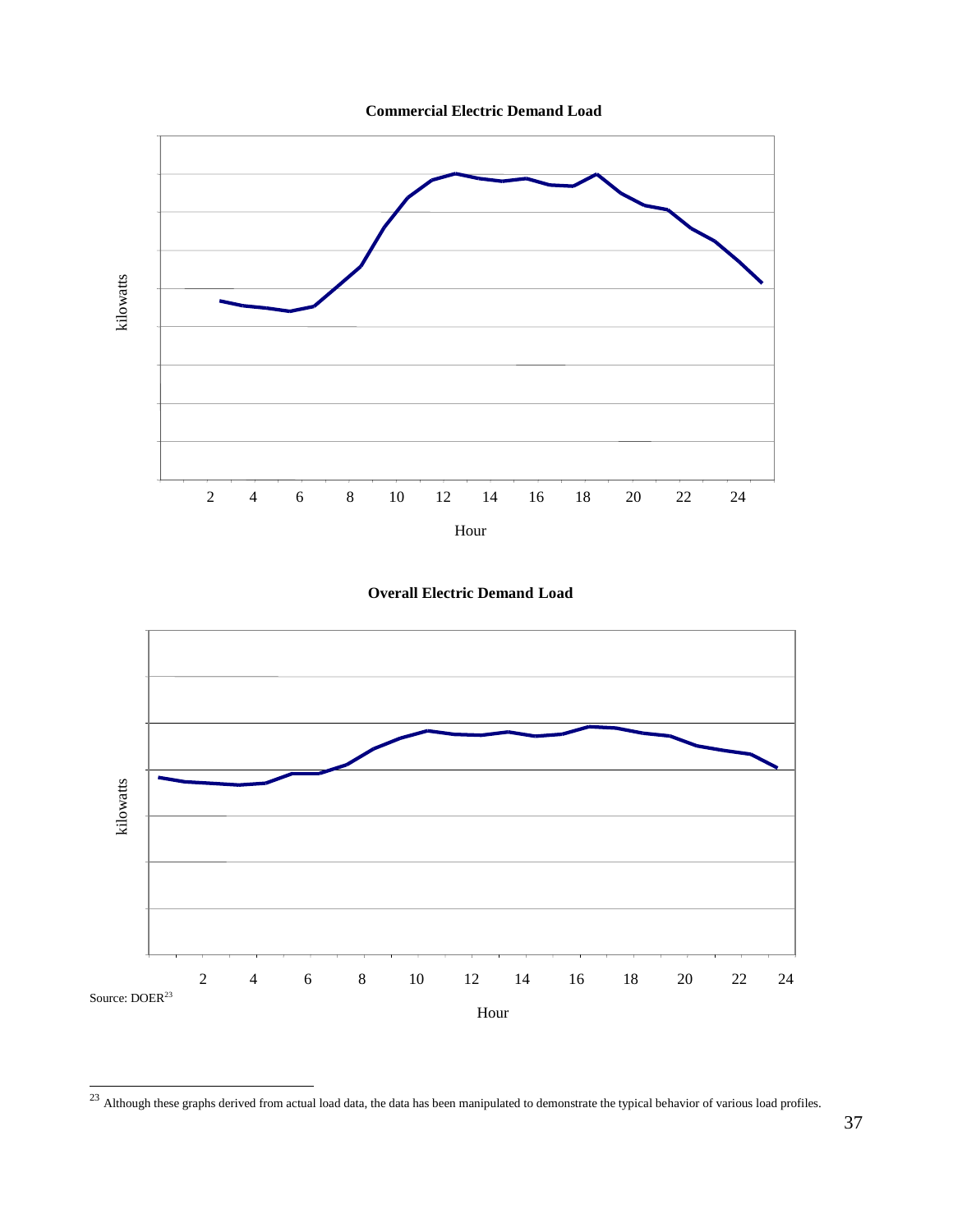## **Appendix C**

### *CHAPTER 164. MANUFACTURE AND SALE OF GAS AND ELECTRICITY. <sup>24</sup>*

#### **Chapter 164: Section 134. Aggregation of electrical load by municipality or group of municipalities; adoption of energy plan.**

Section 134. (a) Any municipality or any group of municipalities acting together within the commonwealth is hereby authorized to aggregate the electrical load of interested electricity consumers within its boundaries; provided, however, that such municipality or group of municipalities shall not aggregate electrical load if such are served by an existing municipal lighting plant. Such municipality or group of municipalities may group retail electricity customers to solicit bids, broker, and contract for electric power and energy services for such customers. Such municipality or group of municipalities may enter into agreements for services to facilitate the sale and purchase of electric energy and other related services. Such service agreements may be entered into by a single city, town, county, or by a group of cities, towns, or counties. A municipality or group of municipalities which aggregates its electrical load and operates pursuant to the provisions of this section shall not be considered a utility engaging in the wholesale purchase and resale of electric power. Providing electric power or energy services to aggregated customers within a municipality or group of municipalities shall not be considered a wholesale utility transaction. The provision of aggregated electric power and energy services as authorized by this section shall be regulated by any applicable laws or regulations which govern aggregated electric power and energy services in competitive markets.

A town may initiate a process to aggregate electrical load upon authorization by a majority vote of town meeting or town council. A city may initiate a process to authorize aggregation by a majority vote of the city council, with the approval of the mayor, or the city manager in a Plan D or Plan E city. Two or more municipalities may as a group initiate a process jointly to authorize aggregation by a majority vote of each particular municipality as herein required.

Upon an affirmative vote to initiate said process, a municipality or group of municipalities establishing load aggregation pursuant to this section shall, in consultation with the division of energy resources, pursuant to section 6 of chapter 25A, develop a plan, for review by its citizens, detailing the process and consequences of aggregation. Any municipal load aggregation plan established pursuant to this section shall provide for universal access, reliability, and equitable treatment of all classes of customers and shall meet any requirements established by law or the department concerning aggregated service. Said plan shall be filed with the department, for its final review and approval, and shall include, without limitation, an organizational structure of the program, its operations, and its funding; rate setting and other costs to participants; the methods for entering and terminating agreements with other entities; the rights and responsibilities of program participants; and termination of the program. Prior to its decision, the department shall conduct a public hearing. The department shall not approve any such plan if the price for energy would initially exceed the price of the standard offer, as established pursuant to section 1B of this chapter, for such citizens in the municipality or group of municipalities, unless the applicant can demonstrate that the price for energy under the aggregation plan will be lower than the standard offer in the subsequent years or the applicant can demonstrate that such excess price is due to the purchase of renewable energy as described by the division of energy resources pursuant to chapter 25A.

Participation by any retail customer in a municipal or group aggregation program shall be voluntary. If such aggregated entity is not fully operational on the retail access date, any ratepayer to be automatically enrolled therein shall receive standard offer service unless affirmatively electing not to do so. Within 30 days of the date the aggregated entity is fully operational, such ratepayers shall be transferred to the aggregated entity according to an opt-out provision herein. Following adoption of aggregation through the votes specified above, such program shall allow any retail customer to optout and choose any supplier or provider such retail customer wishes. Once enrolled in the aggregated entity, any ratepayer choosing to opt-out within 180 days shall do so without penalty and shall be entitled to receive standard offer service as if he was originally enrolled therein. Nothing in this section shall be construed as authorizing any city or town or any municipal retail load aggregator to restrict the ability of retail electric customers to obtain or receive service from any authorized provider thereof.

It shall be the duty of the aggregated entity to fully inform participating ratepayers in advance of automatic enrollment that they are to be automatically enrolled and that they have the right to opt-out of the aggregated entity without penalty. In addition, such disclosure shall prominently state all charges to be made and shall include full disclosure of the standard offer rate, how to access it, and the fact that it is available to them without penalty. The division of energy resources shall furnish, without charge, to any citizen a list of all other supply options available to them in a meaningful format that shall enable comparison of price and product.

(b) A municipality or group of municipalities establishing a load aggregation program pursuant to subsection (a) may, by a vote of its town meeting or legislative body, whichever is applicable, adopt an energy plan which shall define the manner in

l

<sup>&</sup>lt;sup>24</sup> See Appendix A for a synopsis of Chapter 134,  $§$  134 (a), (b)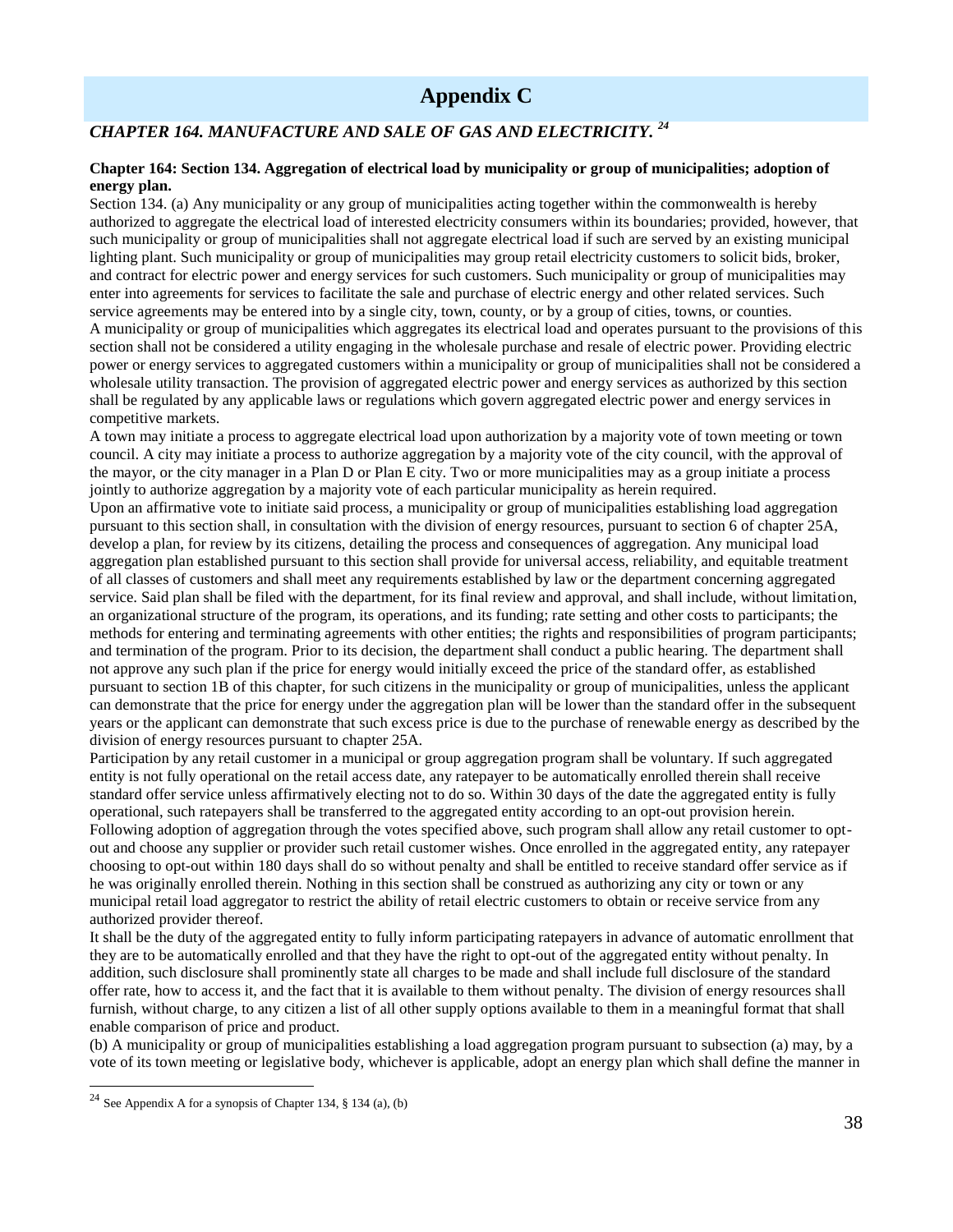which the municipality or municipalities may implement demand side management programs and renewable energy programs that are consistent with any state energy conservation goals developed pursuant to chapter 25A or chapter 164. After adoption of the energy plan by such town meeting or other legislative body, the city or town clerk shall submit the plan to the department to certify that it is consistent with any such state energy conservation goals. If the plan is certified by the department, the municipality or group of municipalities may apply to the Massachusetts Technology Park Corporation for monies from the Massachusetts Renewable Energy Trust Fund, established pursuant to subsection (a) of chapter 40J, and receive, and if approved, expend moneys from the demand side management system benefit charges or line charges in an amount not to exceed that contributed by retail customers within said municipality or group municipalities. This will not prevent said municipality or municipalities from applying to the Massachusetts Technology Park Corporation for additional funds. If the department determines that the energy plan is not consistent with any such state-wide goals, it shall inform the municipality or group of municipalities within six months by written notice the reasons why it is not consistent with any such state-wide goals. The municipality or group of municipalities may re-apply at anytime with an amended version of the energy plan.

The municipality or group of municipalities shall not be prohibited from proposing for certification an energy plan which is more specific, detailed, or comprehensive or which covers additional subject areas than any such statewide conservation goals. This subsection shall not prohibit a municipality or group of municipalities from considering, adopting, enforcing, or in any other way administering an energy plan which does not comply with any such state-wide conservation goals so long as it does not violate the laws of the commonwealth.

The municipality or group of municipalities shall, within two years of approval of its plan or such further time as the department may allow, provide written notice to the department that its plan is implemented. The department may revoke certification of the energy plan if the municipality or group of municipalities fails to substantially implement the plan or if it is determined by independent audit that the funds were misspent within the time allowed under this subsection.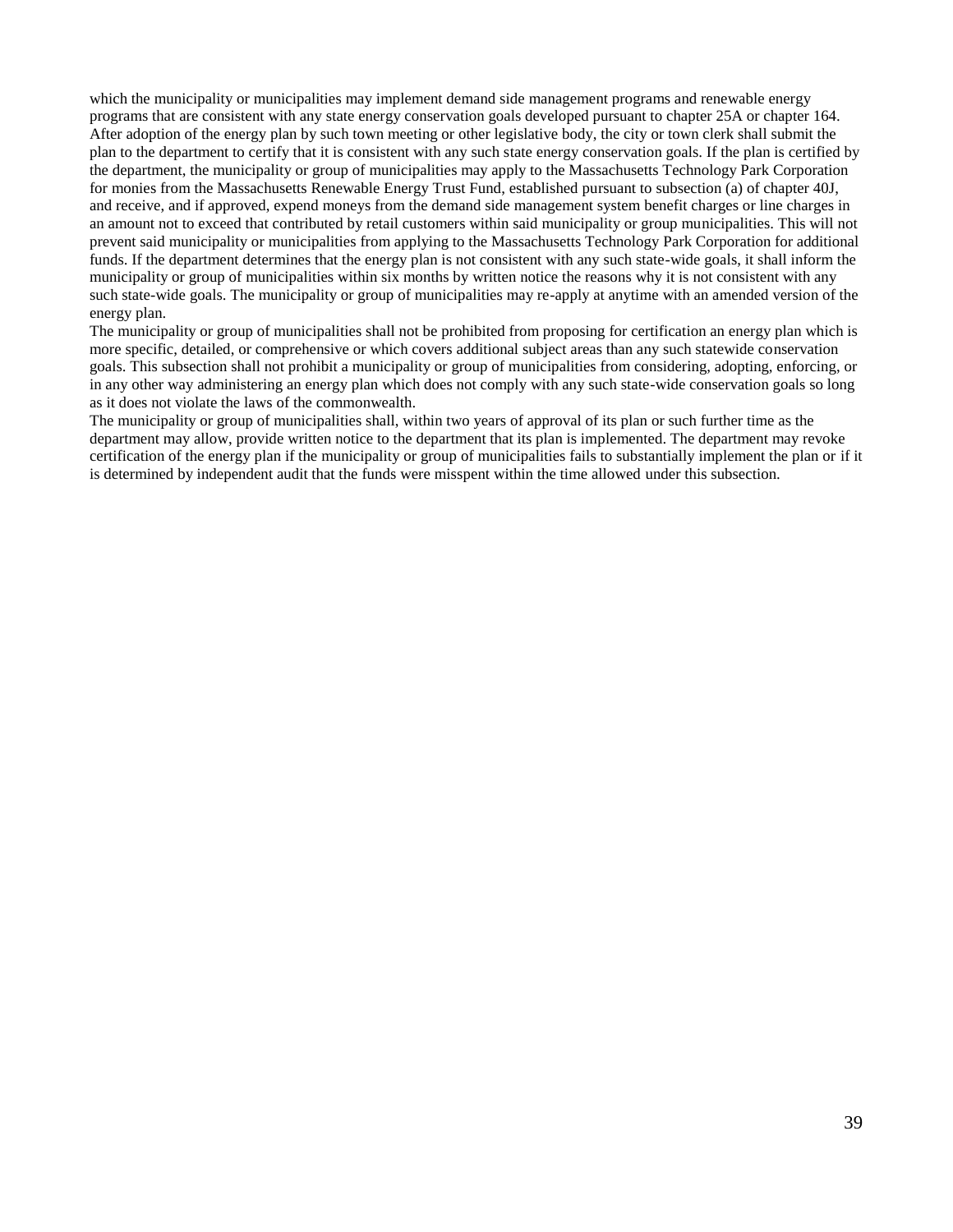## **Information Resources**

Buying Electricity and Natural Gas in Today's Restructured Market, (September 2000) California Energy Commission, [http://www.energy.ca.gov](http://www.energy.ca.gov/)

*This guide on buying both gas and electricity contains example documents.*

Community Aggregation in Greater Minnesota Under a Restructured Electric System, (November, 2000) Steven M. Hoffman, Ph.D., James W. Vincent, Ph.D., Lola Scroenrich, Carl Nelson for the Center for Rural Policy and Development, <http://www.mnproject.org/pdf/Aggregation.pdf>

*This report describes public policies regarding aggregation of consumers.*

Community Franchise Study: An Option for Local Governments Facing the Challenge of Electric Utility Industry Restructuring, (December 1996), Public Technology Inc., Margaret Downey, Project Manager, <http://www.capelightcompact.org/about.htm>

*The purpose of the study is the examination of how traditional franchise powers of local government for aggregation of consumers is utilized in a competitive marketplace. It also includes model documents for various agreements.*

Competition and Consumer Protection Perspectives on Electric Power Regulatory Reform (September, 2001), Report by the Federal Trade Commission,<http://www.ftc.gov/reports/elec/electricityreport.pdf>

*This report examines which features of various state retail electricity programs appear to have resulted in consumer benefits and which have not.*

Customer Aggregation: An Opportunity for Green Power? (February 2001), Edward Holt and Lori Bird, National Renewable Energy Laboratory,<http://www.eren.doe.gov/greenpower/lb29408.pdf>

*This report examines the possibility of whether customer aggregation offers an opportunity to bring green power choices to more customers*

Demand Responsiveness in Electricity Markets, (January 15, 2001), Ronald Lafferty, David Hunger, James Ballard, Gary Mahrenholz, David Mead, and Derek Bandera, Office of Markets, Tariffs and Rates, Federal Energy Regulatory Commission, [http://www.ferc.fed.us](http://www.ferc.fed.us/)

*This paper provides an overview of the issues relating to demand responsiveness in electricity markets.*

Electric Consumer Aggregation Options: An Introductory Guide for Non-Profits, Local Governments, and Community Leaders (May 2001), Caroline Sahley, Green Energy Ohio, [http://www.greenenergyohio.org](http://www.greenenergyohio.org/)

*To date, Ohio is the only other state, besides Massachusetts, that has provisions for municipal aggregation. The guide contains sections on low-income and green power.*

Feasibility of Small Customer Aggregation for the Delivery of Comprehensive Energy Services in a Competitive Utility Environment, (July 31, 1998), U.S. Department of Energy. Prepared by Environmental Futures, Inc., Tellus Institute, EUA Citizens Conservation,<http://www.tellus.org/energy/publications/chicago.pdf>

*This study examines whether it is technically and economically feasible to aggregate small residential customers in a way that they will enjoy access to a full range of energy services.*

Group Buying Power: Meaningful Choices for Energy Consumers, (May 1997), American Public Power Association on behalf of Kay Guinane and Environmental Action,

[http://www.appanet.org/pdfreq.cfm?PATH\\_INFO=/about/why/aggregation/f\\_buyingpower.pdf&VARACTION=GO](http://www.appanet.org/pdfreq.cfm?PATH_INFO=/about/why/aggregation/f_buyingpower.pdf&VARACTION=GO) *This report examines over two dozen potential forms for consumer buying groups in a restructured electricity market.*

Keeping the Lights On: Aggregation Guide, (November 1998), Public Technology, Inc., [http://www.pti.org](http://www.pti.org/) *This is a guide for local governments interested in the development of group purchasing for electricity services in the restructured electric utility environment.*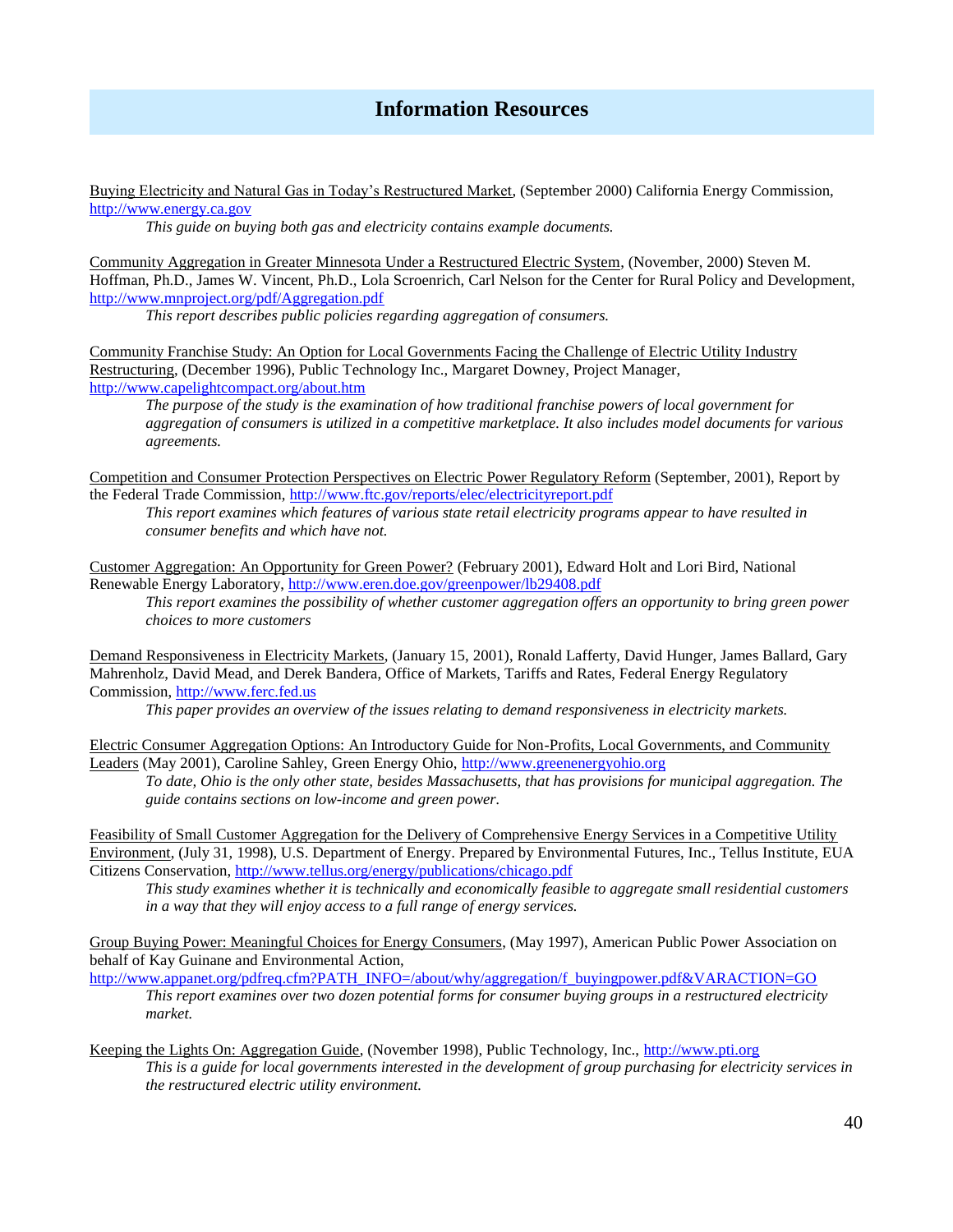Promoting Competitive Electricity Markets through Community Purchasing: The Role of Municipal Aggregation (January 2000), Nancy Rader, and Scott Hempling. Prepared for the American Public Power Association, [http://www.appanet.org/pdfreq.cfm?PATH\\_INFO=/about/why/aggregation/RaderHemplingAggregRpt.pdf&VARACTION](http://www.appanet.org/pdfreq.cfm?PATH_INFO=/about/why/aggregation/RaderHemplingAggregRpt.pdf&VARACTION=GO)  $=$ GO

*This report describes advantages and costs of aggregation.*

Purchasing Energy and Related Services in a Restructured Electricity Industry, (August, 1998), William Golove, Charles Goldman, and Steven Pickle, Berkeley National Laboratory,<http://eetd.lbl.gov/EA/EMP/reports/pslx7/41817.pdf> *This paper presents an analysis of approximately thirty Requests for Qualifications/Proposals for electricity and related energy services.*

State and Local Government Purchasing Model Program Plan: A Guide for Energy Efficiency Program Administrators, Consortium for Energy Efficiency,<http://www.cee1.org/resrc/facts/purch-fx.php3>

### **Agencies and Organizations**

Division of Energy Resources (DOER) 70 Franklin Street Boston, MA 02110-1313 <http://www.mass.gov/doer>

Department of Telecommunications and Energy (DTE) One South Station Boston, MA 02110 <http://www.mass.gov/dte>

Massachusetts Attorney General Office (AG) One Ashburton Place Boston, MA 02108-1698 (617) 727-2200 [http://www.ago.state.ma.us](http://www.ago.state.ma.us/)

Massachusetts Technology Collaborative (MTC) <http://www.mtpc.org/>

New England Independent System Operator (ISO) and information about NEPOOL [http://www.iso-ne.com](http://www.iso-ne.com/)

Cape Light Compact [http://www.capelightcompact.org](http://www.capelightcompact.org/)

Massachusetts Municipal Association [http://www.mma.org](http://www.mma.org/)

Department of Energy Office of Scientific and Technical Information <http://www.osti.gov/html/osti/ostipg.html>

Federal Energy Regulatory Commission (FERC) [http://www.ferc.fed.us](http://www.ferc.fed.us/)

Federal Trade Commission [http://www.ftc.gov](http://www.ftc.gov/)

National Association of Regulatory Utility Commissioners [http://www.naruc.org](http://www.naruc.org/)